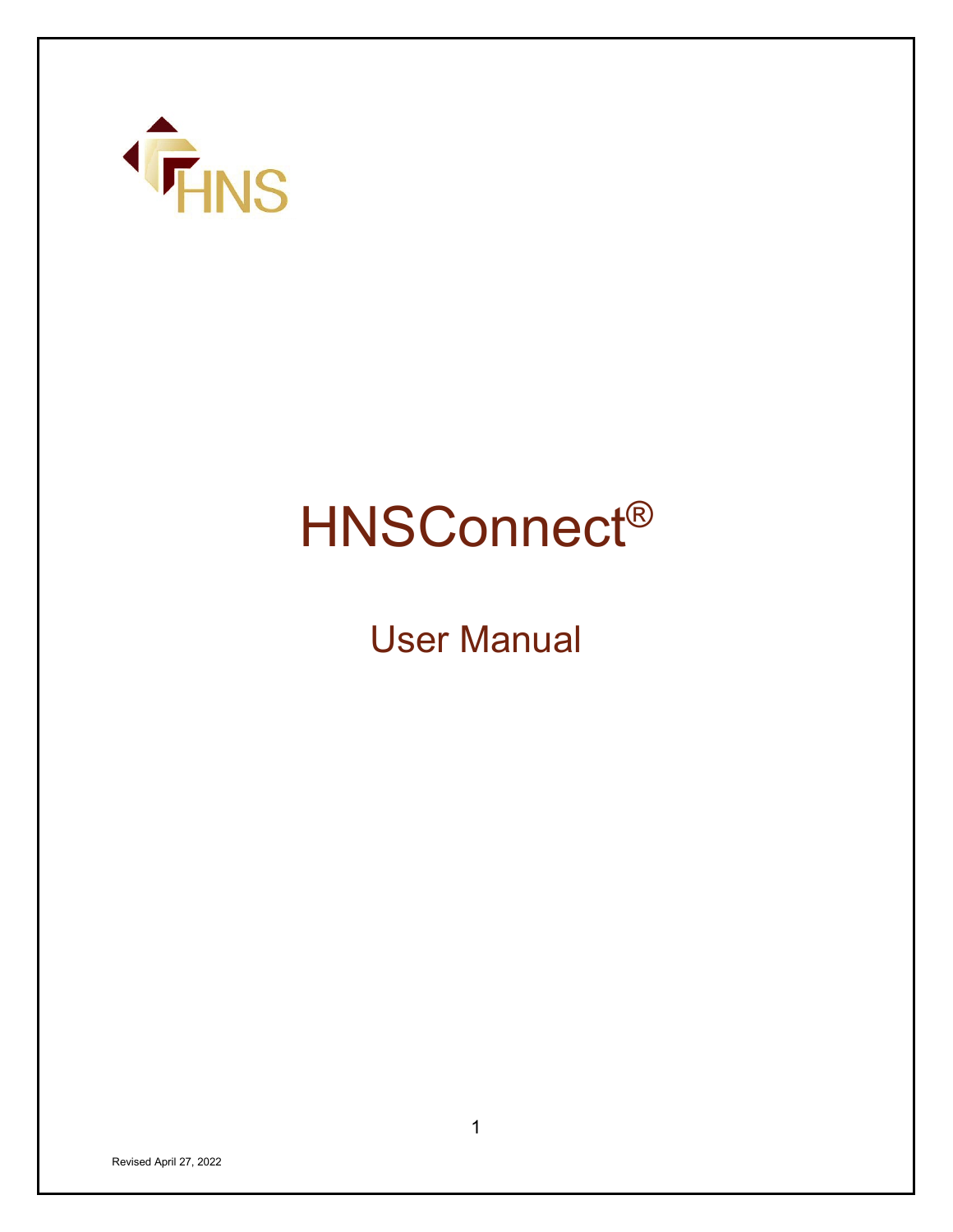# **Table of Contents**

| L.   |    |  |
|------|----|--|
| Α.   |    |  |
| B.   |    |  |
| Π.   |    |  |
| III. |    |  |
| IV.  |    |  |
| V.   |    |  |
| VI.  |    |  |
| А.   |    |  |
| B.   |    |  |
| C.   |    |  |
| D.   |    |  |
| Е.   |    |  |
| F.   |    |  |
| G.   |    |  |
| Η.   |    |  |
| L.   |    |  |
| J.   |    |  |
| K.   |    |  |
| L.   |    |  |
| М.   |    |  |
| N.   |    |  |
| VII. |    |  |
| А.   |    |  |
| B.   |    |  |
| C.   |    |  |
| D.   |    |  |
| Е.   |    |  |
|      |    |  |
|      | 2. |  |
| F.   |    |  |
| 1.   |    |  |
| 2.   |    |  |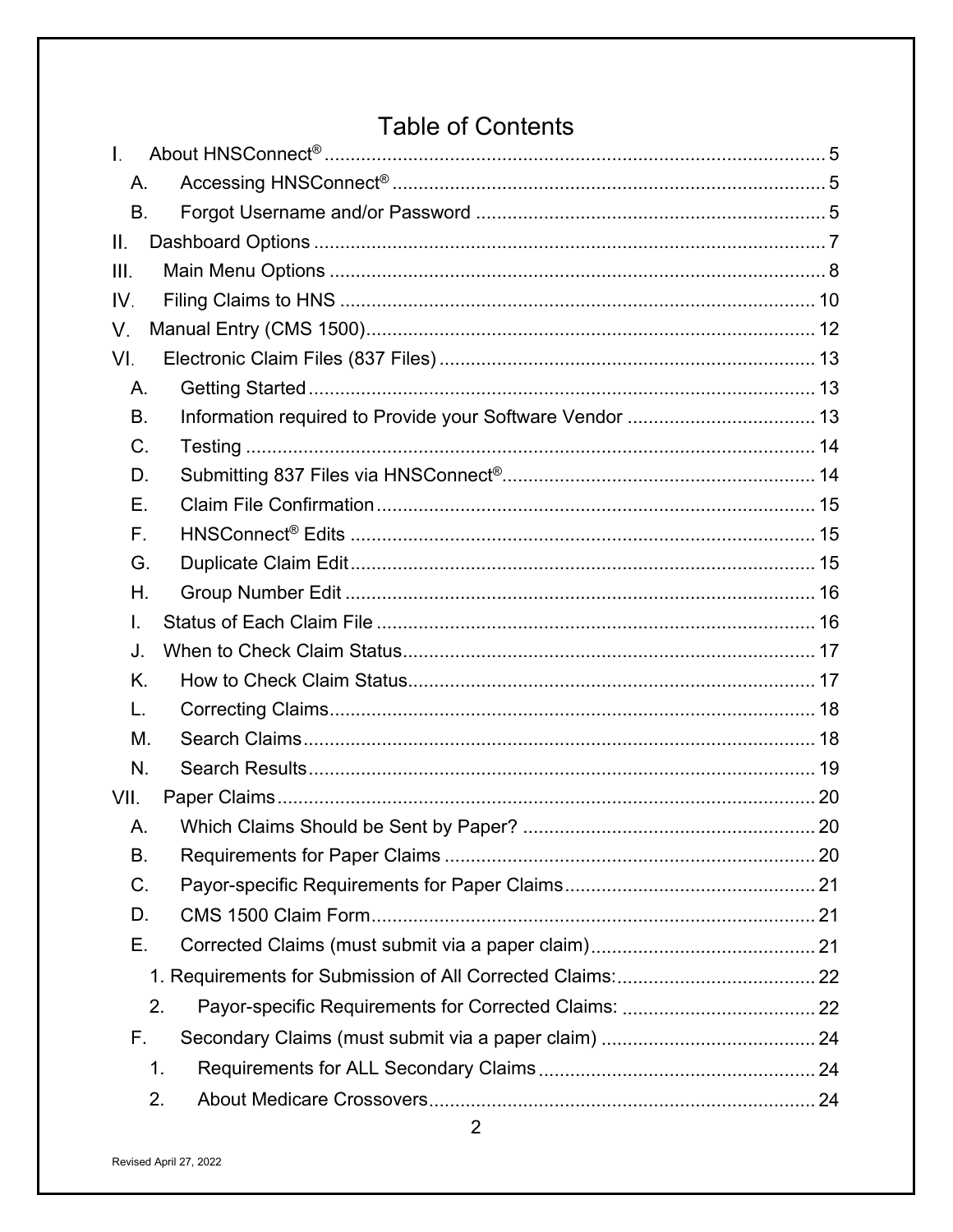|           | 3.            |  |
|-----------|---------------|--|
| G.        |               |  |
|           | $\mathbf 1$ . |  |
|           | 2.            |  |
|           | 3.            |  |
|           | 4.            |  |
|           | 5.            |  |
|           | 6.            |  |
| Η.        |               |  |
| VIII.     |               |  |
| IX.       |               |  |
| А.        |               |  |
| <b>B.</b> |               |  |
| C.        |               |  |
| D.        |               |  |
| Е.        |               |  |
| Х.        |               |  |
| А.        |               |  |
| B.        |               |  |
| C.        |               |  |
| XI.       |               |  |
| Α.        |               |  |
| <b>B.</b> |               |  |
| C.        |               |  |
| D.        |               |  |
| Е.        |               |  |
| F.        |               |  |
| XII.      |               |  |
| XIII.     |               |  |
| A.        |               |  |
| XIV.      |               |  |
| Α.        |               |  |
| B.        |               |  |
| C.        |               |  |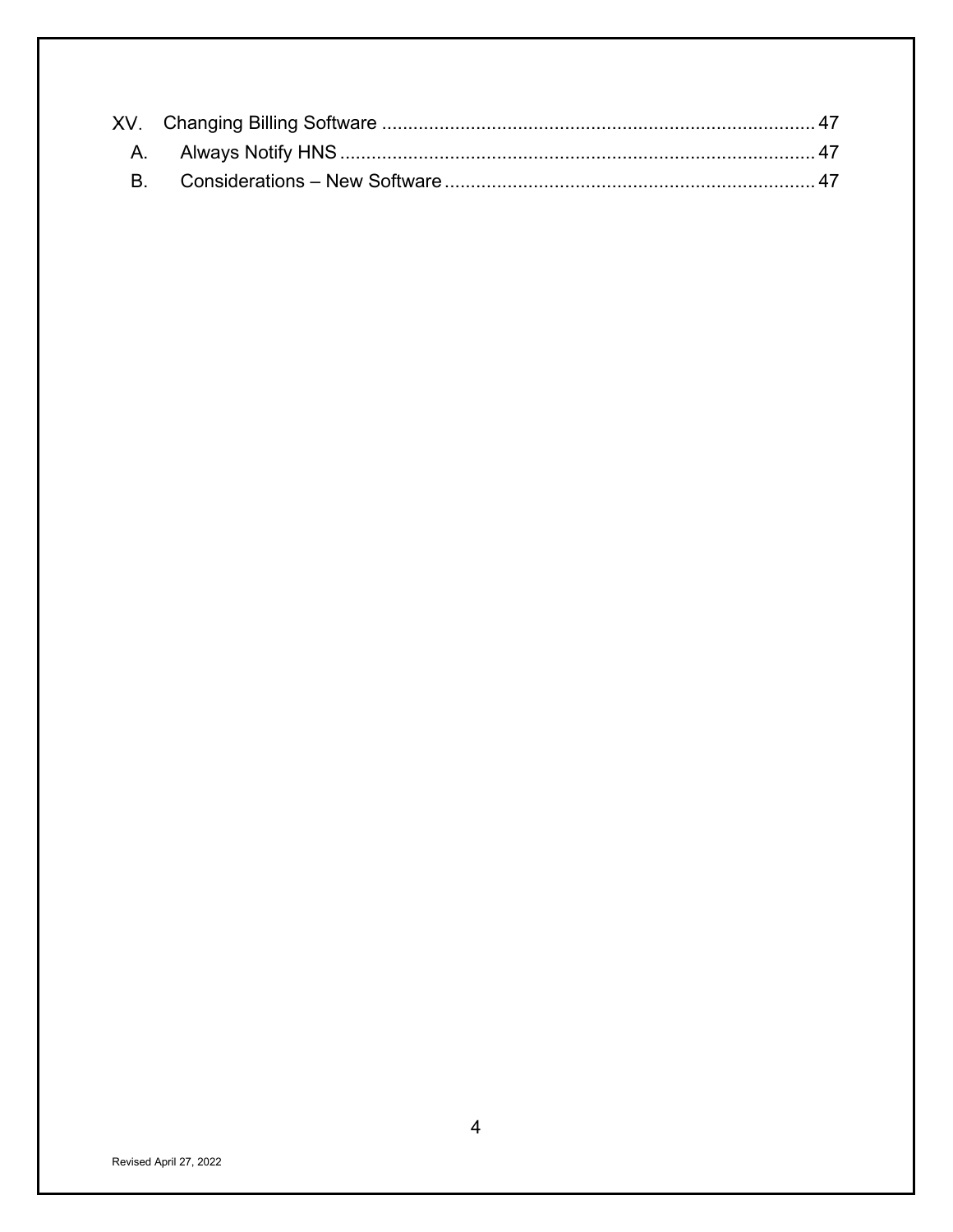# <span id="page-4-0"></span>About HNSConnect®

HNSConnect<sup>®</sup> is the secure portal of the HNS Website and access to it is limited to HNS Providers and those individuals to whom the provider has given access.

This section of the website includes HNS' state-of-the-art web-based application that allows HNS to securely receive claims and deliver remittance information 100% electronically. HNSConnect® also includes contact information for your HNS Service Representative, payor fee schedules, board certified online continuing education, and much more.

The HNSConnect® User Manual is intended to help you easily navigate this section of the HNS website with particular emphasis on the submission of electronic claim files via HNSConnect®.

### <span id="page-4-1"></span>A. Accessing HNSConnect®

You must enter your specific username and password to access the secure portal. To do so:

- 1. Open your Internet Browser and navigate to [https://www.healthnetworksolutions.net/.](https://www.healthnetworksolutions.net/)
- 2. Click on **Healthcare Professionals**.
- 3. Click on **Secure HNS Portal**.
- 4. Enter your unique username and password. (If you have not created your username and password, please contact your HNS Service Representative.)

#### **Please Note: usernames and passwords are case sensitive.**

5. In order to be HIPAA compliant, always exit the program by clicking **Logout** and closing the browser window when you are finished using HNSConnect®.

### <span id="page-4-2"></span>B. Forgot Username and/or Password

If you have forgotten your username or password, please follow the instructions below:

- 1. Open your Internet Browser and navigate to [https://www.healthnetworksolutions.net/.](https://www.healthnetworksolutions.net/)
- 2. Click on **Healthcare Professionals**.
- 3. Click on **Secure HNS Portal**.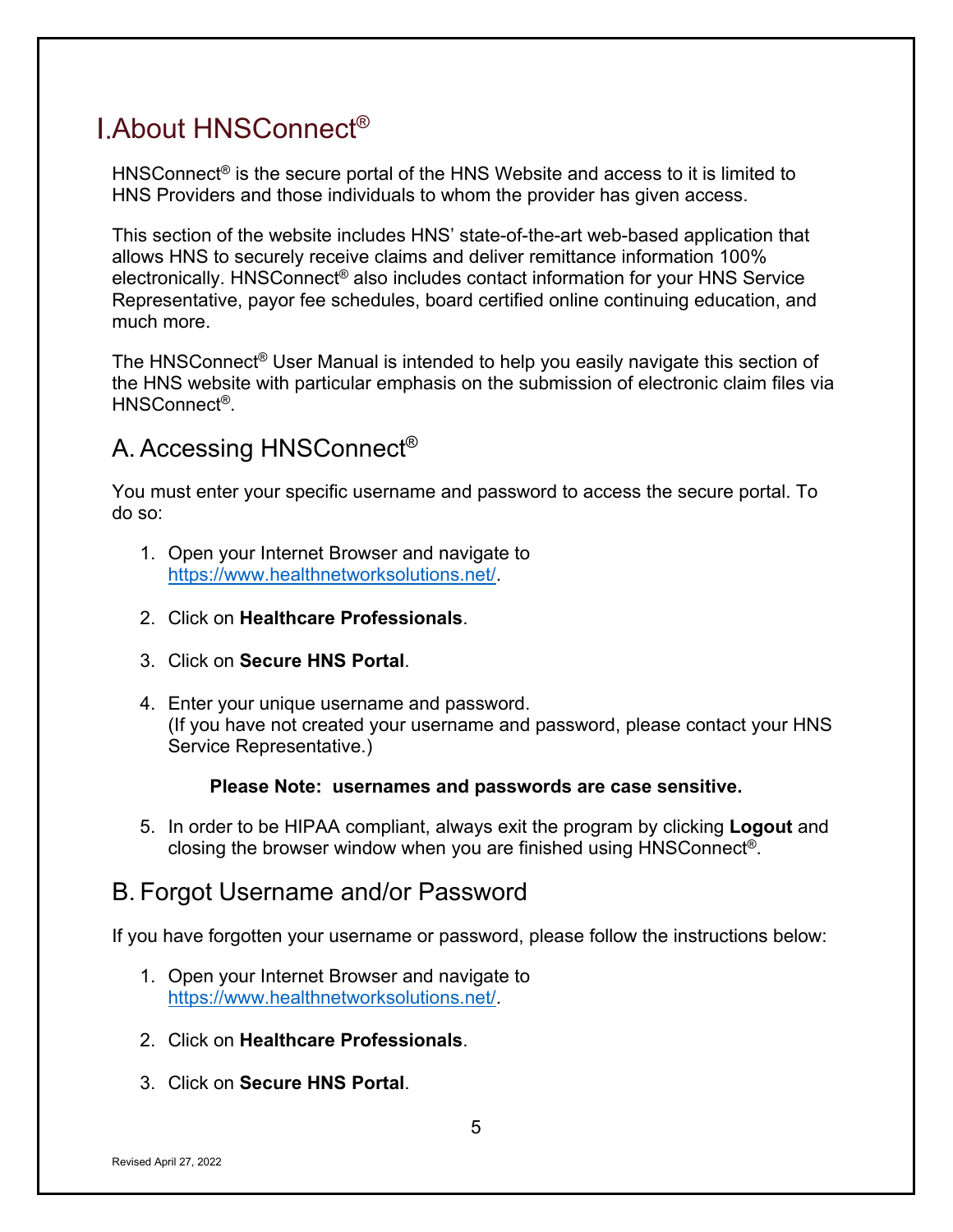#### **Username:**

If you have forgotten your username, click the Forgot username? link on the Provider Login screen. When prompted, enter the *Provider Email Address* on file with HNS and your Type I NPI number, then click Submit.

An email will be sent to the *Provider Email Address* on file with HNS. Within the email will be the username associated with your HNSConnect<sup>®</sup> provider account.

#### **Password**

If you have forgotten your password, click the Forgot password? link on the Provider Login screen. When prompted, enter the username associated with your HNSConnect® provider account and click **Reset Password**.

An email will be sent to the *Provider Email Address* on file with HNS. Within the email will be a link to reset the password for your account. Click on the link, and it will walk you through the process.

- 4. Once reset, please attempt to login with your existing username and newly created password.
- 5. If you are unable to gain access to HNSConnect® using these instructions, please contact your HNS Service Representative.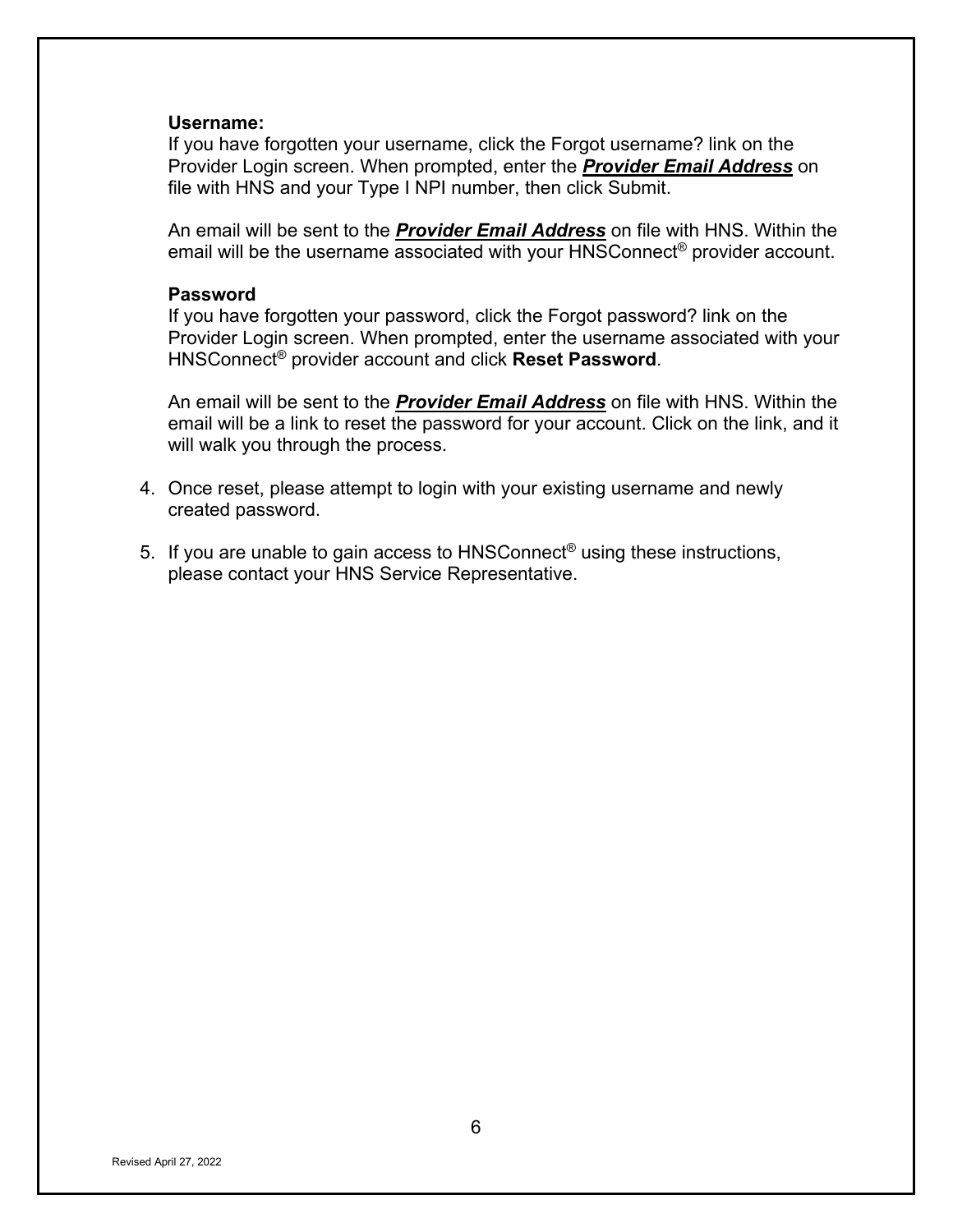# <span id="page-6-0"></span>Dashboard Options

Logging in to HNSConnect® takes you to the "**Provider Dashboard**". Created for your convenience, the dashboard provides quick links and menu options for easy access to information and workflow processes you will frequently need.

Here is some helpful information regarding the dashboard:

#### 1. **Send Claims:**

This option allows the user to upload a 5010 837p claim file created by your practice management software.

#### 2. **HNS Service Representative (Questions?):**

This section includes the name of your personal HNS Service Representative and his/her contact information, including a quick link for sending an email to him/her.

#### 3. **Fee Schedules:**

All current HNS contracted payer fee schedules can be accessed by clicking on the links within this section.

#### 4. **Claim Status:**

This section offers users a quick glance at the status of the most recent claim files submitted to HNS, and displays a status of either "Received, Processing or Error". **Claims that show "Error" should be promptly corrected and resubmitted.**

Whether the file includes only 1 claim or many, claim files are referred to as "batch files", and each claim file submitted to HNS is assigned a batch ID number. Clicking on the Batch ID for any file listed here will navigate the user to the File Summary page for that file allowing you to quickly make corrections and resubmit claims in error.

#### 5. **Recent HNS Remittance:**

Details for the most recent HNS Remittance are displayed in this section with quick links to print the associated EOB, HNS Provider Statement or to download the associated 835 file for auto-posting.

#### 6. **Search Claims:**

This section offers users the ability to quickly search for submitted claims using basic search criteria. There is also an Advanced Search link in this section to quickly navigate to the Search Claims page where more search criteria may be entered.

#### 7. **HNSConnect® Logo:**

Clicking on the HNSConnect® logo in the upper, left-hand corner of the screen will return the user to the dashboard. This logo is present throughout the Secure HNS Portal for your convenience.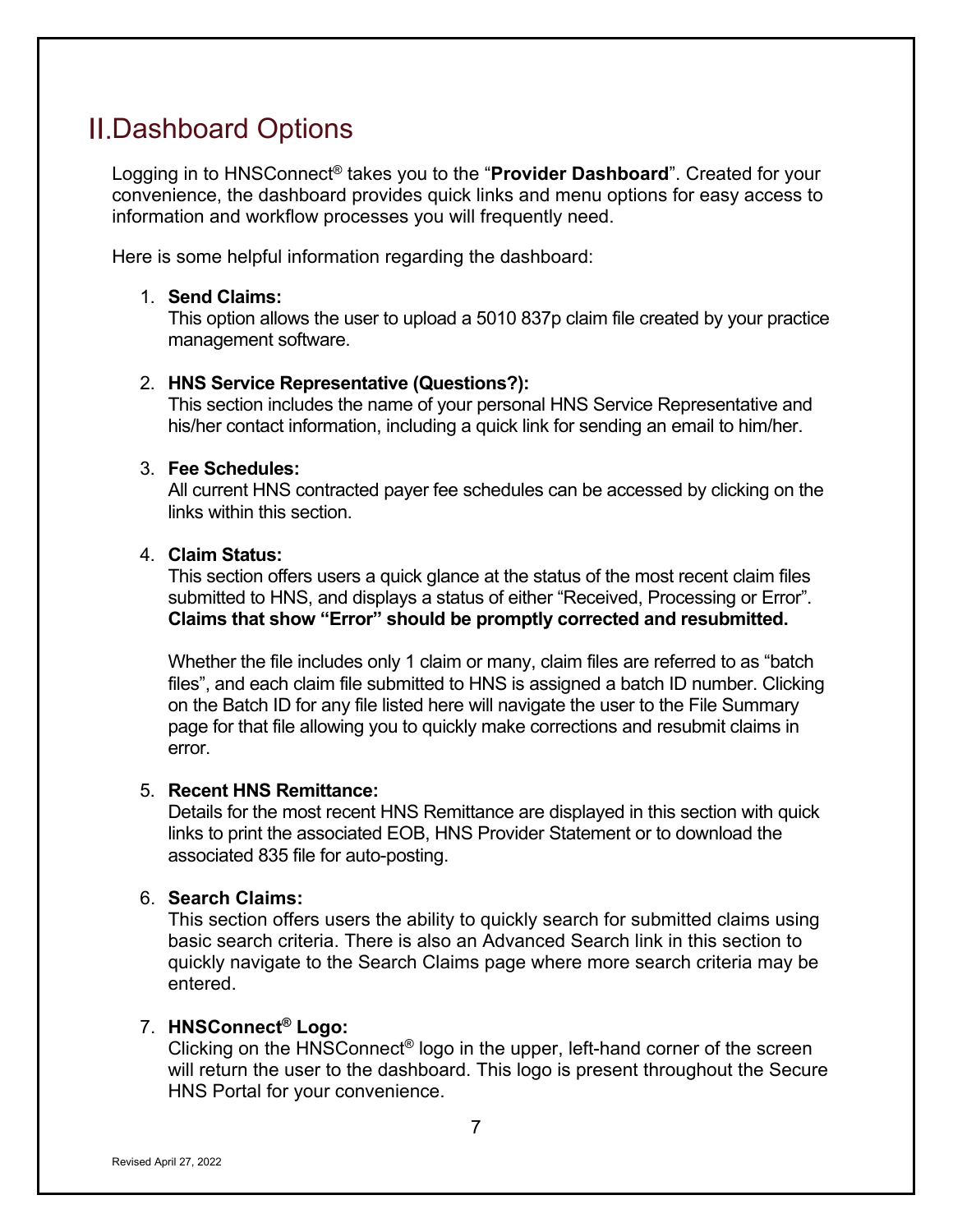# <span id="page-7-0"></span>**III.Main Menu Options**

The main menu options are displayed in the red bar across the top of the page and can be accessed from all pages throughout the Secure HNS Portal.

Below is an overview of the information accessible throughout these menu options:

#### 1. **Provider Home:**

Clicking on this menu item will allow the user to leave HNSConnect® and return to the Provider homepage of the HNS website.

#### 2. **Claims:**

Items in this drop-down menu allow the user to send, search, and check status of claims submitted via HNSConnect®.

#### 3. **Remittances:**

Clicking on this menu item takes the user to a complete list of HNS Remittances with quick links to print the HNS Provider Statements/HNS Summary and EOBs or download the 835 files for auto-posting for each remittance.

#### 4. **Fee Schedules:**

All HNS contracted payer fee schedules can be accessed via this drop-down menu.

#### 5. **Education:**

This menu provides access to the online Continuing Education courses offered by HNS. Note: You must be logged in using PHYSICIAN username & password to receive credit for the quizzes.

#### 6. **Initial Training:**

This menu provides access to the online training modules required of all newly credentialed physicians. Note: You must be logged in using PHYSICIAN username & password to receive credit for the quizzes.

#### 7. **Annual Compliance Training:**

This menu provides access to the Annual Compliance Training required of all contracted physicians each year. Note: You must be logged in using PHYSICIAN username & password to receive credit for the quizzes.

#### 8. **My Account:**

Items within this drop-down offer the provider the ability to view and/or make changes to his/her HNSConnect® physician account, including:

- Changing password
- Changing bank account information for EFT
- Changing email address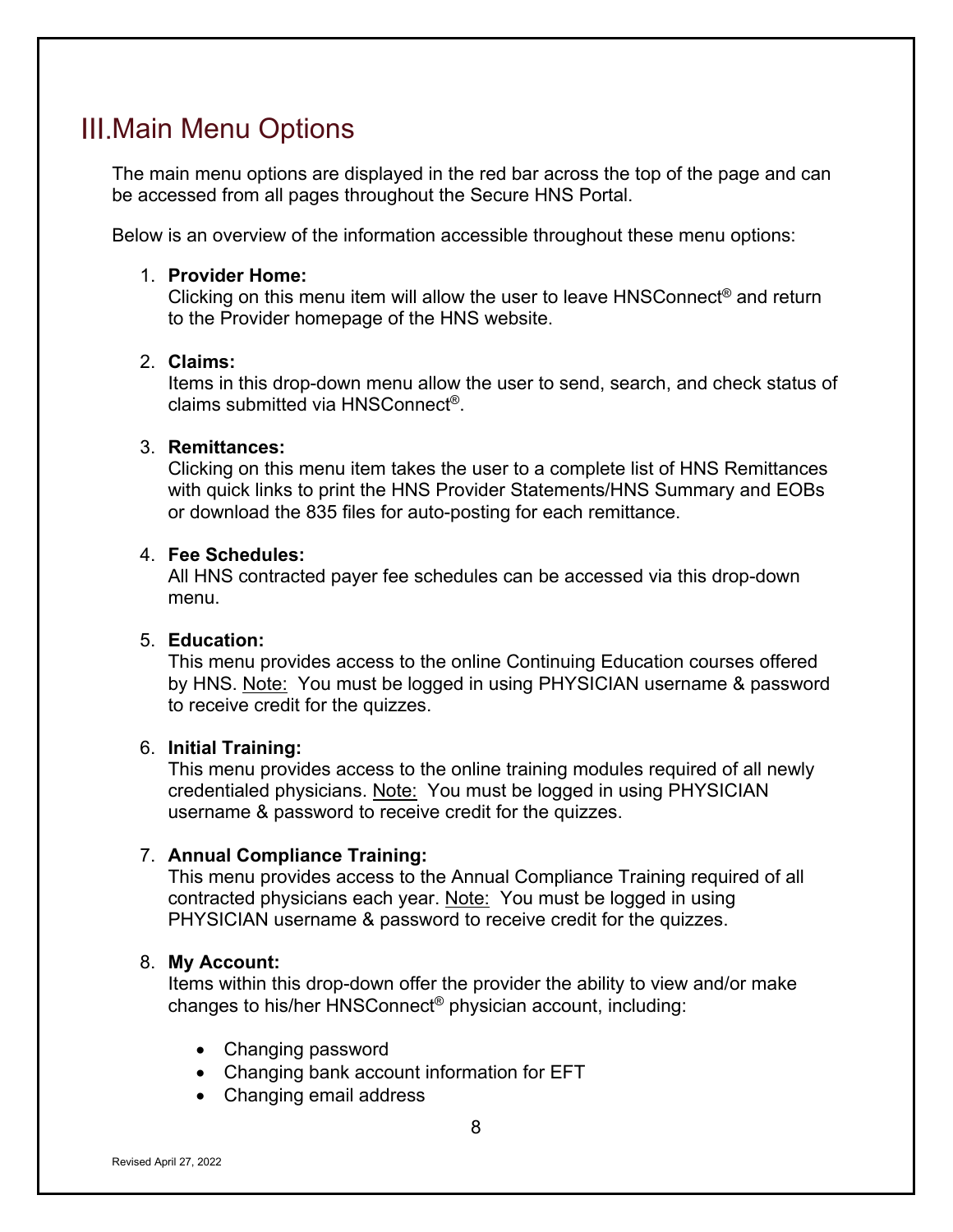- Adding a CAs email address
- Adding additional users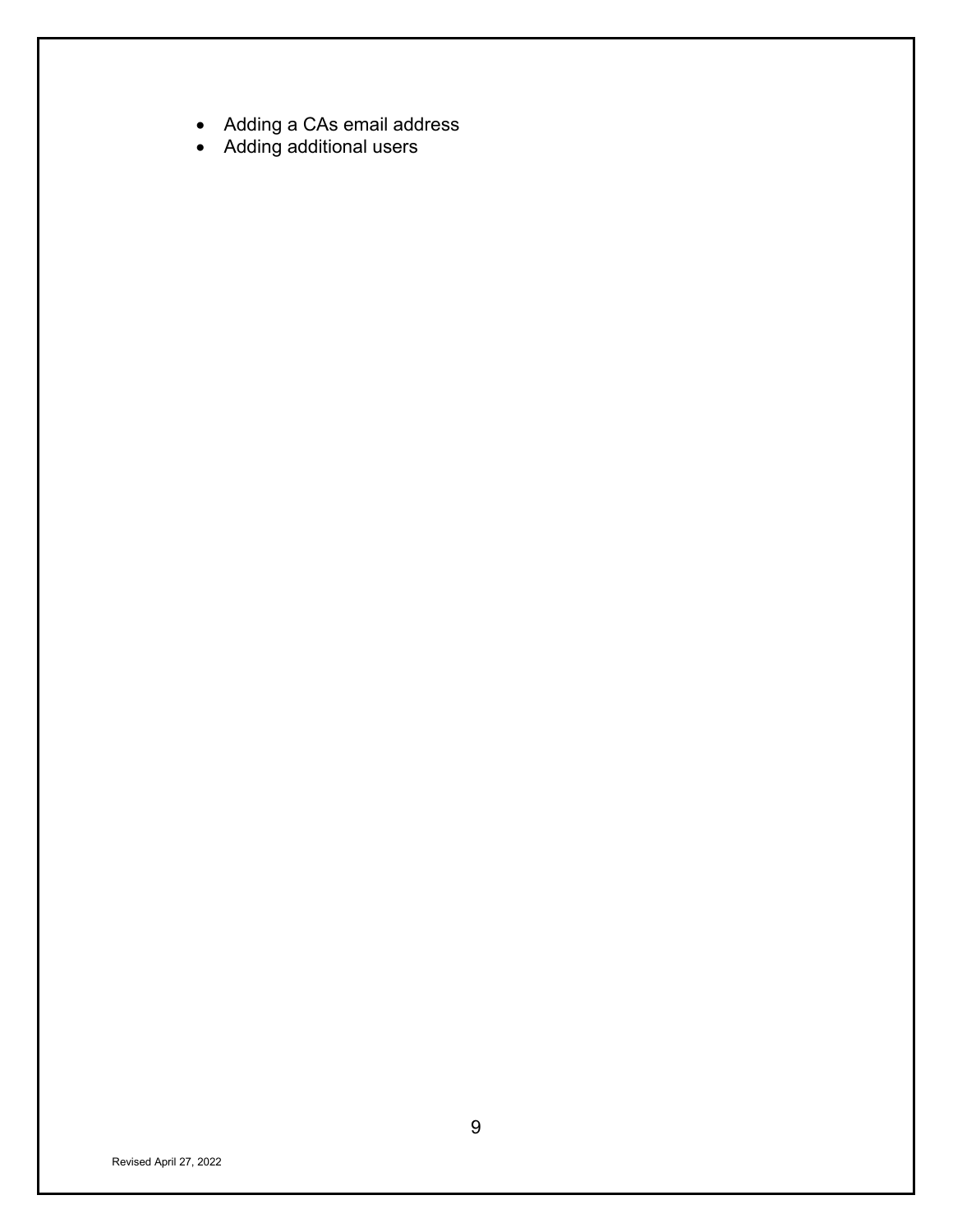# <span id="page-9-0"></span>Filing Claims to HNS

**All claims**, both paper and electronic must be identified in the address section at the top of the claim form, with HNS, *the name of the specific healthcare plan*, and the HNS address, and *must be displayed exactly as shown in the examples below*.

#### **HNS/BCBS**

PO Box 2368 Cornelius, NC 28031

#### **HNS/Select Health**

PO Box 2368 Cornelius, NC 28031

Only **primary** claims may be filed electronically to HNS.

Secondary, corrected claims, and claims with attachments **must be sent by paper** to HNS using the CMS 1500 claim form.

All claims for all covered services provided to members whose healthcare plans contract with HNS must be filed through HNS. *Filing claims directly to a payor will result in the rejection and/or denial of the claims.*

All payors have timely filing policies regarding when claims must be filed. To prevent denials for timely filing, it is essential that providers become familiar with each payor's timely filing policies. These are posted on the public-facing section of the website, under **HNS/Payor Policies**, then "**Timely Filing**".

HNSConnect<sup>®</sup> provides three (3) ways to file your primary claims to HNS. **HNS accepts** electronic claims via the following methods:

#### **1. HNSConnect®**

HNSConnect<sup>®</sup> was designed to allow providers to submit 837p electronic claim files created by their software system, and to upload those files to HNSConnect®.

The 837p electronic claim file format is dictated by Electronic Data Interchange (EDI) and Health Insurance Portability and Accountability Act (HIPAA) regulations. One of these regulations require the healthcare industry to use standard formats for electronic transactions, including the HIPAA-compliant 5010 837p claim file.

**With few exceptions, all primary claims must be filed electronically to HNS.**  (Exceptions can be found under the Billing/Claims Support tab located in the public-facing section of the HNS Website. From this tab, review each healthcare plan's Quick Reference Guide.)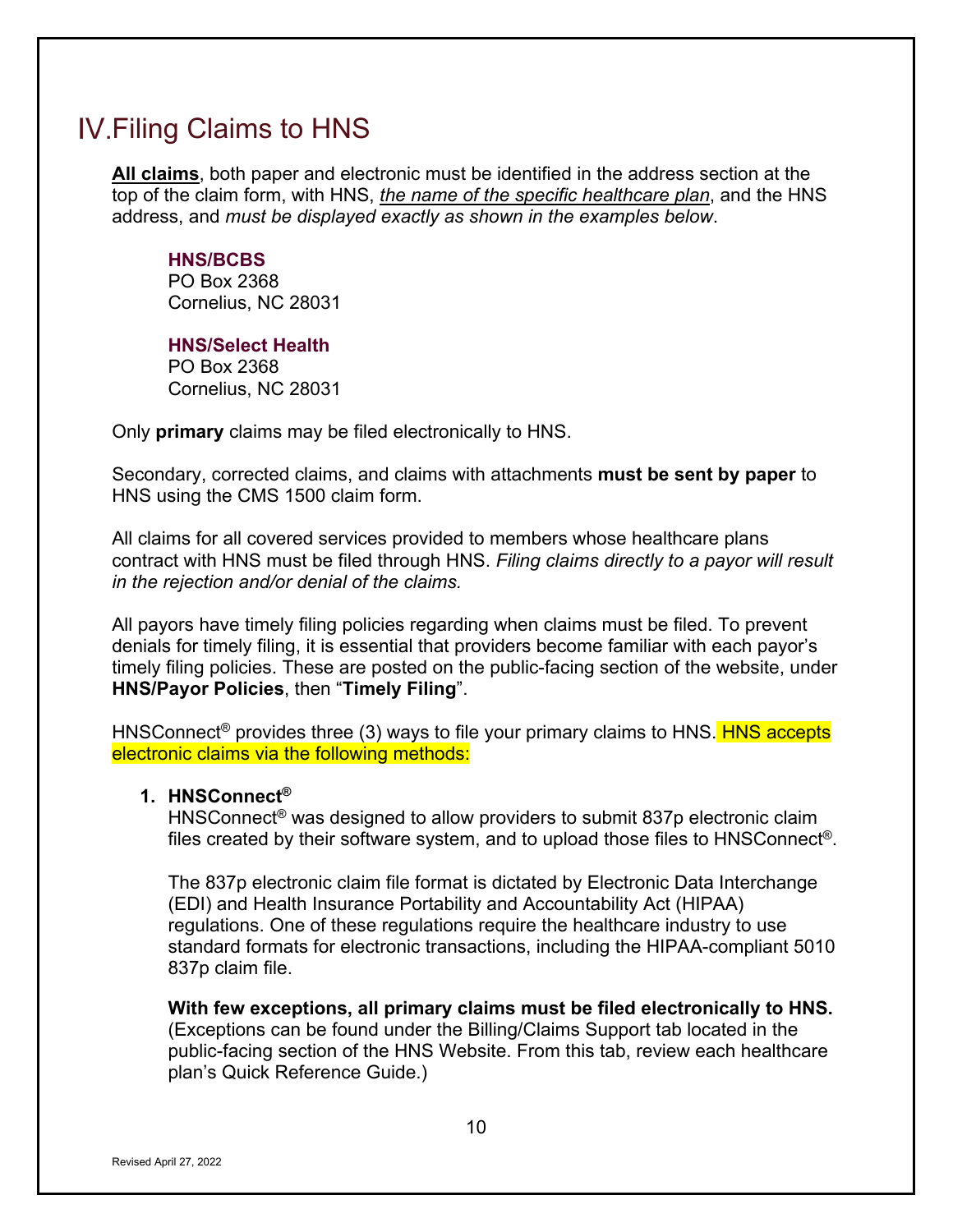#### **2. Office AllyTM**

As a general rule, HNS requires all providers to submit primary claims electronically to HNS via submission of the 837p claim file to HNSConnect®.

Only those providers whose practice management software cannot produce the required 837p claim file for upload to HNS are allowed to submit claims to HNS via Office Ally™ and doing so requires express permission from HNS. (HNS does not accept claims from any other clearinghouse.)

#### **3. Manual Entry**

This menu option allows the user to create a new claim using a blank form similar to the CMS 1500 for submission through the HNSConnect<sup>®</sup> secure portal. While you may file primary claims to HNS by manually entering claim data in HNSConnect<sup>®</sup>, this option was designed for use when a practice management software is temporarily unavailable and is not an efficient method for the routine submission of claims.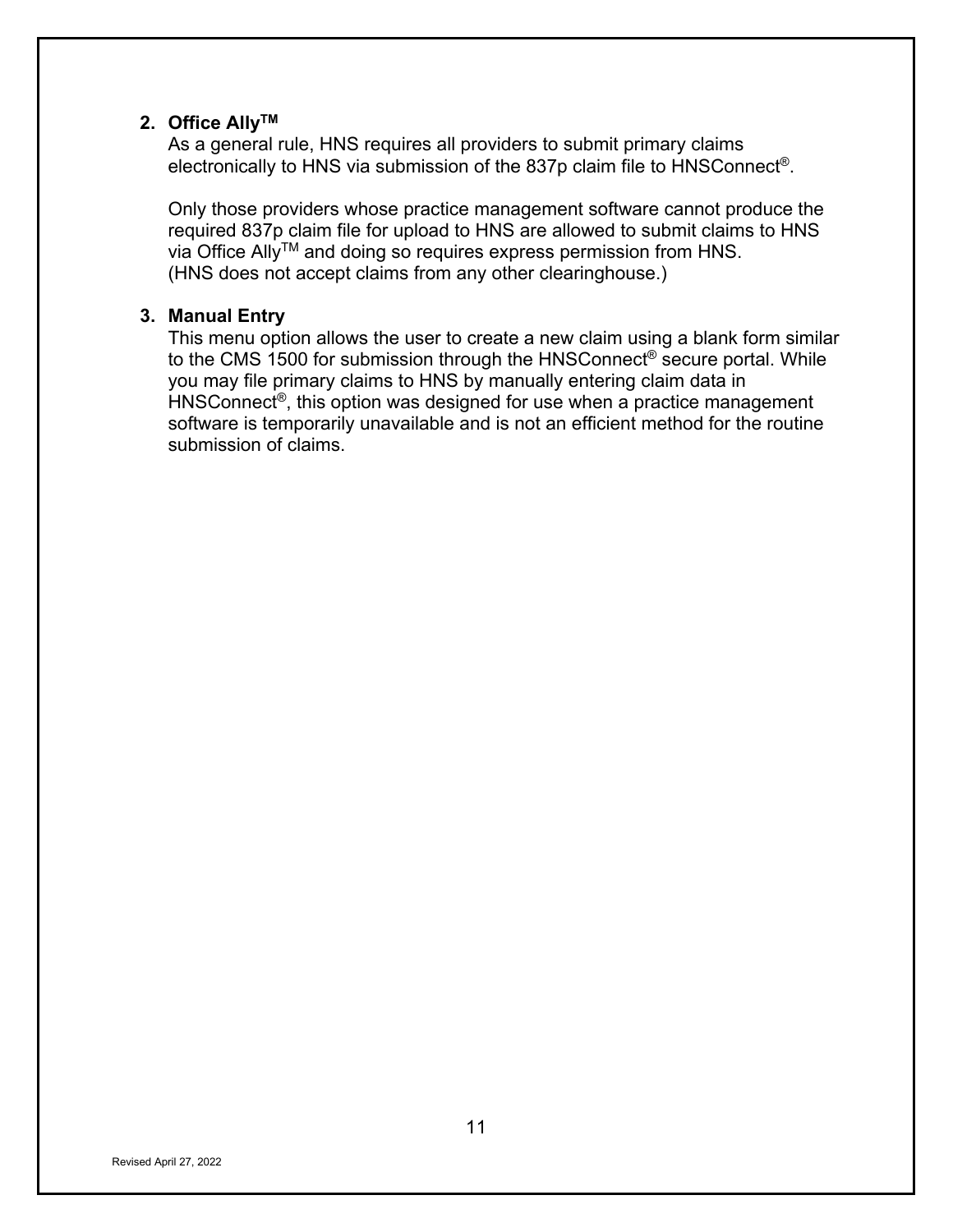# <span id="page-11-0"></span>V. Manual Entry (CMS 1500)

This option allows the user to create and submit a claim using a blank form similar to the CMS 1500 for submission through the HNSConnect® secure portal. While you may file primary claims to HNS by manually entering claim data in HNSConnect ®, this option was designed for use when a practice management software is temporarily unavailable and is not an efficient method for the routine submission of claims.

Filing Manual Claims via HNSConnect®:

- 1. Click on **Manual Entry (CMS 1500)** from the Claims drop-down menu.
- 2. On the New Claim page, complete all required fields based on the insurance plan of the patient.
- 3. When all claim information has been successfully entered, click **Submit Claim**.
- 4. Print out confirmation page.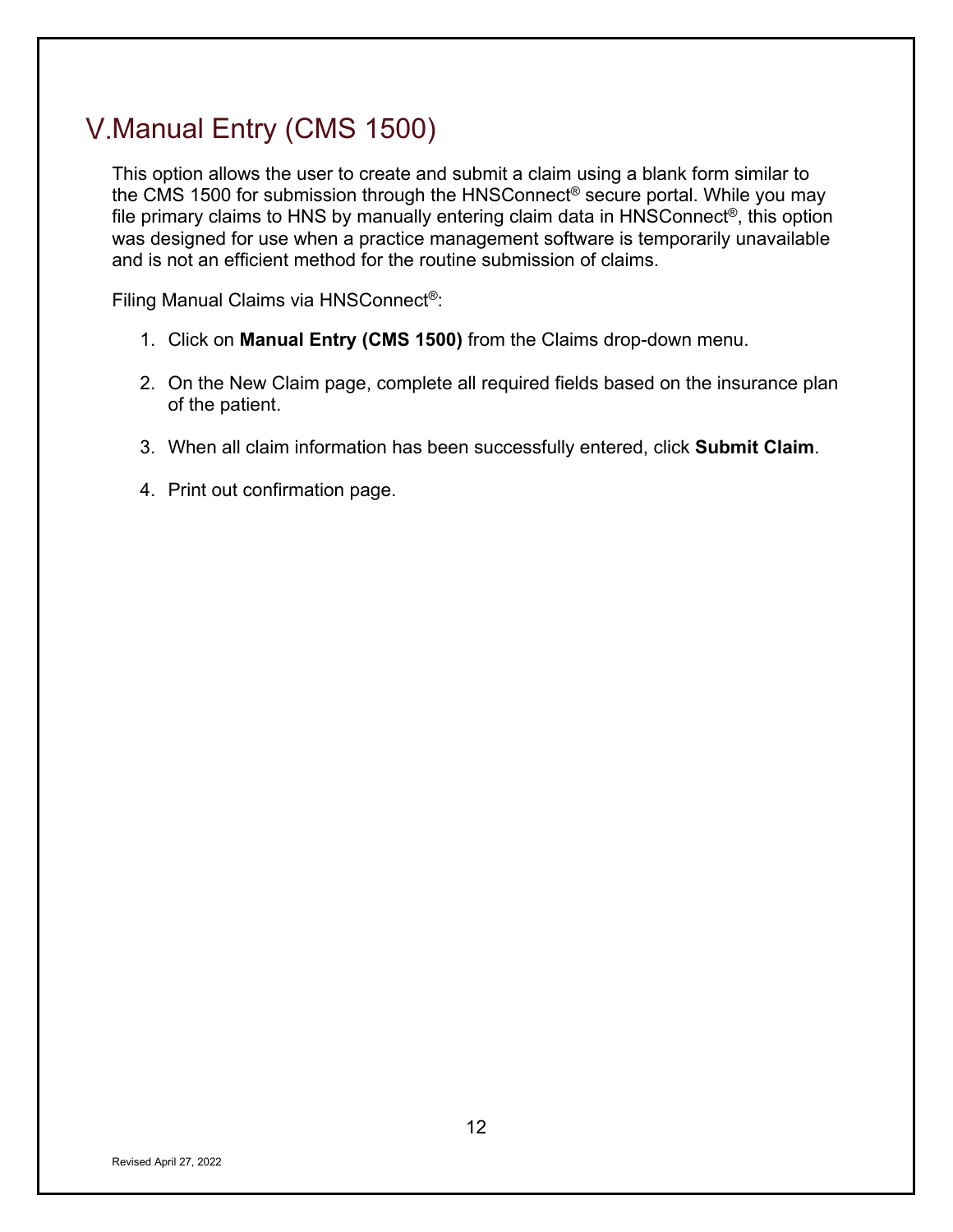# <span id="page-12-0"></span>Electronic Claim Files (837 Files)

This section of the *HNSConnect® User Manual* will focus on the submission of 837 claim files via HNSConnect®.

## <span id="page-12-1"></span>A. Getting Started

Before you get started submitting your 5010 837p claim file through HNSConnect®, HNS recommends that you do the following:

- 1. Make sure your billing software has a current listing of CPT and ICD codes.
- 2. Make sure your computer system has a current version of security software and anti-virus software.
- 3. Make sure you have appropriate back-up systems in place which will allow you to restore data should it be lost.
- 4. Make sure your system does not include the use of special characters. Special characters will result in an error back to the provider if any of the following are used:
	- slashes or dashes in dates (date of birth, date of onset, date of service, etc.)
	- invalid characters in either patient name or name of insured (last, first, and MI)
	- $\therefore$   $\omega \neq \frac{1}{2} \pi \frac{1}{2} \pi \frac{1}{2} \pi \frac{1}{2} \pi \frac{1}{2} \pi \frac{1}{2} \pi \frac{1}{2} \pi \frac{1}{2} \pi \frac{1}{2} \pi \frac{1}{2} \pi \frac{1}{2} \pi \frac{1}{2} \pi \frac{1}{2} \pi \frac{1}{2} \pi \frac{1}{2} \pi \frac{1}{2} \pi \frac{1}{2} \pi \frac{1}{2} \pi \frac{1}{2} \pi \frac{1}{2} \pi \frac{1}{2} \pi \frac{1}{2} \pi \frac{1}{2} \pi$
- 5. Only claims for services provided to patients whose health care plans contract with HNS should be uploaded to HNS. A complete list of current contracts ("HNS Contracts") is available under the **Services/Solutions tab.**

### <span id="page-12-2"></span>B. Information required to Provide your Software Vendor

Please ensure you have a *complete list of all HNS Payor Contracts*. For each payor, set up is as follows:

- For the "**receiver**" or the "**Payor ID**", use the HNS EIN, which is **561971088.** (If the field only allows 5 digits, use first 5 digits of HNS' EIN…)
- If your software requires an "**Identifier Qualifier**" or "**Primary Identifier**" always use HNS' EIN (56-1971088).
- Further, if your software requires "**specialty"** code (or **taxonomy code**, for all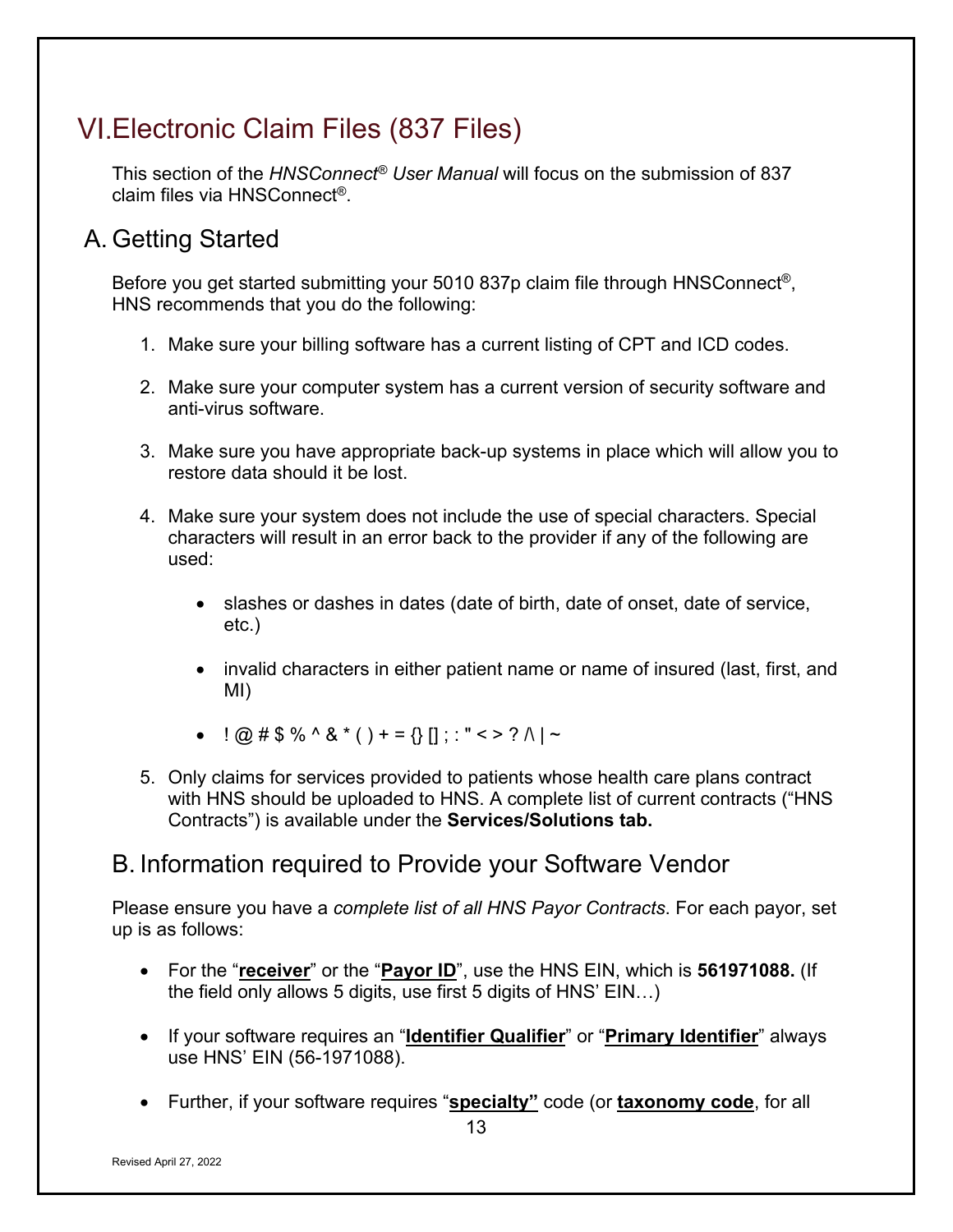Chiropractors, that number is **111N00000X**

### <span id="page-13-0"></span>C.Testing

After you (or your software vendor have completed setting up your software, then:

#### **Print out a paper claim**

Before beginning to transmit claims, first test your billing software (practice management software) by printing out a paper claim and ensure that all data is properly located in each field. If your paper claim data is not correct, most likely your electronic claim data will not be correct.

#### **Submit a "test" file**

Before you begin the routine submission of claim files to  $HNSConnect^{\circledcirc}$ , and prior to submitting a large claim file, HNS recommends you submit a "test" claim file, with only 1-3 claims in the file. Within 24 hours of submission, log on to the secure portal, and on the dashboard page, check under "**Claim Status**" to see if the claim(s) came through, and shows "Received, Processed or Error". If so, you should be able to proceed with routine submission of your claim files. If NOT, please contact your software vendor for assistance. Once they have resolved the issue, then submit another test file to confirm.

### <span id="page-13-1"></span>D. Submitting 837 Files via HNSConnect<sup>®</sup>

First, as previously noted, make sure you only create batch files for the insurance companies with whom you participate through Health Network Solutions, Inc. Your software vendor should assist your office in setting up custom filters in your practice management software in order to create batch files for HNS payers.

When ready to submit claims, please follow these steps:

- 1. Open your Internet Browser and navigate to [https://www.healthnetworksolutions.net/.](http://www.cncarolinas.com/)
- 2. Click on **Healthcare Professionals**.
- 3. Click on **Secure HNS Portal**.
- 4. Enter your username and password and click **Log in**.
- 5. Either on the dashboard or from the Claims drop-down menu, click **Send Claims**.
- 6. On the Send Claims page, click **Choose File**.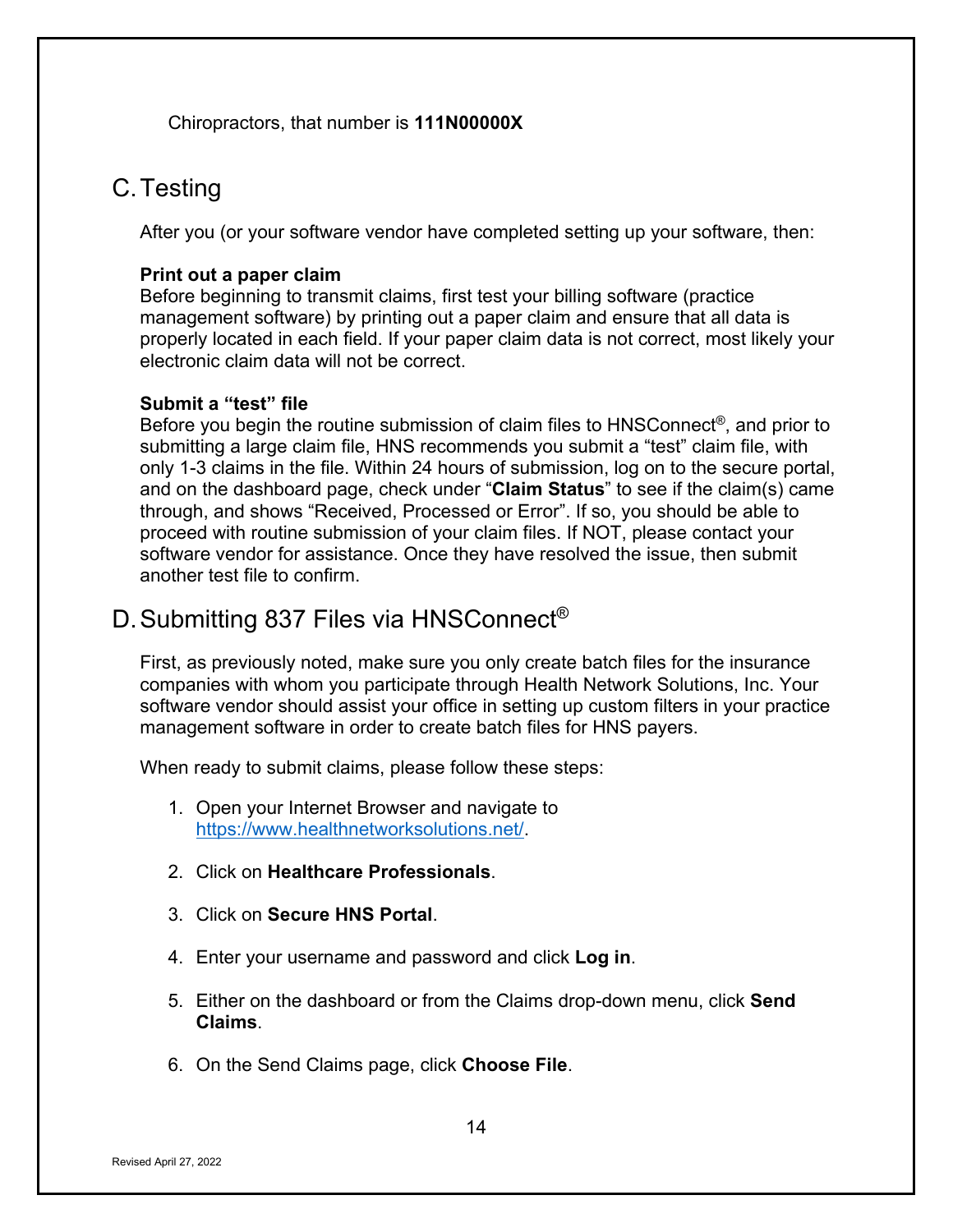- 7. Navigate to the location of the file you wish to submit. If unsure of this location, contact your software vendor for assistance.
- 8. Select the desired file and click **Open.**
- 9. Locate the claim file you wish to submit.
- 10.On the Send Claims page, click **Upload**.

**Please wait until the confirmation page appears. If you close the window before this, you will lose connection with HNSConnect® and the file may not be uploaded.**

<span id="page-14-0"></span>E. Claim File Confirmation

Once the claim file is uploaded successfully, a confirmation page is displayed. HNS strongly recommends that you print and save this page for future reference.

#### *Please allow 24 hours before checking file status.*

After you have successfully uploaded a claim file, you can start over and send another claim file or check the claim status page to see previous claim files for errors. You may also search claims or enter individual claims. Please use your Claims drop-down menu to navigate through this section.

### <span id="page-14-1"></span>F. HNSConnect® Edits

HNSConnect® includes numerous advanced data validations (edits) to facilitate the submission of "clean claims", resulting in fewer denials, and improved cash flow.

Customized edits identify claims with certain missing or incorrect information, allowing you to quickly correct errors and resubmit the claim. (When a claim does not meet the data validations, the claims will appear in "Error" status.)

### <span id="page-14-2"></span>G.Duplicate Claim Edit

In addition to other edits, HNSConnect<sup>®</sup> has edits intended to prevent the submission of a claim which was previously submitted. HNS refers to this as a "duplicate edit".

Once we identify claims that have previously been submitted through HNSConnect®, those claims will appear as errors and will not be transmitted to payers. The following information is used to determine if a claim is a duplicate:

- 1. Payer
- 2. Insured's ID
- 3. Patient Date of Birth

Revised April 27, 2022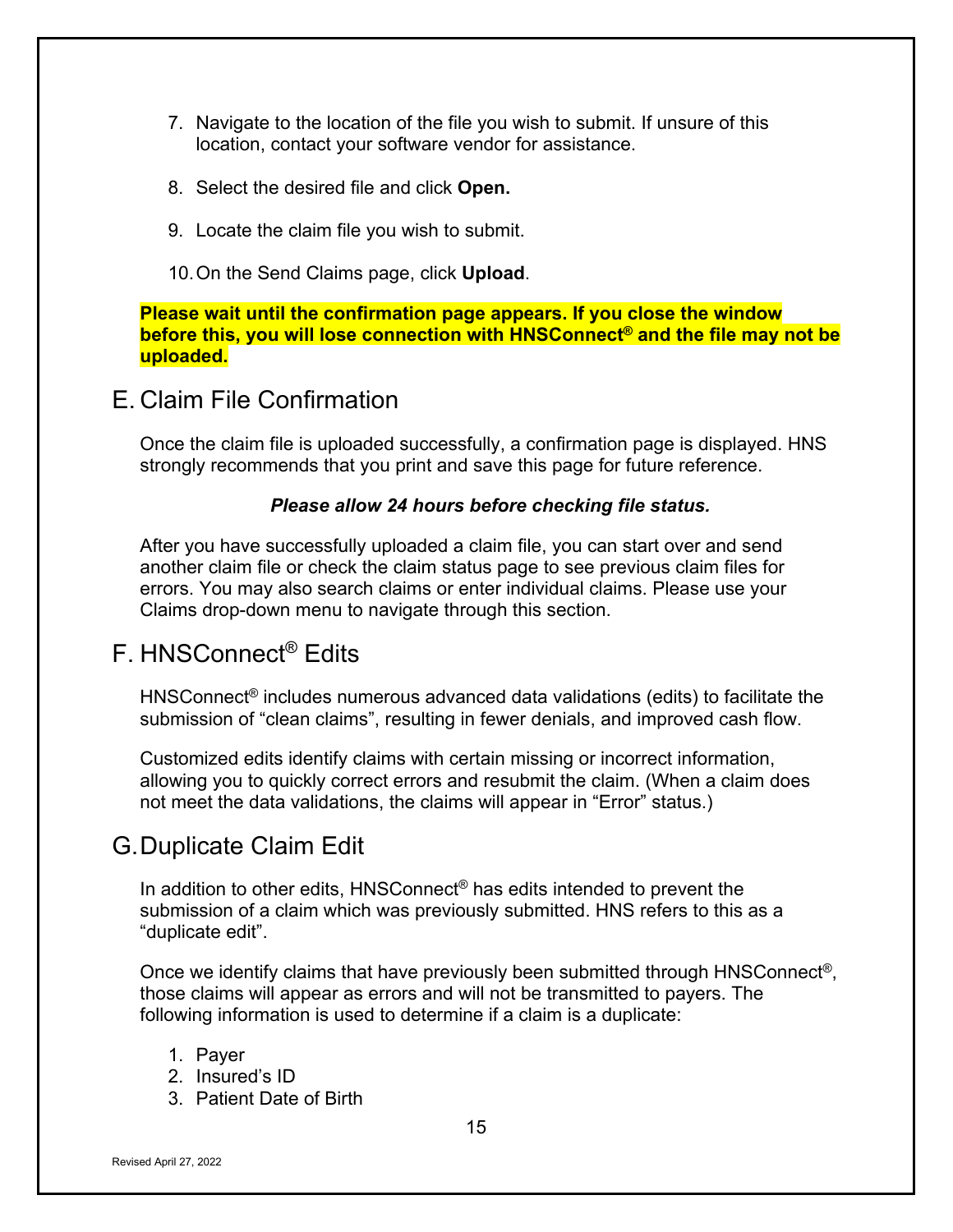- 4. Date of Service
- 5. CPT code
- 6. CPT modifier
- 7. Diagnosis

If a claim is in error for "**Duplicate Claim**", the current claim cannot be submitted electronically unless the previous submission is located and deleted.

To remove the current claim in error (or the previously submitted claim), click **Delete Claim** and click **OK** to confirm.

#### **Notes:**

- Some claims that have errored back on HNSConnect<sup>®</sup> may have to be submitted to HNS via a paper claim. If unsure, contact your HNS Service Representative.
- As applicable, in order to prevent the same errors from occurring again on future claims for the patient, please correct the error in your practice management software as well as on HNSConnect®.

### <span id="page-15-0"></span>H.Group Number Edit

HNSConnect® will reject claims which do not include a group number in Box 11 (Insured's Policy Group Number).

Should the subscriber ID card not show a group number, as a first step, HNS recommends that you contact the plan and ask if there is a group number. If so, enter the number provided to you.

**If the plan states there is NO group number**, please do the following:

- 1. Except as noted below, use the alpha prefix of the subscriber's ID number for the group number.
- 2. If the plan is a **CIGNA TPA** plan, use the name of the TPA as the group number.

### <span id="page-15-1"></span>I. Status of Each Claim File

To help providers know the status of claim files submitted to HNS, and whether the claim file included any claims with errors, HNS assigns a "status" to each claim files (batch).

Each batch is assigned one of the following statuses.

#### • **Received**

Revised April 27, 2022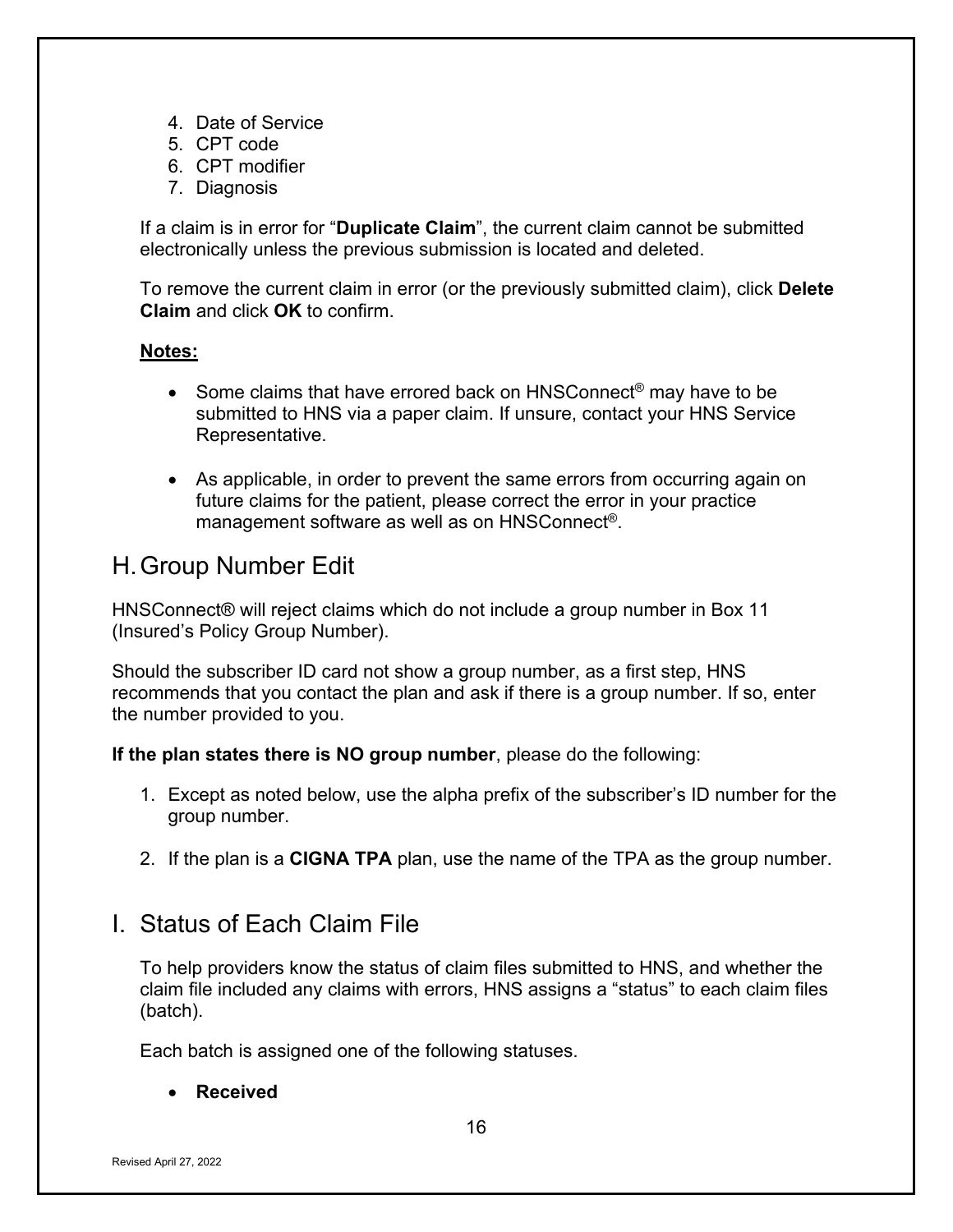A status of "received" is assigned once the batch has been successfully uploaded to HNSConnect<sup>®</sup>, but it is still in the processing stage.

#### • **Processed**

A status of "processed" is assigned when all claims submitted within a batch are error free and have been processed successfully.

#### • **Error**

A status of "error" is assigned if there are ANY claims within the claim file with an error. (Claims with errors should be promptly corrected and resubmitted.)

### <span id="page-16-0"></span>J. When to Check Claim Status

Always allow 24 hours after the submission of a claim file BEFORE checking claim status.

Claims in error status will not be transmitted to the applicable payor until the error has been corrected and the claim has been successfully resubmitted to HNSConnect<sup>®</sup>.

### <span id="page-16-1"></span>K. How to Check Claim Status

While the "Check Status" tab on the dashboard allows you to view the status of the 3 most recently submitted claim files, to view and check status of any claim file, from the main menu, click on **Claims**, and from the dropdown box, click on **Check Status**.

On the Check Status page, all batches submitted through HNSConnect® are listed with batch details including batch ID, date received, status, number of correct claims, number of claims in error, and total number of claims in the batch.

Click on the Batch ID number to view the batch details for the selected batch.

The batch detail screen consists of three sections:

- **File Summary** an overview of the batch details including the batch ID, the date sent, the practice name, the total batch amount, the batch status, the total number of claims in the batch, the number of correct claims, and the number of claims in error.
- **Claims with Errors** details of all claims within the batch which are pending processing due to errors including patient name, date of service, payer, claim total, and the option to correct the claim.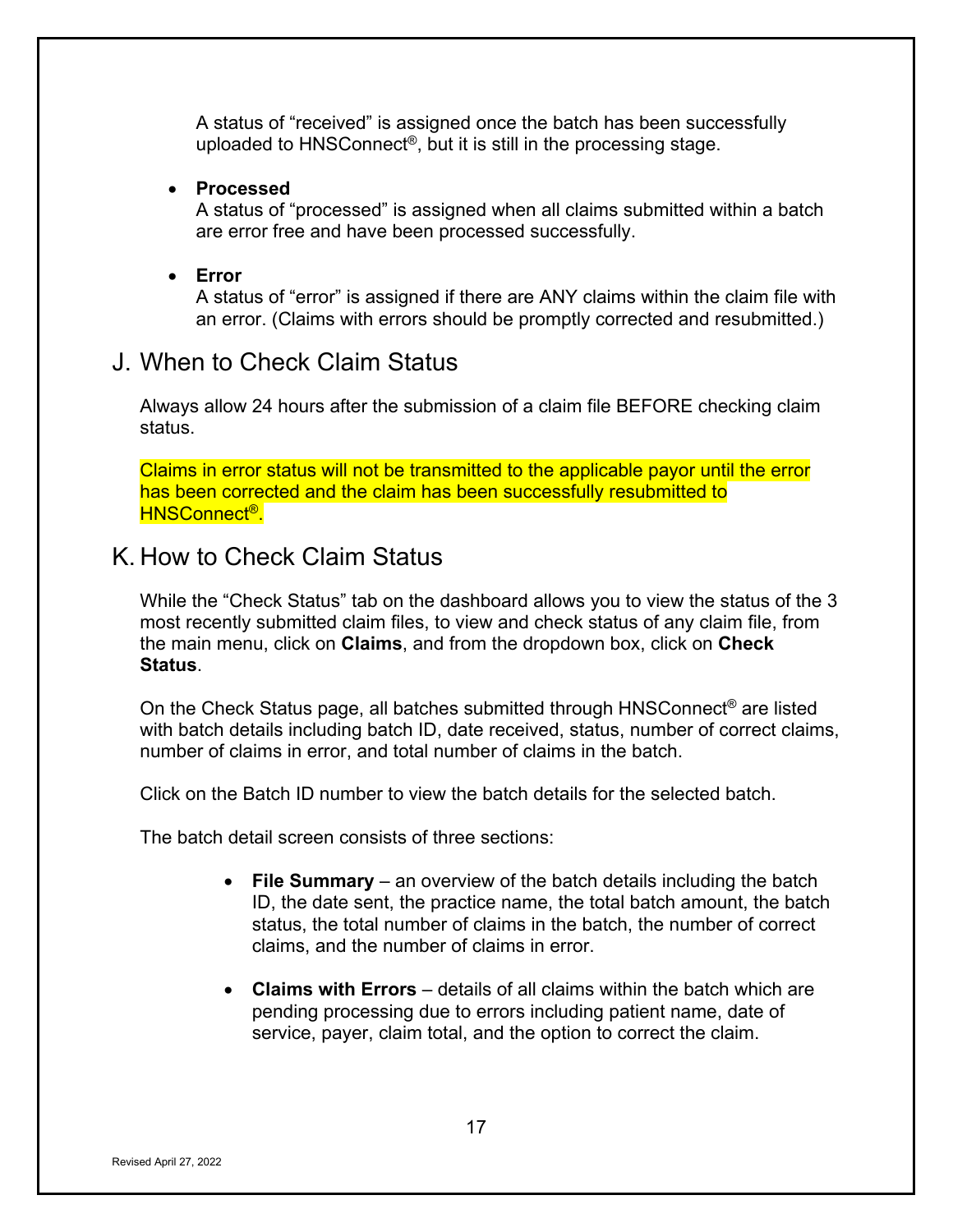• **Patients in Current File** – details of all claims within the batch including the claim ID, date of service, payer, patient account number, insured name, patient name, and claim total.

### <span id="page-17-0"></span>L. Correcting Claims

When you find you have claims with errors, those claims must be corrected in order to be transmitted to the insurance company. Use the following steps to correct and resubmit your claims with errors:

- 1. Click on **Check Status** from the Claims drop-down menu.
- 2. To view only batches containing errors awaiting correction, click the **View Batches with Errors** box.
- 3. Click on the Batch ID number of a batch containing errors to view the batch details for the selected batch.
- 4. In the Claims with Errors section, click on the **Correct This Claim** button to pull up the Claim Details page for the first claim in error.
- 5. In the Claim Errors section of the Correct Claim page, review the Error Description. For many errors, you can click on the red/underlined Error and you will be taken directly to the field containing the invalid information.
- 6. Correct the claim by providing the required information.
- 7. Once corrected, click **Submit Claim**.
- 8. Repeat this process for all Claims with Errors within the batch.
- 9. If the claim is in error for "**Duplicate Claim**", the current claim cannot be submitted unless the previous submission is located and deleted. To remove the current claim in error (or the previously submitted claim), click **Delete Claim** and click **OK** to confirm.

**Note:** In order to prevent the same errors from occurring again on future claims, please correct the error in your practice management software as well as on HNSConnect®.

### <span id="page-17-1"></span>M.Search Claims

This option allows users to search for claims that have been submitted to HNSConnect®.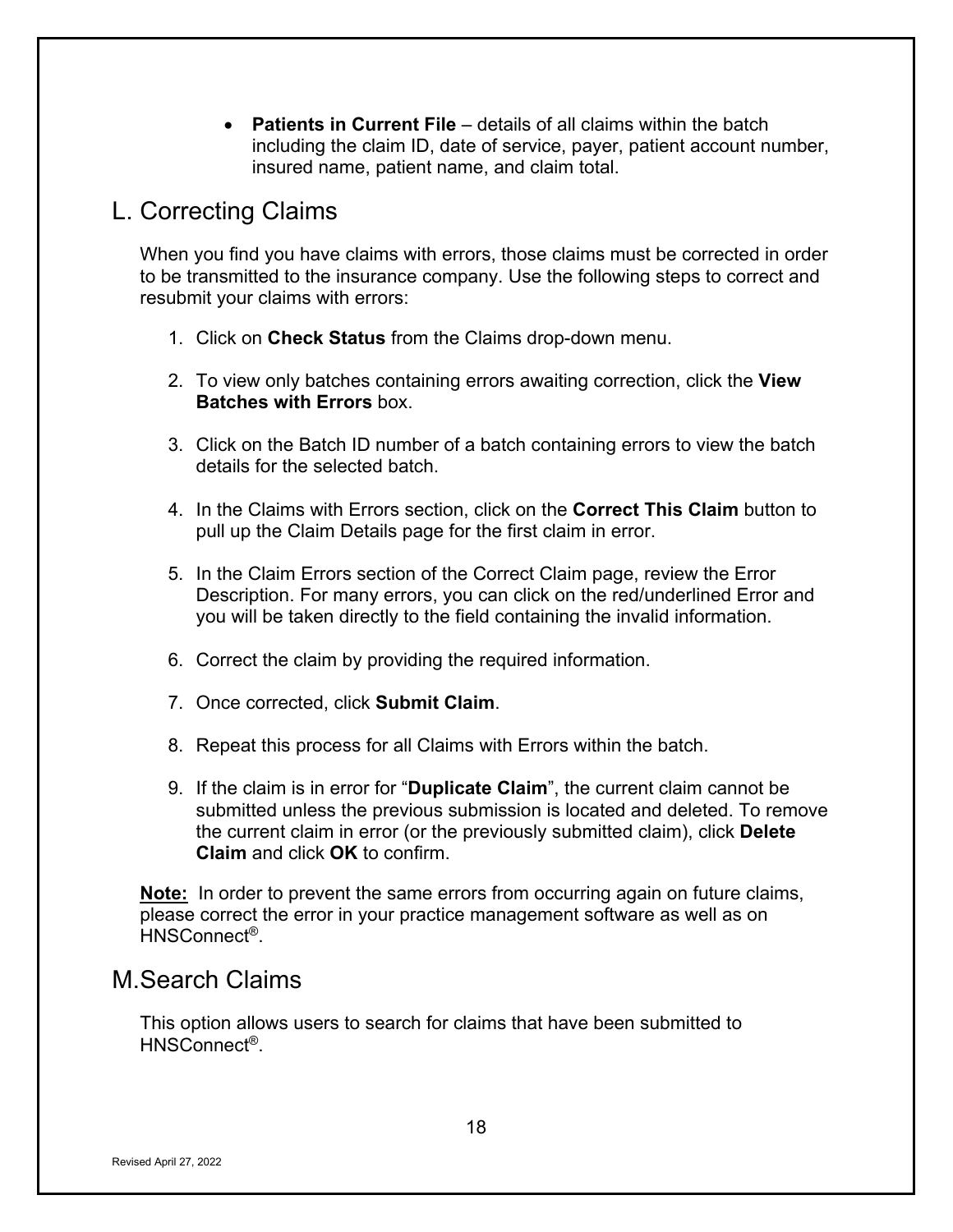**Note:** If claims are submitted to HNS via Office Ally™, those claims will not be in HNSConnect®. However, remittances associated with those claims WILL be in HNSConnect®.

- 1. Click on **Search Claims** from the Claims drop-down menu.
- 2. The following fields can be used in any combination to search for claims:
	- Provider
	- Patient Last Name
	- Patient First Name
	- Date of Service (mm/dd/yyyy)
	- Patient DOB (mm/dd/yyyy)
	- Insured's ID Number
	- Claim ID
	- Batch ID
	- Date Submitted (mm/dd/yyyy)
- 3. Enter search criteria, and click the **Search** button to apply the criteria to execute the search.

### <span id="page-18-0"></span>N.Search Results

This section displays the claims found with the search criteria applied.

- 1. Claims Results are displayed in a table with claim submission information including claim ID, batch ID, insured last name, insured first name, patient last name, received date, and date of service.
- 2. Click on the **Claim ID** to view the Claim Details for the selected claim.
- 3. Within the View Claim screen, no information can be changed, but you can confirm what was submitted on the claim.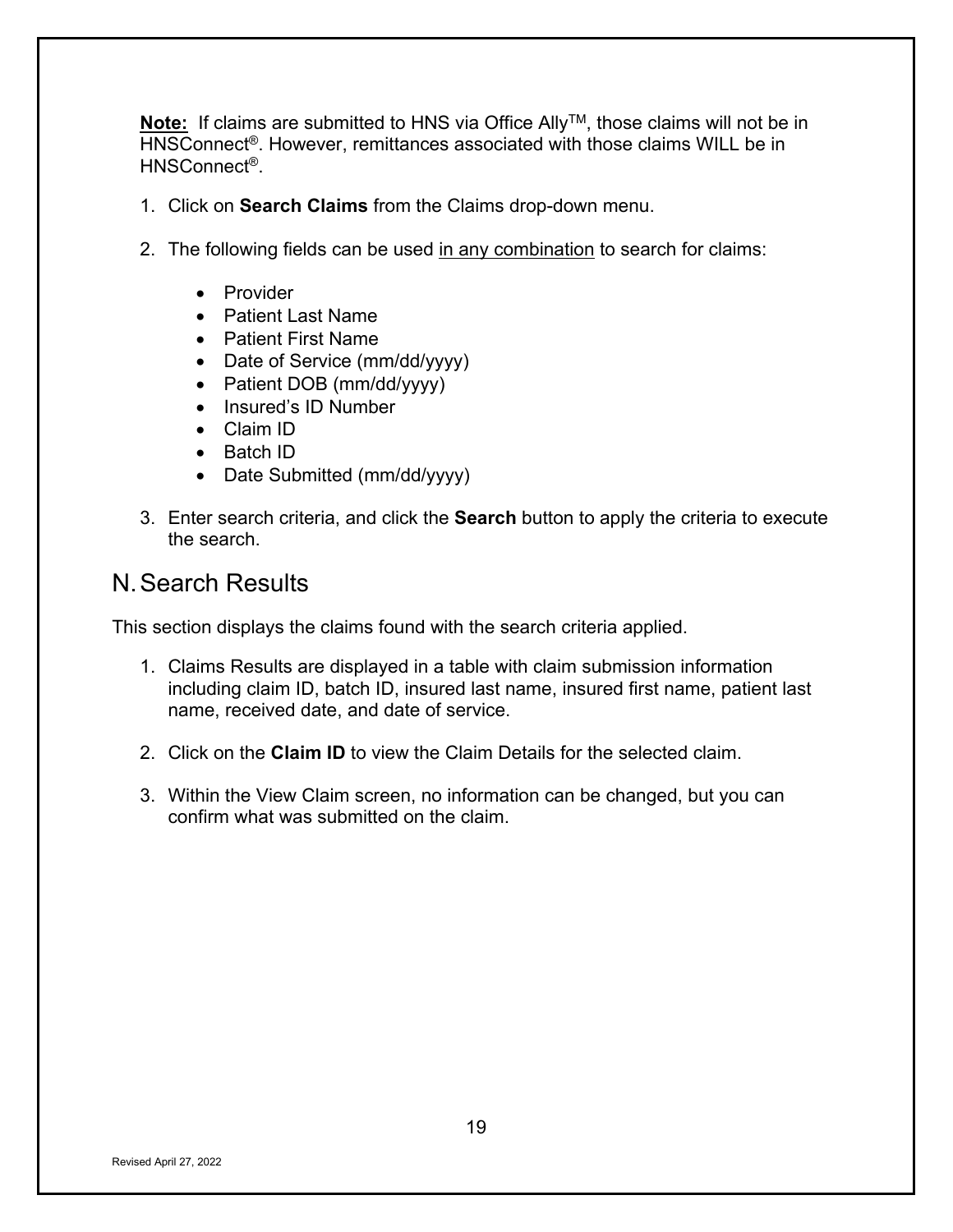# <span id="page-19-0"></span>**VII. Paper Claims**

**All claims**, both paper and electronic must be identified in the address section at the top of the claim, with "HNS" *the name of the specific healthcare plan*, and the HNS address, and *must be displayed exactly as shown in the examples below*.

Examples:

#### **HNS/BCBS**

PO Box 2368 Cornelius, NC 28031

**HNS/Select Health** PO Box 2368 Cornelius, NC 28031

### <span id="page-19-1"></span>A. Which Claims Should be Sent by Paper?

With few exceptions, ALL primary claims must be sent to HNS electronically (either via HNSConnect® or Office Ally®). Information regarding primary claims which must be sent by paper can be found in the *Quick Reference Guides* provided for each HNS contracted payor, which are located under the *Billing/Claims Support* section of the HNS Website.

The following claims must be submitted via paper to HNS (and must be submitted on the revised CMS 1500 Claim Form, version 2/12).

- Corrected Claims
- Secondary claims
- Voided Claims
- Claims with attachments
- Claims for specific CIGNA TPA Plans

(Please refer to the list of TPA plans in the *CIGNA Quick Reference Guide* on the HNS Website under '**Billing/Claims Support'**, which must be sent via paper claims:

[https://www.healthnetworksolutions.net/index.php/quickreferenceguide.](https://www.healthnetworksolutions.net/index.php/quickreferenceguide))

• Claims rejected for invalid first name

(Claims submitted electronically to HNS for which the provider received an HNS Electronic Error Report indicating the first name was not valid.)

### <span id="page-19-2"></span>B. Requirements for Paper Claims

1. All paper claims must be submitted on the CMS 1500 Claim form.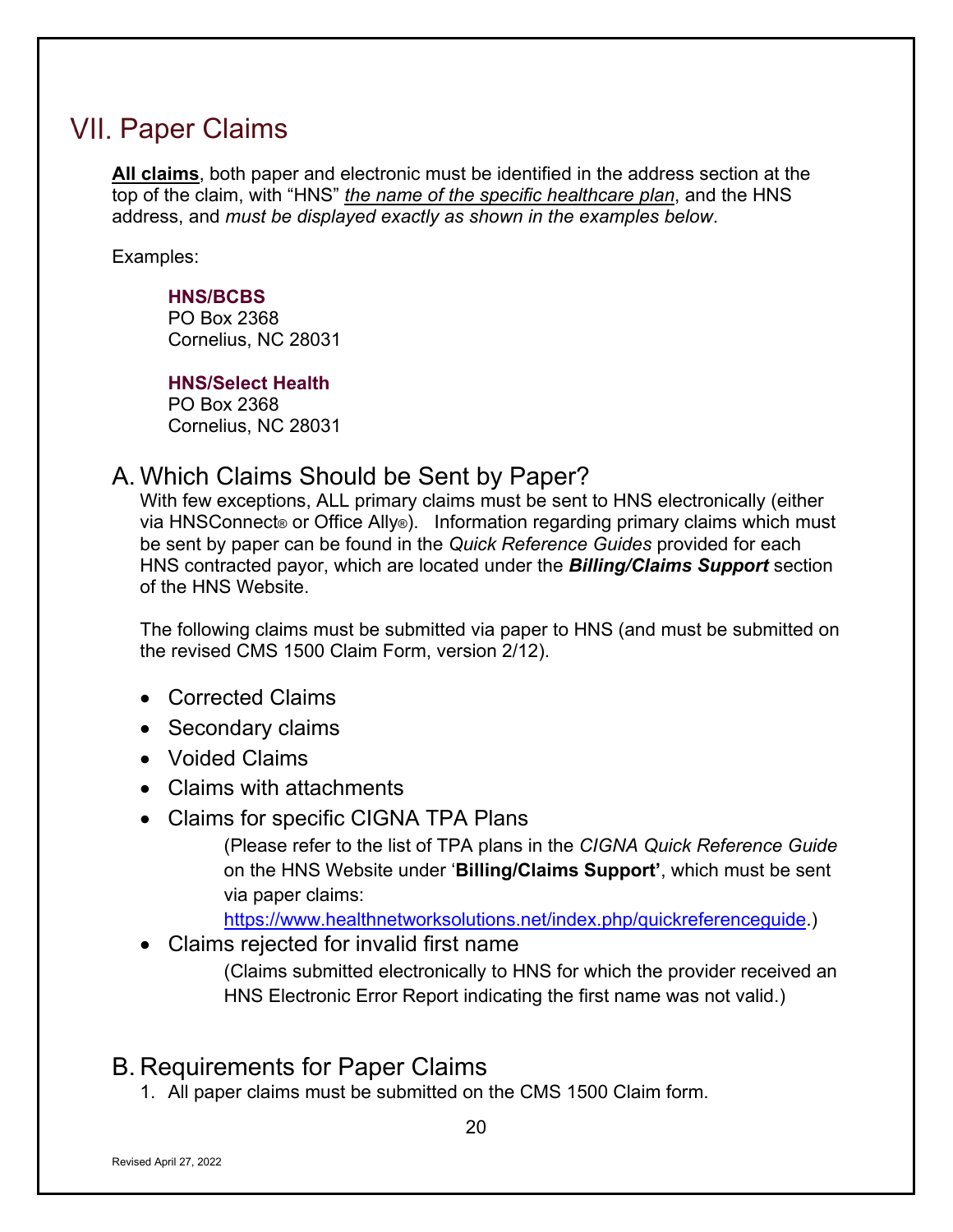- 2. All paper claims must be typed (do not hand write).
- 3. Claims must be formatted properly to fit in the space or blank shown on the form.
- 4. Number of Services Listed on a Paper Claim:

The CMS 1500 claim form allows for a total of 6 services per claim. If more than 6 services are performed on a single visit, the remaining services must be listed on a separate claim form. However, importantly, on the first claim form (which shows 6 services) in **box 28 (total charges), you must write in "Continued***". Do not list the total of the charges shown on the claim in box 28 on this claim.* Then on the 2<sup>nd</sup> claim form in box 28 you must write the total of all charges shown on both claim forms.

Further, at the top of the first claim, write "Claim #1 of 2" and at the top of the 2<sup>nd</sup> claim form, write "Claim 2 of 2".

### <span id="page-20-0"></span>C.Payor-specific Requirements for Paper Claims

#### **Absolute Total Care (ATC)**

ATC will only accept paper claims which are typed, and which are submitted on the red/white CMS 1500 Claim Form. (ATC will deny all claims which are handwritten, or which are not submitted on the red/white CMS 1500 form.)

#### **WellCare Medicare Advantage**

WellCare will only accept paper claims which are typed, and which are submitted on the red/white CMS 1500 Claim Form. (WellCare will deny all claims which are handwritten, or which are not submitted on the red/white CMS 1500 form.)

### <span id="page-20-1"></span>D.CMS 1500 Claim Form

Please refer to **Section VIII** in this manual (*Checklist -CMS 1500 Claim Form*), regarding what information is required in the boxes on the form.)

### <span id="page-20-2"></span>E. Corrected Claims (must submit via a paper claim)

A corrected claim is a claim which includes information different from the information included on the original claim.

A corrected claim must be filed when you need to correct information provided on the original claim submitted *after that claim has been adjudicated by the payor*.

A corrected claim may ONLY be submitted once the payor has adjudicated the original claim and you have received the EOB associated with that claim.

When submitting a corrected claim, you may only submit one date of service per claim.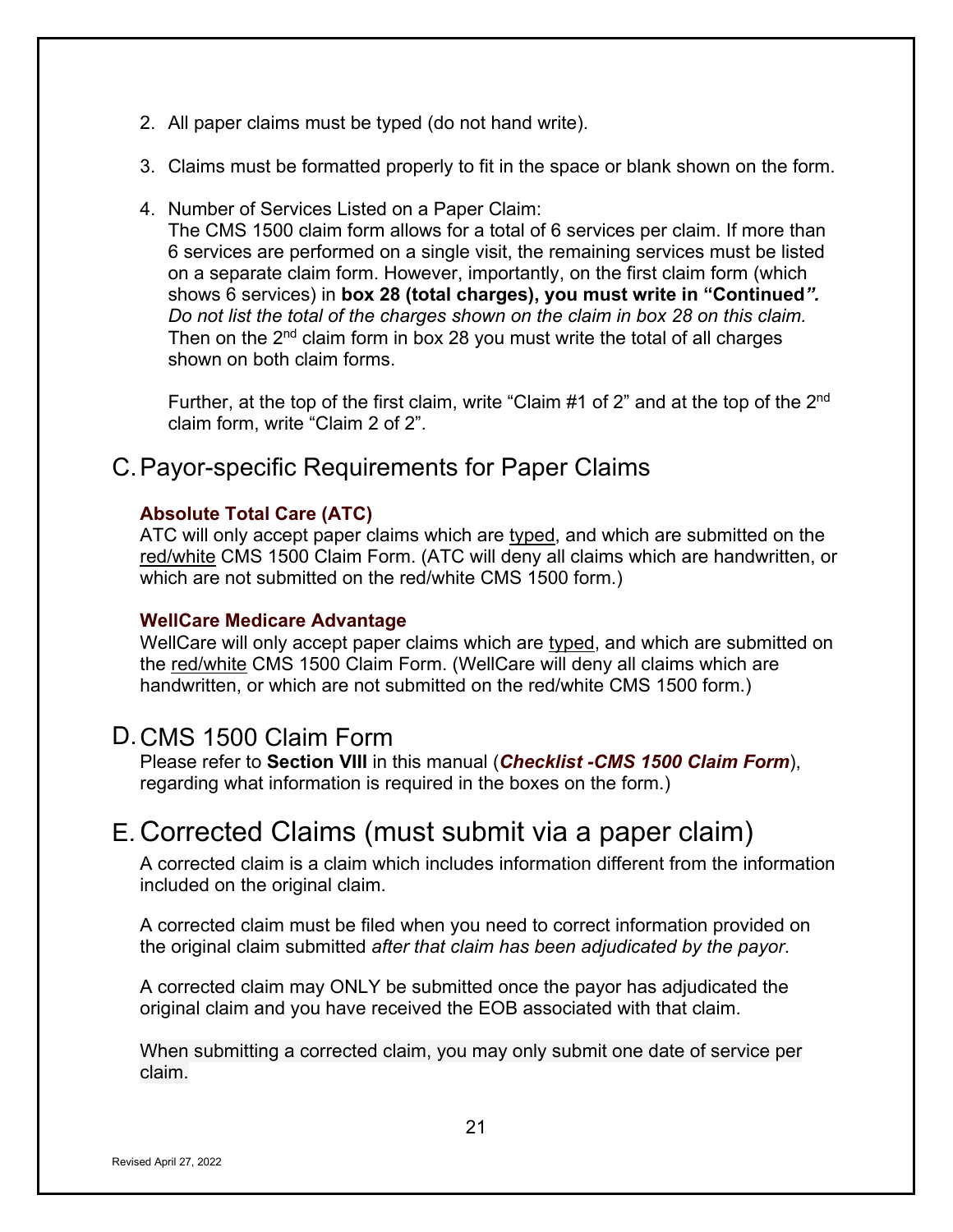- <span id="page-21-0"></span>1. Requirements for Submission of All Corrected Claims:
	- When submitting a corrected claim, **you may only submit one date of service per claim.**
	- When creating a corrected claim, you must include ALL services lines/codes *for the specific date of service*, which were correctly included on the original claim, then add or remove any service lines which were not or should not have been submitted on the original claim.
	- All corrected claims must be submitted by paper on the CMS 1500 claim form and must be typed.
	- All corrected claims must have the words "**Corrected Claim**" at the top of the claim form, in large bold letters.

**Exception:** claims which must be submitted on the red and white CMS Claim form cannot include any handwritten words, so do not include "Corrected" at the top of those claims.

• In addition to the above requirements, **you must follow each payor's specific requirements for corrected claims (below).**

### <span id="page-21-1"></span>2. Payor-specific Requirements for Corrected Claims:

#### **a.** BCBS – Box 22

For BCBSNC claims (NC Providers), corrected claims must include BOTH the number **7** and the original claim number in box 22. The original claim number can be obtained in the provider's remittances on the Electronic Explanation of Payment (EOP) and will be displayed on the EOP as "**BCBS Claim Reference #**".

#### **b.** MedCost – Box 22

For MedCost claims (for NC & SC Providers), corrected claims must include BOTH the number **7** and the original claim number in box 22. The original claim number can be obtained in the provider's remittances on the Electronic Explanation of Payment (EOP) and will be displayed on the EOP as "**MedCost Claim Reference #**".

**c.** HealthSpring – Box 22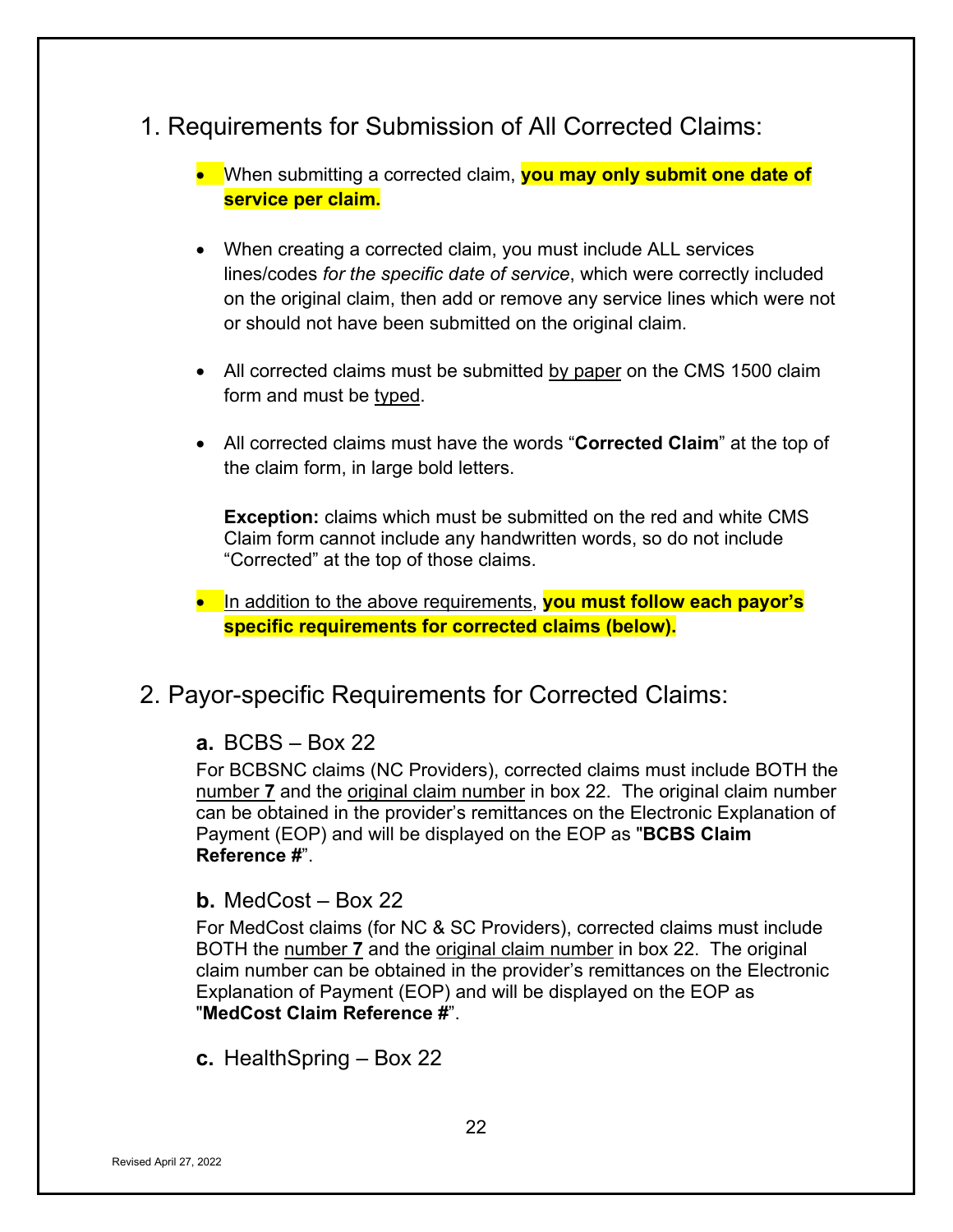For HealthSpring claims (for NC & SC providers), corrected claims must include BOTH the number **7** and the original claim ID in box 22. *The original claim number can be obtained by contacting your HNS Representative.* 

#### **d.** Select Health- Box 22

For Select Health claims (SC providers), in box 22, corrected claims must include BOTH the number **7** and the claim number *of the most recently processed claim*. *The claim number can be obtained by contacting your HNS Representative*.

If the corrected claim is for a **Select Health First Choice (Medicaid),** you must include the preauthorization number submitted on the original claim in **box 23**.

#### **e.** Health Team Advantage

For HTA, in box 22, corrected claims must include BOTH the number **7** and the original claim number. *The claim number can be obtained by contacting your HNS Representative*.

#### **f.** Absolute Total Care (ATC)

For ATC corrected claims, the claims must include BOTH the number **7** and the word "**Corrected"** in box 22.

**Note:** ATC will only accept corrected claims which are typed and *submitted on the red/white CMS 1500 claim form.* (ATC will deny corrected claims which are handwritten, or which are not submitted on the red/white CMS 1500 claim form.)

#### **g.** WellCare Medicare Advantage

For WellCare MA corrected claims, the claims must include BOTH the number **7** and the word "**Corrected**" in box 22.

**Note:** WellCare will only accept corrected claims which are typed and *submitted on the red/white CMS 1500 claim form*. (WellCare will deny corrected claims which are handwritten, or which are not submitted on the red/white CMS 1500 claim form.)

#### **h.** Other Payors

For all other corrected claims, the claims must include BOTH the number **7** and the word "**Corrected"** in box 22, and the word "**Corrected**" at the top of the claim in large bold letters.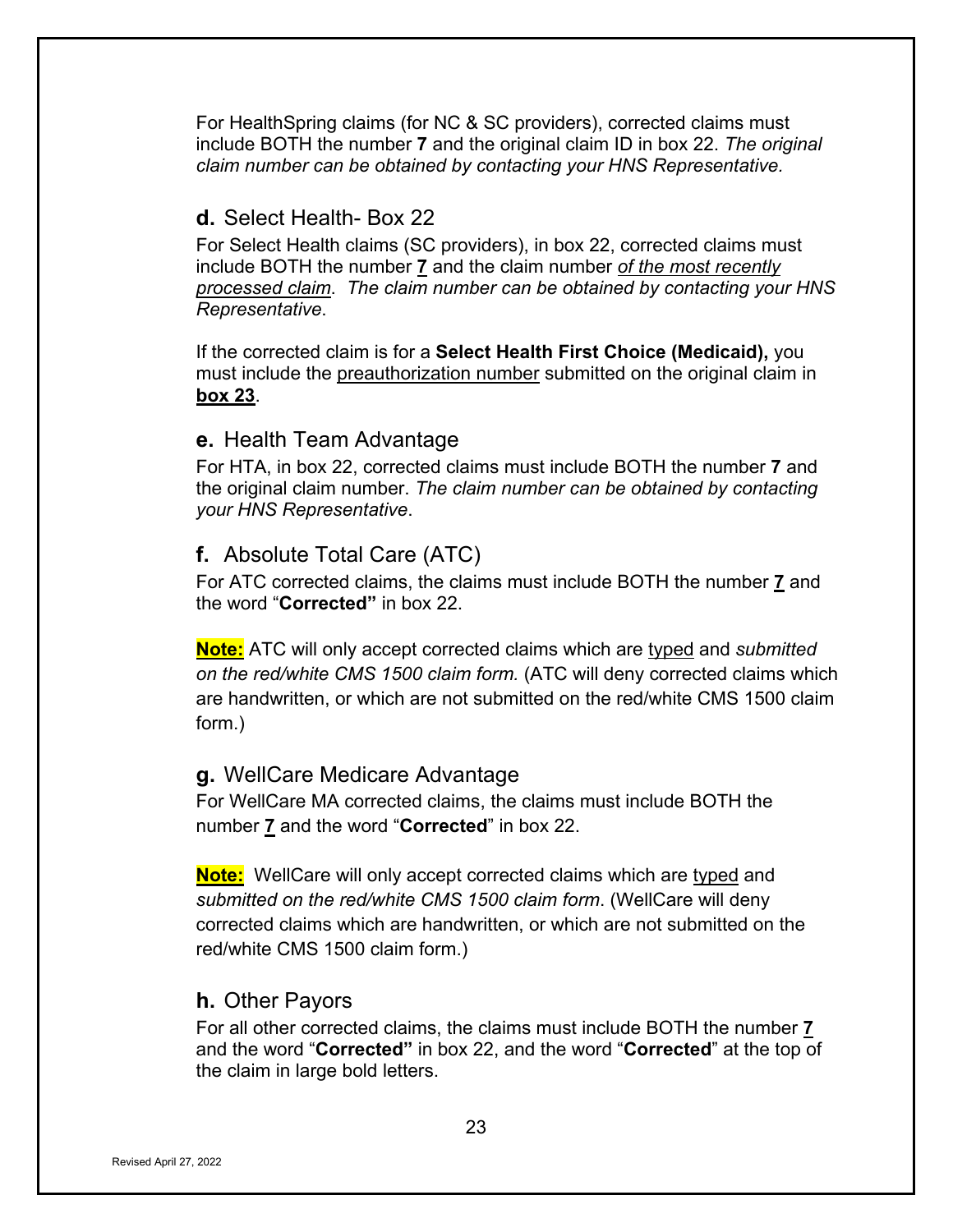# <span id="page-23-0"></span>F. Secondary Claims (must submit via a paper claim)

### <span id="page-23-1"></span>1. Requirements for ALL Secondary Claims

If the claim is a secondary claim:

- It must be submitted to HNS by paper using the CMS 1500 claim form.
- It must be typed (not handwritten).
- It must be clearly marked "**Secondar**y" at the top of the page. **Exception:** for claims which must be submitted only on a red and white CMS 1500 claim form, do NOT write 'Secondary' on the top of the form.
- Box 11c must show the name of the healthcare plan to which the claim is to be sent.
- Box 11d must be marked "Yes".
- Box 9, box 9a and box 9d must be completed with information regarding the *primary insurance* and the insured.
- Box 14 (date of current illness/injury) must be completed.
- The original primary EOB must always be attached to the secondary claims.
- The dates of service, charges, CPT codes and modifiers reported on the secondary claim must be *identical* to those shown on the primary EOB.

If you are filing to the **primary health care plan**, (primary claim), 11d must be marked "YES", and boxes 9, 9a, and 9d must be completed with relevant information regarding the secondary plan.

If you are filing to the **secondary health care plan**, (secondary claim), 11d must marked "YES", and boxes 9, 9a, 9d must be completed with relevant information regarding the primary plan, and box 14 (date of current illness/injury) must be completed.

### <span id="page-23-2"></span>2. About Medicare Crossovers

For most major payors, when Medicare receives a primary claim from a provider, Medicare processes the claim and systematically sends the EOB associated with the claim to the secondary healthcare plan ("crossover claims").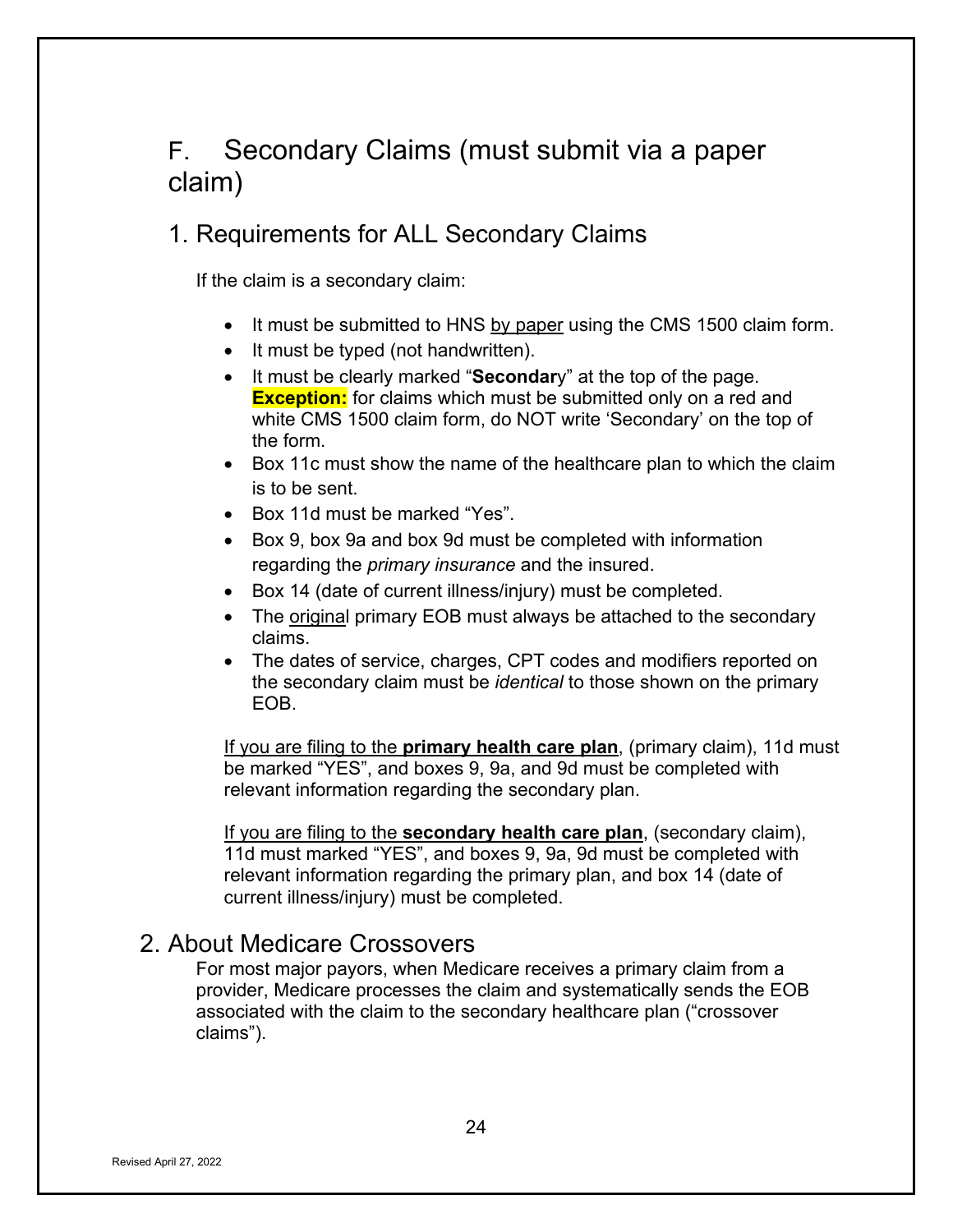While some out-of- state plans will correctly process these crossover claims, many healthcare plans which contract with HNS will deny these crossover claims or will process them incorrectly.

#### **This is why:**

When a provider submits a claim to Medicare, he/she correctly submits this under his/her own EIN. However, all health care plans which contract with HNS list each HNS Provider under the HNS EIN in their databases, and it is the HNS EIN that identifies the provider as an 'in-network' provider. As a result, often when Medicare crosses over a primary claim to an HNS contracted payor, the payor does not recognize the provider as an 'innetwork' provider. When this occurs, the payor will either reject, deny, or process the claim as 'out-of-network'.

- If the payor rejects or denies the claim, you must then file a secondary claim through HNS with the primary EOB denial attached. **(See Section C above (Secondary Claims).**
- If the payor processes the claim as *out-of-network*, you must contact that payor and follow their directions on how to void the crossover claim. Once it is voided, you must submit the secondary claim to HNS, as normal.

#### <span id="page-24-0"></span>3. Medicare primary / HNS Plan is Secondary For NC providers, if **BCBS (or another HNS contracted plan) is secondary and Medicare is primary:**

- The claim must be submitted to HNS by paper using the CMS 1500 claim form.
- The claim must be clearly marked "Secondary" at the top of the page.
- Box 11d must be marked "Yes".
- Box 9, box 9a and box 9d must be completed with information regarding the *primary insurance* and the insured.
- Box 14 (date of current illness/injury) must be completed.
- The original Medicare primary EOB must always be attached to the secondary claim.
- The dates of service, charges, CPT codes and modifiers reported on the secondary claim must be *identical* to those shown on the primary EOB.

If the provider has previously treated the patient for the same condition, then **Box 15** also must be completed. In Box 15, use "Qual" code 454, and in the date field, enter the patient's initial date of treatment.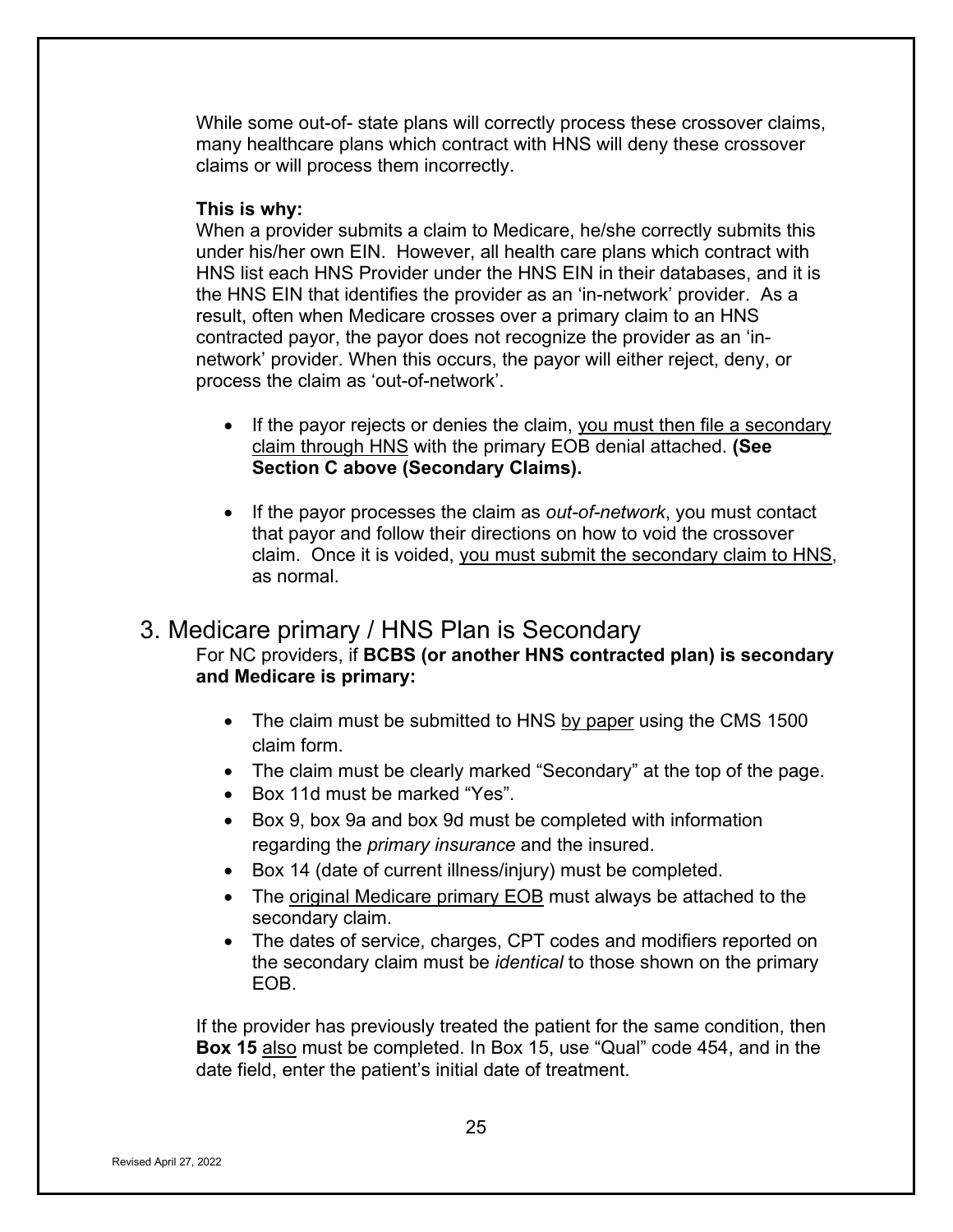# G. Voided Claims (must submit via a paper claim)

<span id="page-25-0"></span>To direct a payor to void a previously submitted (and adjudicated) claim, please follow the directions below:

#### <span id="page-25-1"></span>1. BCBS

You must include the word "**Voided**" at the top of the claim in large bold letters.

The services and charges listed on the "Void" claim must exactly match the services and charges on the original claim submitted.

In addition to the above requirements. voided claims must include BOTH the number "**8**" and the original claim number in box 22. The original claim number can be obtained in the provider's remittances on the Electronic Explanation of Payment (EOP) and will be displayed on the EOP as "**BCBS Claim Reference #**".

(You may only include one reference number on a voided claim.)

### <span id="page-25-2"></span>2. Select Health

You must include the word "**Voided**" at the top of the claim in large bold letters.

The services and charges listed on the "Void" claim must exactly match the services and charges on the original claim submitted.

In addition to the above requirements. voided claims must include BOTH the number "**8**" and the original claim number in box 22. The original claim number can be obtained by contacting your HNS Representative.

(You may only include one reference number on a voided claim.)

### <span id="page-25-3"></span>3. CIGNA

If you need to void a CIGNA claim, please contact your HNS Service Rep for assistance

### <span id="page-25-4"></span>4. Absolute Total Care (ATC)

If you need to void an ATC claim, please contact your HNS Service Representative for assistance.

### <span id="page-25-5"></span>5. WellCare Medicare Advantage

If you need to void a WellCare Medicare Advantage claim, please contact your HNS Service Representative for assistance.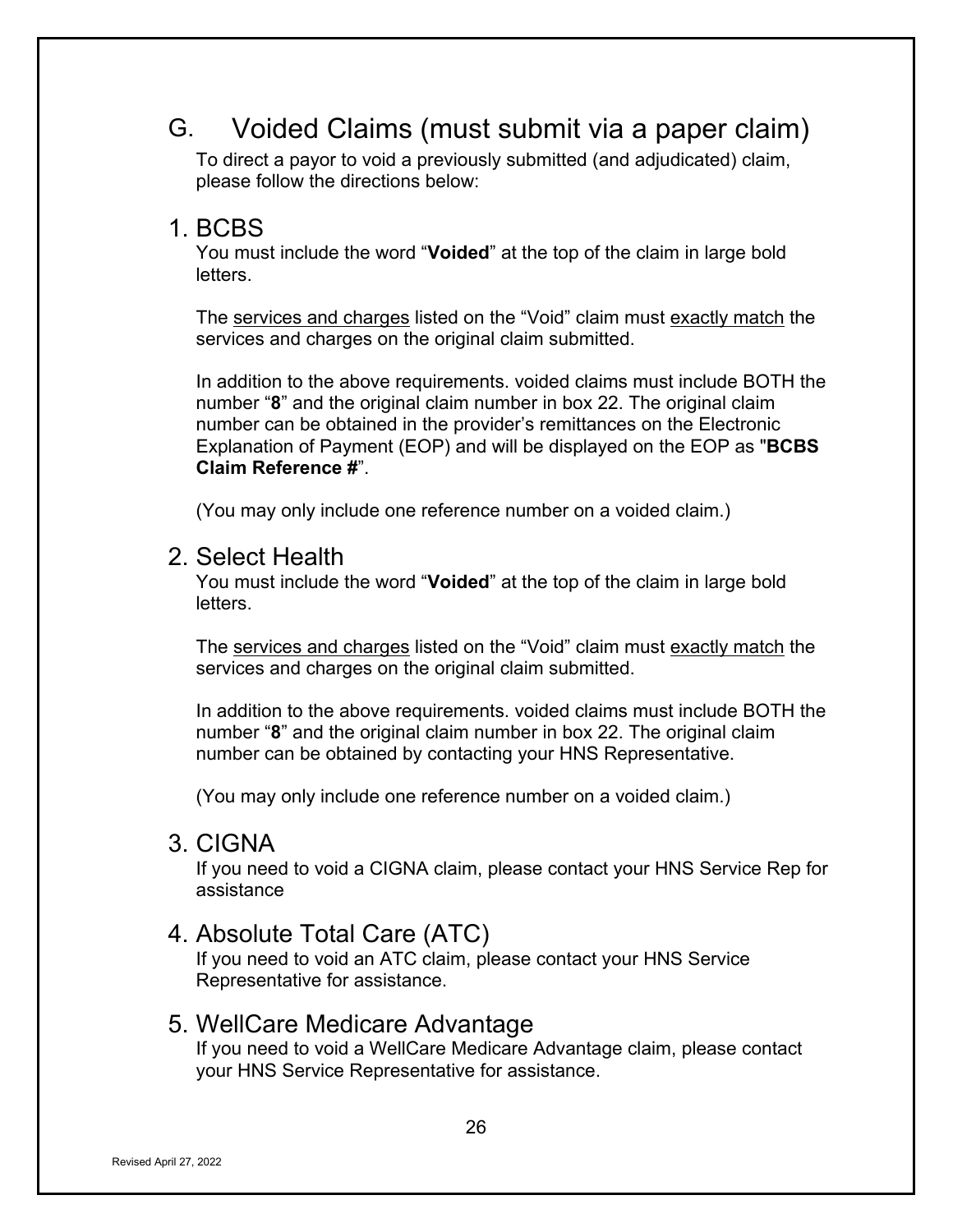### <span id="page-26-0"></span>6. All Other Voided Claims

- For all voided claims, you must include the word "**Voided**" at the top of the claim in large bold letters.
- The services and charges listed on the "Void" claim must exactly match the original claim submitted.

# <span id="page-26-1"></span>H. Claims with Attachments (must submit via a paper claim)

For claims with any type of attachment, including but not limited to, office notes, subscriber ID card, etc., always write the word "ATTACHMENT" at the top of the claim form so that the payors (and HNS) know that there are additional pages attached to the claim.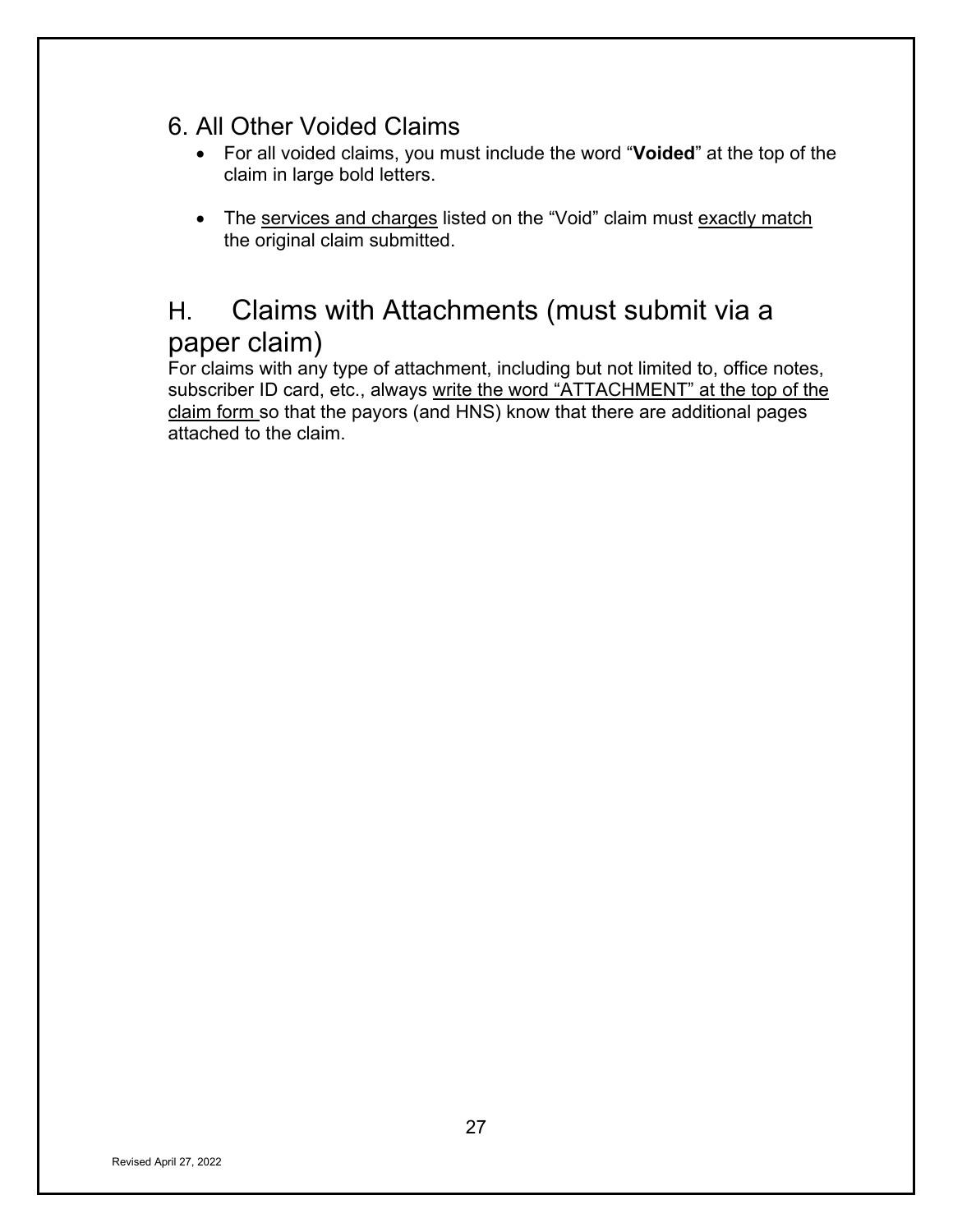# <span id="page-27-0"></span>Checklist - CMS 1500 Claim Form

**For all claims:** In the address section at the top of each claim, "HNS" and *the name of the specific healthcare plan to whom the claim should be sent*, and the HNS address, and *must be displayed exactly as shown in the examples below*.

#### **HNS/BCBS**

PO Box 2368 Cornelius, NC 28031

#### **HNS/Select Health**

PO Box 2368 Cornelius, NC 28031

#### **Formatting:**

Claims must be formatted properly to fit in the space or blank shown on the form.

While many boxes on the CMS 1500 Form require no explanation, prior to submitting paper claims, please carefully check your completed claim form against the information provided below.

#### **Box 1a (subscriber ID number)**

For **primary claims**, Box 1a must include the subscriber ID number for the primary insurance.

For **secondary claim**s, Box 1a must include the subscriber ID number for the secondary insurance.

#### BCBS patients:

For most BCBSNC plans, the member ID must be a 14-digit number, which includes the 2-digit relationship suffix. (Example: 01)

#### **Important Note:**

An incorrect member ID number in box 1a of the claim form is the primary reason claims are returned for correction.

- At each visit, ask your patient if there has been any change to their insurance information, and if so, make a copy of their new ID card and promptly update your software with the new ID number.
- Make sure the member ID number in Box 1a is exactly as it appears on the member's current ID card.

#### **Box 2 (Name of patient)**

Always complete box 2 with the name of the patient exactly as it appears on the subscriber ID card.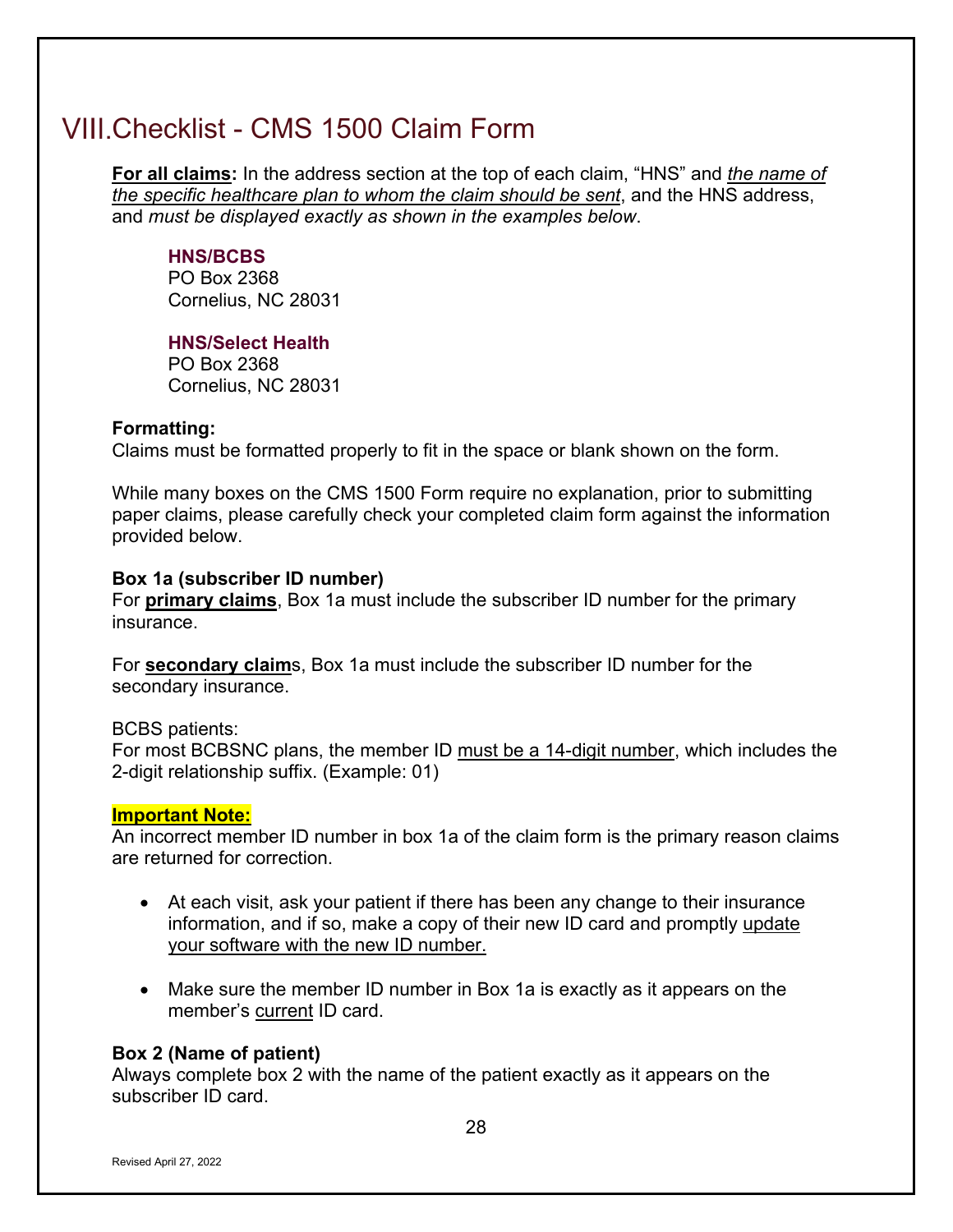#### **Box 4 (Name of insured)**

Box 4 must include the name of the insured exactly as it appears in the payor's database. If the patient is the insured, always put the name in box 4. (i.e. – you cannot use the word "same")

#### **Box 6 (Patient relationship to insured)**

The relationship shown in box 6 must correlate to the names in boxes 4 and 2.

#### **Box 9, 9a and 9d (Other Insured's Information)**

If the claim is a **secondary claim**, box 9, box 9a and box 9d must be completed with information regarding the primary insurance holder and the primary insurance. (Box 11d must also be marked "YES".)

#### **Box 11 (Group number)**

All claims must have information in box 11. (HNSConnect® will reject claims which do not include a group number in Box 11 (Insured's Policy Group Number).

If the subscriber ID card does not show a group number:

- Except as noted below, use either the alpha prefix of the subscriber's ID number OR the first 3 characters of the subscriber ID number.
- If the plan is a **CIGNA TPA** plan, use the name of the TPA as the group number.
- If the plan is a **WellCare Medicare Advantage** plan, use the word "WellCare" as the group number.

#### **Box 11a**

Box 11a must include the date of birth and sex of the insured.

#### **Box 11b**

You are not required to complete box 11b.

#### **Box 11c (Insurance Plan name)**

Box 11c must include the name of the insurance plan to whom the claim is to be sent (example: BCBS, CIGNA, HealthSpring, etc.)

#### **Important Note:**

If the claim is for a **CIGNA TPA** plan (third party administrator):

- HNS/CIGNA must be at the top of the claim form; and
- The name of the TPA must be in box 11c.

#### **Box 11d (Other health benefit plan)**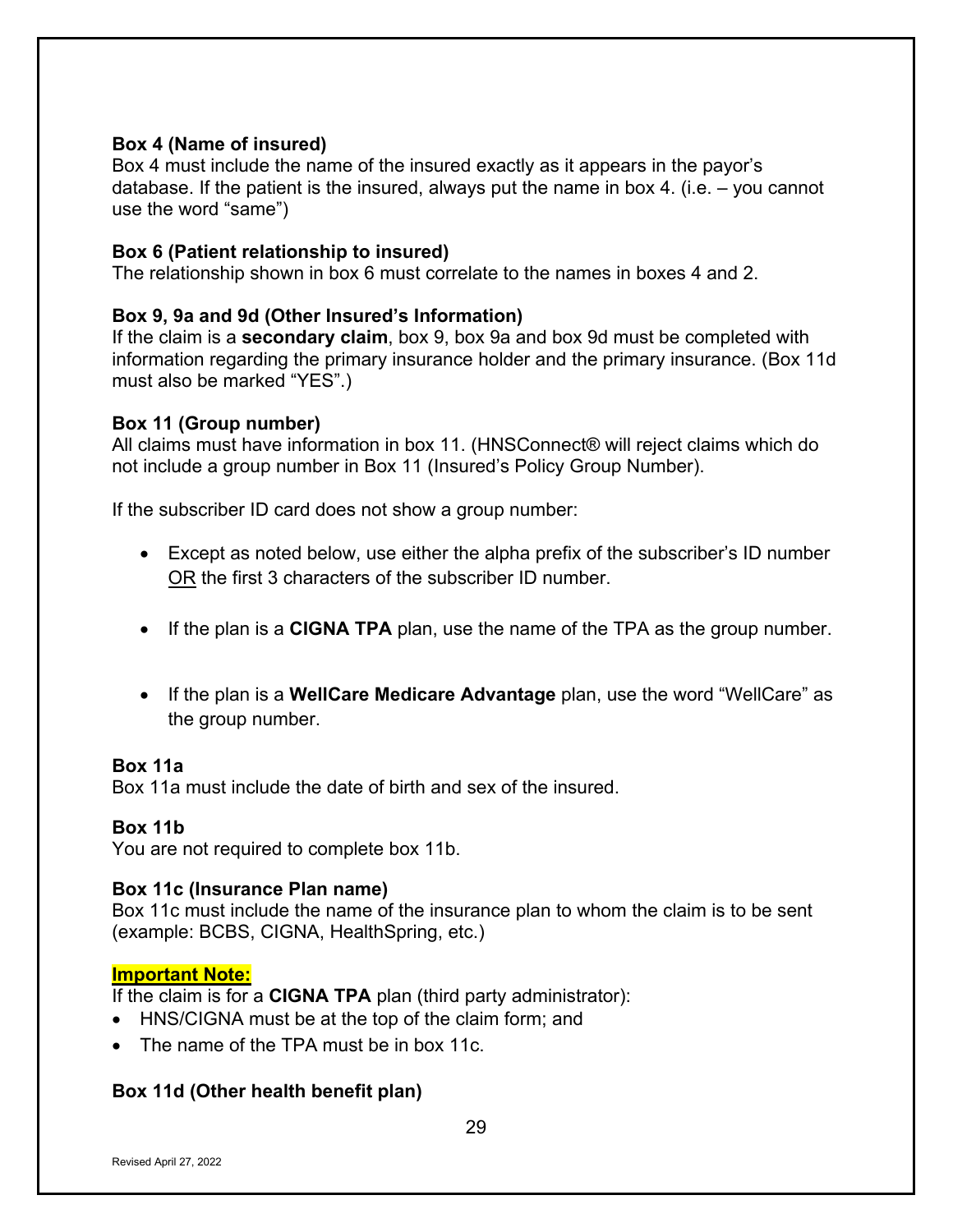If the patient has more than one insurance, you must complete box 11d by marking "Yes", and boxes 9, 9a, and 9d must be completed with the secondary insurance information.

#### **Box 10a, 10b and10c (Patient's Condition is related to)**

Box 10a, 10b, and 10c must be completed on each claim form.

If Box 10b is marked "yes", then "state" (NC, SC, etc.) must be provided on the claim form.

If box 10a, 10b or 10c is marked "yes", then you must complete box 14 (date of current illness).

#### **Box 14 (Date of Current Illness/injury)**

If box 10a, 10b or 10c is marked "yes" box 14 must include the date of current illness/injury.

Date of current illness/injury cannot be *after the date of service* shown on the claim form).

Note: If the claim is a secondary claim and *Medicare is primary*, box 14 (date of current illness/injury) is required.

#### **Box 15 (Other Date/Qual)**

If box 10a, 10b or 10c is marked "yes", Box 15 "Qual" must be completed with Qualifier "**439**" (accident) as well as the date of the accident/injury (the same date as the date in box 14)

#### **If Medicare is Primary:**

For NC providers, if **BCBS (or another HNS contracted plan) is secondary and Medicare is primary,** if the provider has previously treated the patient for the same or similar issue, then **Box 15** also must be completed. In Box 15, use "Qual" code **454**, then in the date field, enter the patient's initial date of treatment.

#### **Box 17 (Referring Provider)**

If a healthcare plan requires a referral from the patient's primary care provider (PCP), the claim must include the name of the *referring* provider in Box 17 and the referring provider's NPI number in box 17b.

#### **Box 21 (a-l) Diagnoses**

Diagnoses must be listed in order of importance.

**Important Note:** If the diagnosis code is 800 or greater,

- Box 10 (Patient condition) must reflect an accident or injury, AND
- Box 14 (Date of Current Illness/Injury) must be completed AND
- Box 15 (Qual) must be completed including the date and qualifier **439** (accident).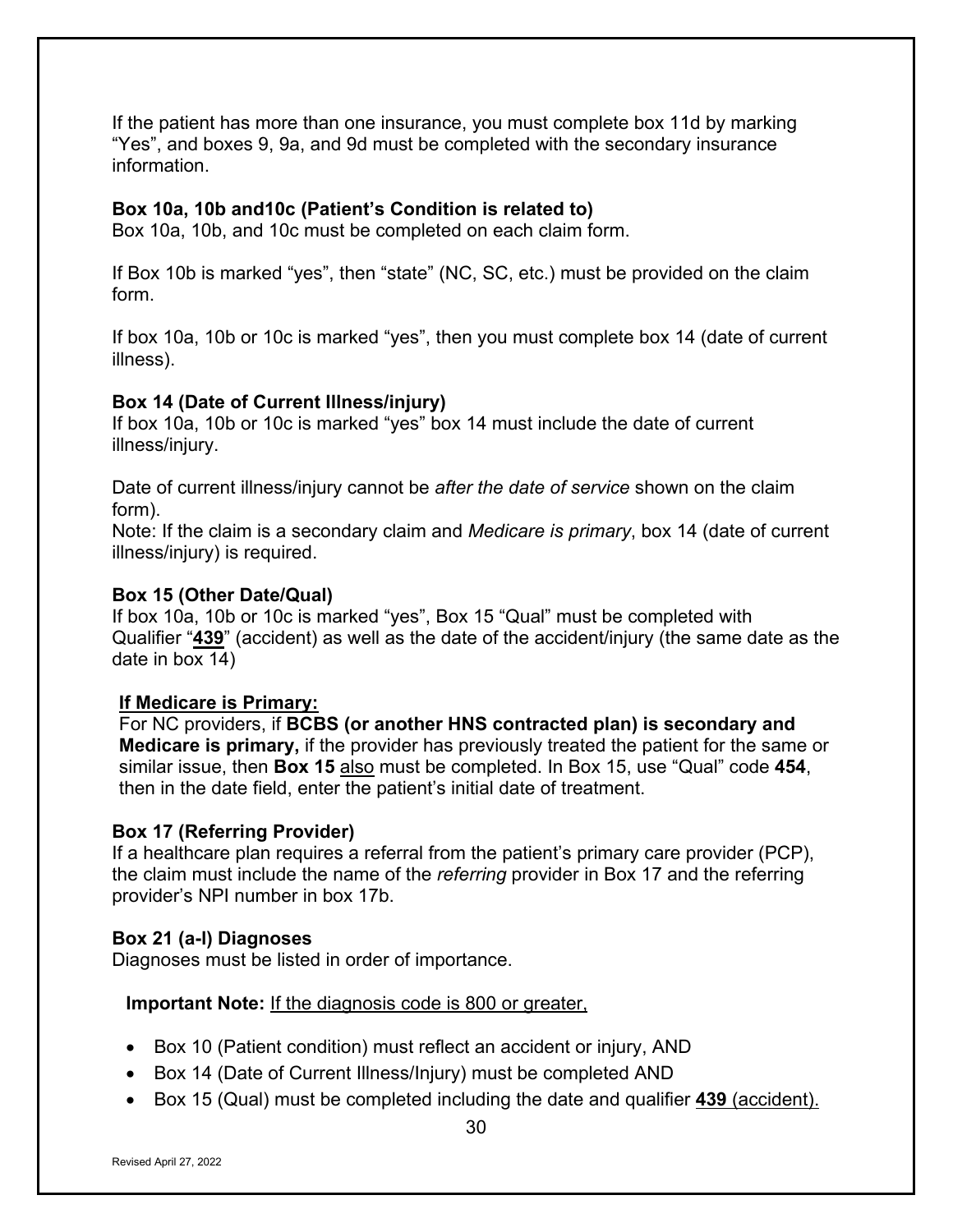**Important Note:** For ICD-10 codes, if the diagnosis code indicates an injury:

- Box 10 (Patient condition) must reflect an accident or injury, AND
- Box 14 (Date of Current Illness/Injury) must be completed AND
- Box 15 (Qualifier "**439** (accident)" must be included, as well as the date of the accident/injury.)

#### **Box 22 (Resubmission code/claim reference number)**

Please see requirements for box 22 on pages 20-25 of this document (*corrected and voided claims*) for information regarding the resubmission code and original reference number.

#### **Box 23 (Prior Authorization Number)**

Select Health First Choice (Medicaid) claims must include prior authorization number in box 23.

#### **Box 24A (Date of Service)**

Claims can only include dates from *the same calendar year*. Separate claims must be submitted if the dates of service include different years.

#### **Box 24E (Diagnosis Pointer)**

Alpha diagnosis pointers are required (numbers are no longer accepted). Make sure the pointers correctly reference *only those diagnosis codes shown in box 21*.

#### **Box 24F (Charges)**

The claim must include a charge for each service line, including G codes. (For G codes, enter \$00.00.)

#### **Box 24G (Units)**

While the correct number of units must be accurately reported in box 24G, for each service line on the claim, box 24G must show a minimum of 1 unit. (This includes G codes.)

#### **Box 24J (Rendering Provider ID #)**

For each line on the claim form for which a service is reported, the Type 1 NPI number *of the provider who rendered the service* must be in Box 24J on the claim form.

Exception: if services were provided by a locum tenens (fill-in) provider, box 24J must reflect the Type 1 NPI of the HNS participating provider who hired/contracted with the locum tenens doctor.)

#### **Box 25 (Provider's Federal tax number)**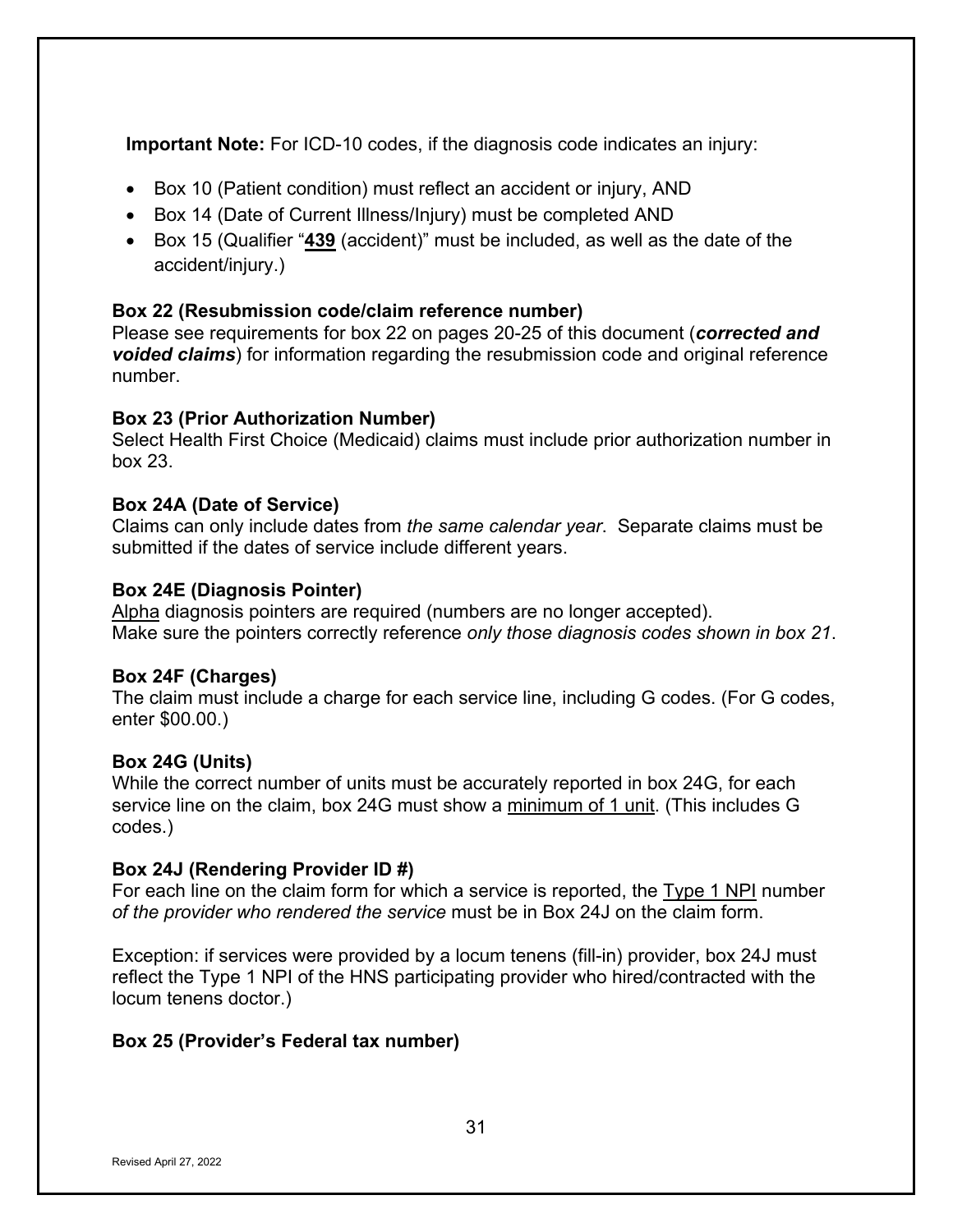Box 25 must include the provider's federal tax number (EIN). This number must be the same EIN that is linked to the practice location *reported in box 32* on the claim form. Please do not use the HNS EIN in box 25.

#### **Box 26 (Patient account number)**

The patient account number must be included in box 26.

(The account number is required to produce the HIPAA 835 file for auto-posting of payments and must be included on the claim form, regardless of whether your practice utilizes the 835 auto-posting file.)

#### **Box 28 (Total charges)**

As a general rule, total charges in box 28 must be the sum of all charges reflected under column 24F on each claim form.

If there were more than 6 services provided, then the extra services must be listed on a second claim form. If this occurs, you must write "Continued" in box 28 instead of the total charges, and on the 2<sup>nd</sup> claim form, in box 28, you show the total charges for both claims

**Exception:** for **BCBS** claims, if the number of services you are reporting exceed the maximum of 6 service lines allowed per claim, and are for multiple dates of service, additional services must be listed on a second claim. In such cases, do not put the total charges in box 28 on the 1<sup>st</sup> claim; instead, write the word "Continued" in box 28, and put the total charges for both claims in box 28 on the second claim. Additionally, mark the first claim "page 1 of 2" and mark the second claim "page 2 of 2".

#### **Box 31 (Provider's name)**

The name of the rendering provider must be included in box 31 (cannot use "signature on file").

Exception: if services were provided by a locum tenens (fill-in) provider, then box 31 must reflect the name of the HNS participating provider for whom the locum tenens doctor is working.)

#### **Box 32 (Service Facility Location Information)**

The name and address of the practice location where the services were provided must be included in box 32.

For providers with more than one location and more than one federal tax number, the EIN reported in Box 25 must be specific to the location shown in Box 32.

#### **Box 32a (NPI number)**

If the provider has a Type 2 NPI number, enter the Type 2 number here, if no Type 2 NPI, enter the provider's Type 1 NPI number here.

#### **Box 33 (Billing Provider Information)**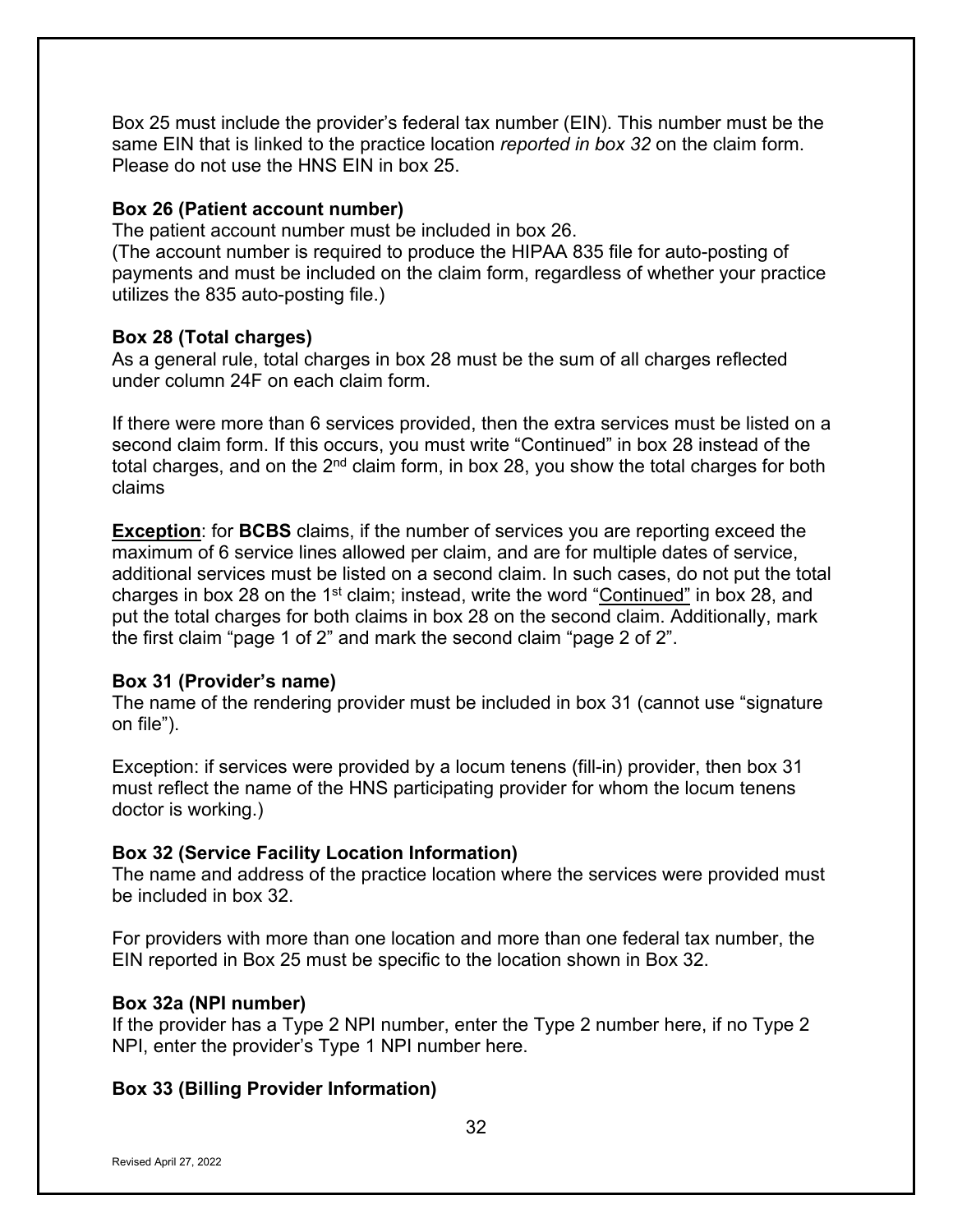The name and address of the billing provider must be included in box 33, even when it is the same information as the information in box 32.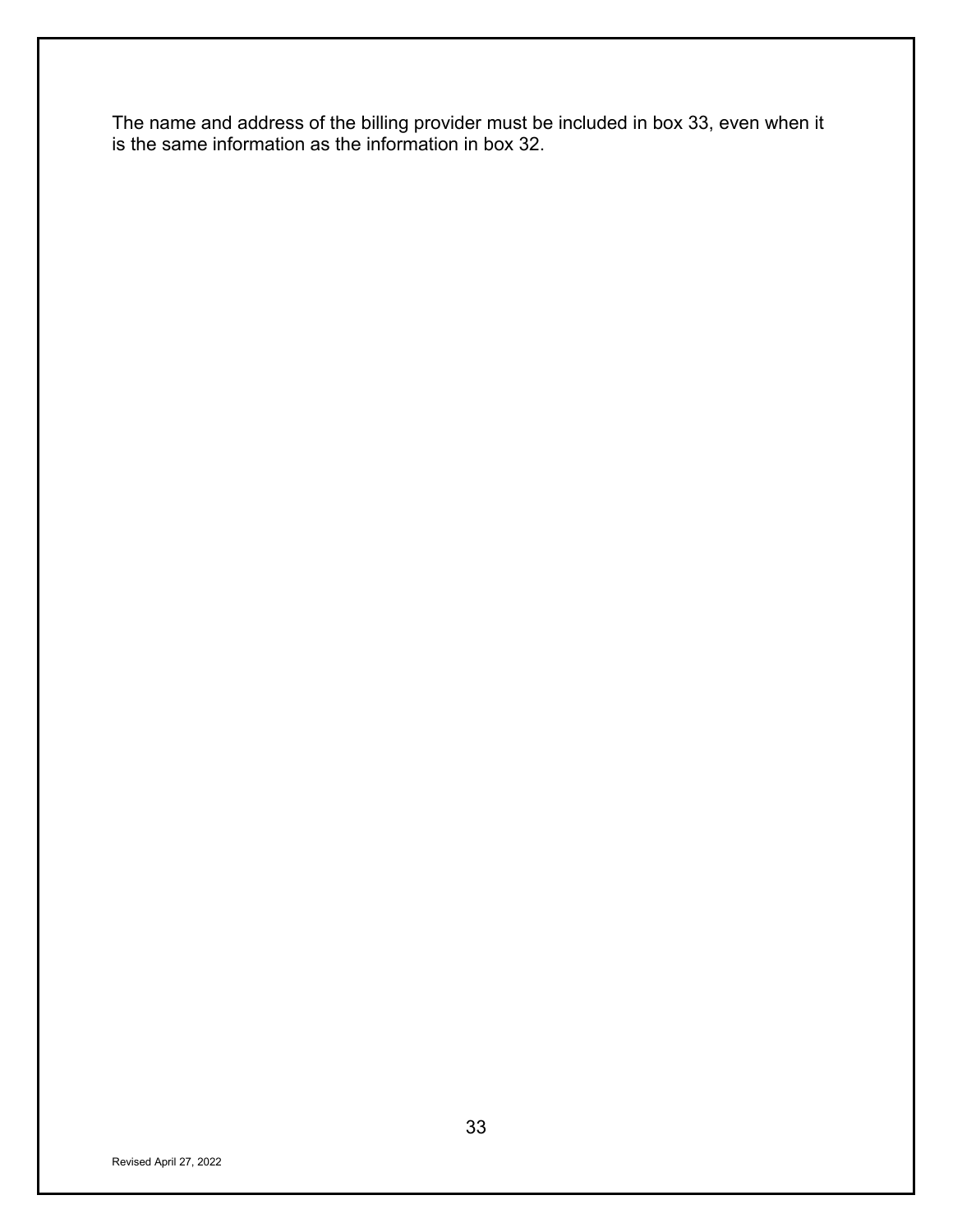# <span id="page-33-0"></span>IX. Sending Claims to Payors

### <span id="page-33-1"></span>A. Claims Submitted Electronically

Once successfully processed by HNSConnect®, claims are imported into HNS internal systems for transmission to contracted health care payers. This process occurs every thirty minutes throughout the day.

All claims which are successfully imported to HNS internal systems prior to 12 midnight each day are transmitted to payers on the following business day. Once transmitted to the various payors, HNS confirms the successful transmission of the claim files via individual payer confirmation/audit reports.

### <span id="page-33-2"></span>B. Health Plan Front-end Edits

Similar to the edits on HNSConnect®, contracted health care plans have various front-end edits which are intended to identify "problem" claims BEFORE the payor accepts the claim for processing. When HNS attempts to transmit claims each day, and the payor's system identifies a problem claim, the payor rejects the claim.

When this occurs, HNS will notify the provider via the *HNS Electronic Error Report*. (See below, Section VII C).

Below are the most common reasons the payor rejects a claim when HNS attempts to transmit it:

- 1. **Invalid or Incomplete Member ID Number** submitting claims with an incorrect or incomplete member identification number in box 1A on the CMS 1500 claim form is the number ONE reason that insurance companies reject your claims when HNS attempts to transmit your claims. There can be several reasons for denials associated with a member's ID number such as:
	- Failing to include any suffix (such as "01") that appears on a member's ID card.
	- Incorrectly entering the member's ID.
	- Transposing numbers when completing box 1A.
	- Failing to include alpha prefixes.
	- Member presents with an invalid insurance card.
- 2. **Member ID number not valid** *for date of service* many front-end edits are because the member has no coverage on the dates of service shown on the claim.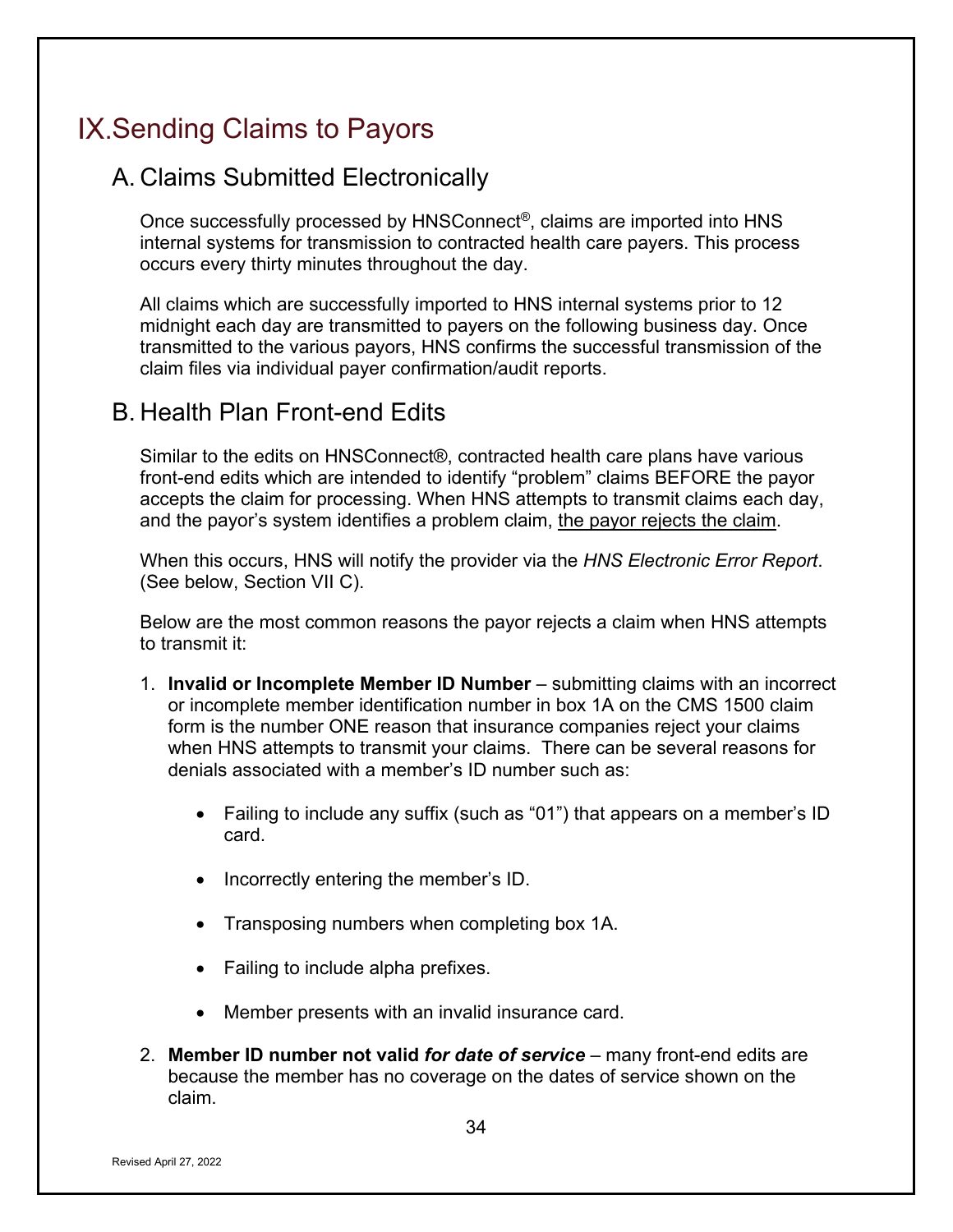#### **Remember: Insurance plans renew and change throughout the year, not just in January.**

You can reduce the number of these denials by taking the following actions:

- Obtain a current insurance card on every visit.
- Check effective dates of coverage for each member.
- Update your software with current insurance information.
- 3. **Incorrect Patient Date of Birth** it is very important to check ALL information on a claim prior to submitting the claim. If the DOB on the claim is inconsistent with the DOB in the payor's database, the claim will be rejected when HNS attempts to transmit it.
- 4. **Incorrect Patient Name** –When the first name, middle initial and last name on the claim is not identical to the information in the payor's database, the payer cannot recognize the patient, and the claim will be rejected when HNS attempts to transmit it.

### <span id="page-34-0"></span>C.HNS Electronic Claim Error Reports

Claims submitted electronically which are rejected by payer front-end edits are returned to HNS providers accompanied by the *HNS Electronic Claim Error Report.*

Each error report includes details of the rejected claim including rendering provider and location, patient account number, member ID number, last name, first name, date of service, total charges, the information the payer deemed incorrect and an explanation of the rejection.

**Claims returned to providers via HNS Electronic Claim Error Reports have NOT been successfully submitted to payers and will not be until errors have been corrected, and the revised claim has been received by HNS.** 

HNS Electronic Claim Error Reports are returned to the rendering provider/location via fax or email on the next business day following notification of the rejection from the payer.

Claims returned to providers via HNS Electronic Claim Error Reports should be corrected and resubmitted immediately to prevent issues with timely filing. While some claims can be resubmitted electronically to HNS, some claims must be submitted via a paper claim.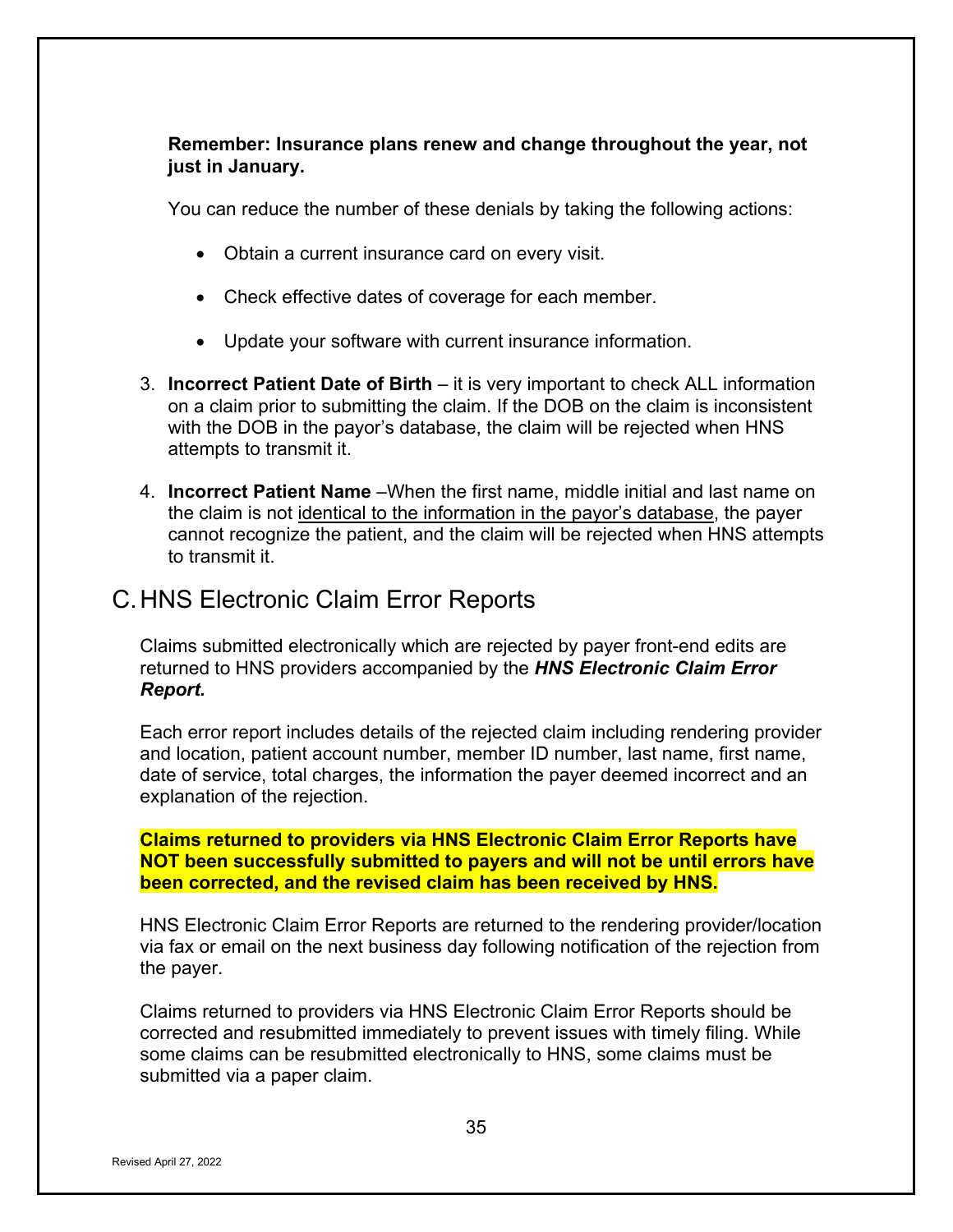- If you receive an error report which indicates the payor rejected the claim due to **invalid patient name**, first, please make the necessary changes in your billing software, then **print a paper claim, attach the error report,** and submit to HNS via email or fax, and HNS will forward for processing.
- If you receive an error report which indicates the payor rejected the claim due to **invalid DOB or Member ID#**, first, please make the necessary changes in your billing software, and then resubmit the claim **electronically through HNSConnect or as applicable, Office Ally**.

**Note:** In order to prevent the same errors from occurring again on future claims, please correct the error in your practice management software.

### <span id="page-35-0"></span>D.Claims Submitted by Paper

The following claims cannot be submitted electronically and must be submitted via the CMS 1500 paper claim form:

- Secondary claims with primary EOBs attached
- Corrected claims
- Claims with attachments (member ID cards, medical records, etc.)
- Claims which resulted in an HNS Electronic Error Report due to *incorrect first name of the member*. After updating your billing software with the correct name, you must submit the claim to HNS via paper.
- A few CIGNA Third Party Administrator (TPA) claims for more information regarding which TPA claims must be submitted via a paper claim form, please refer to the CIGNA Healthcare Guide under "Billing / Claims Support".

Claims must be identified by the HNS contract name in the address section at the top of the CMS 1500 claim form (HNS/BCBS is an acceptable format). Be sure to use the HNS mailing address for sending paper claims, not the address listed on the insurance card.

> **HNS** PO Box 2368 Cornelius, NC 28031

Claims requiring special handling and all claims with attachments (secondary claims with primary EOBs attached, claims with medical records attached, etc.) are keyed into HNS internal systems and sent by paper via US Mail directly to the insurance company for adjudication. HNS has no more involvement in the processing of paper claims until the claim is adjudicated by the payer.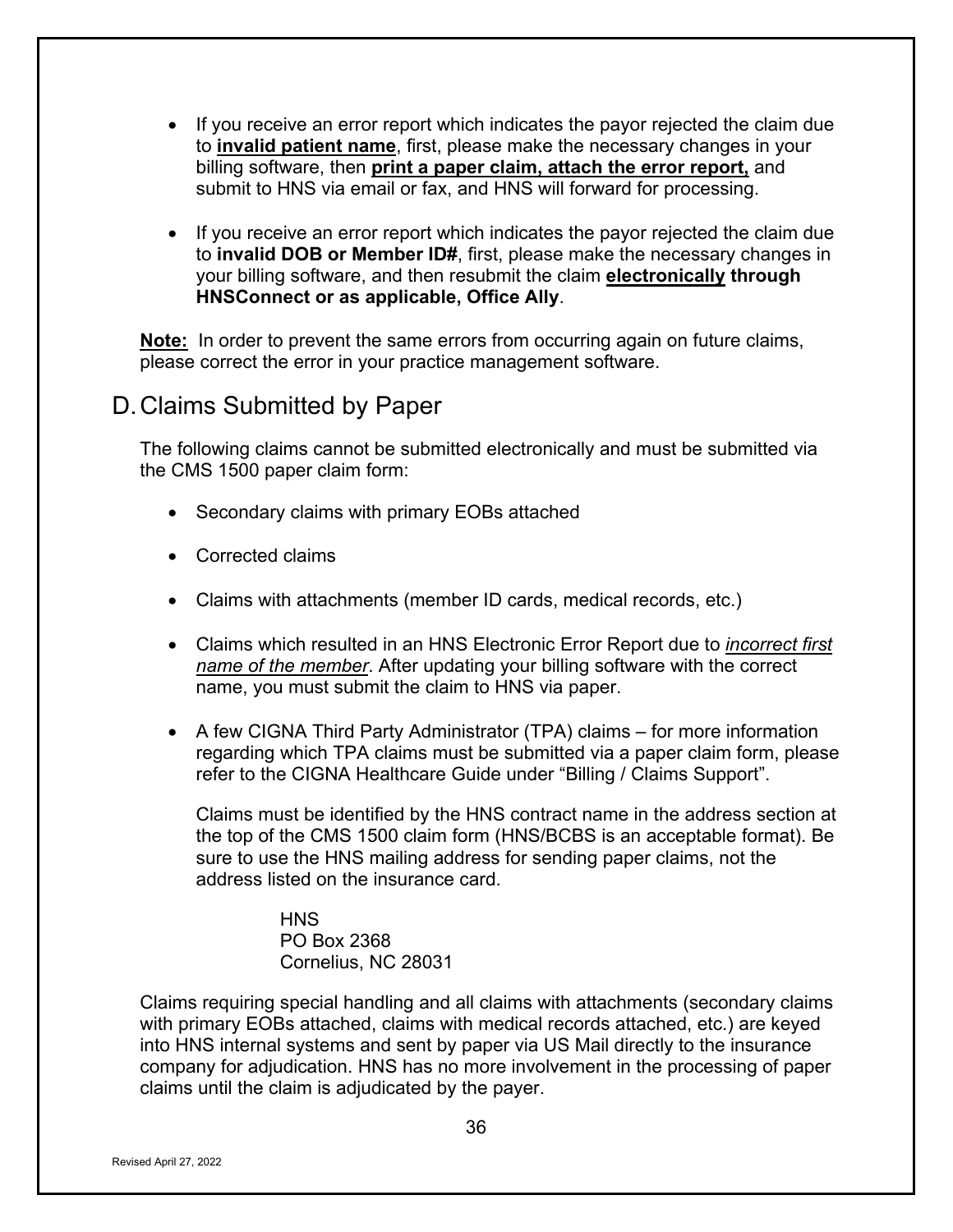### <span id="page-36-0"></span>E. HNS Notice of Claim Rejection

Paper claims submitted to HNS via the CMS 1500 claim form are also checked for issues that could cause the claim to deny. Such claims are returned to the rendering provider/location via fax on the next business day accompanied by the HNS Notice of Claim Rejection form. The HNS Notice of Claim Rejection form will include the issue(s) specific to the claim.

Claims returned to providers via HNS Notice of Claim Rejection forms should be corrected and resubmitted immediately to prevent issues with timely filing.

**Note:** Claims returned to providers via HNS Notice of Claim Rejection forms have not been successfully submitted to payers and will not be until all errors have been corrected. Also, in order to prevent the same errors from occurring again on future claims, please correct the error in your practice management software.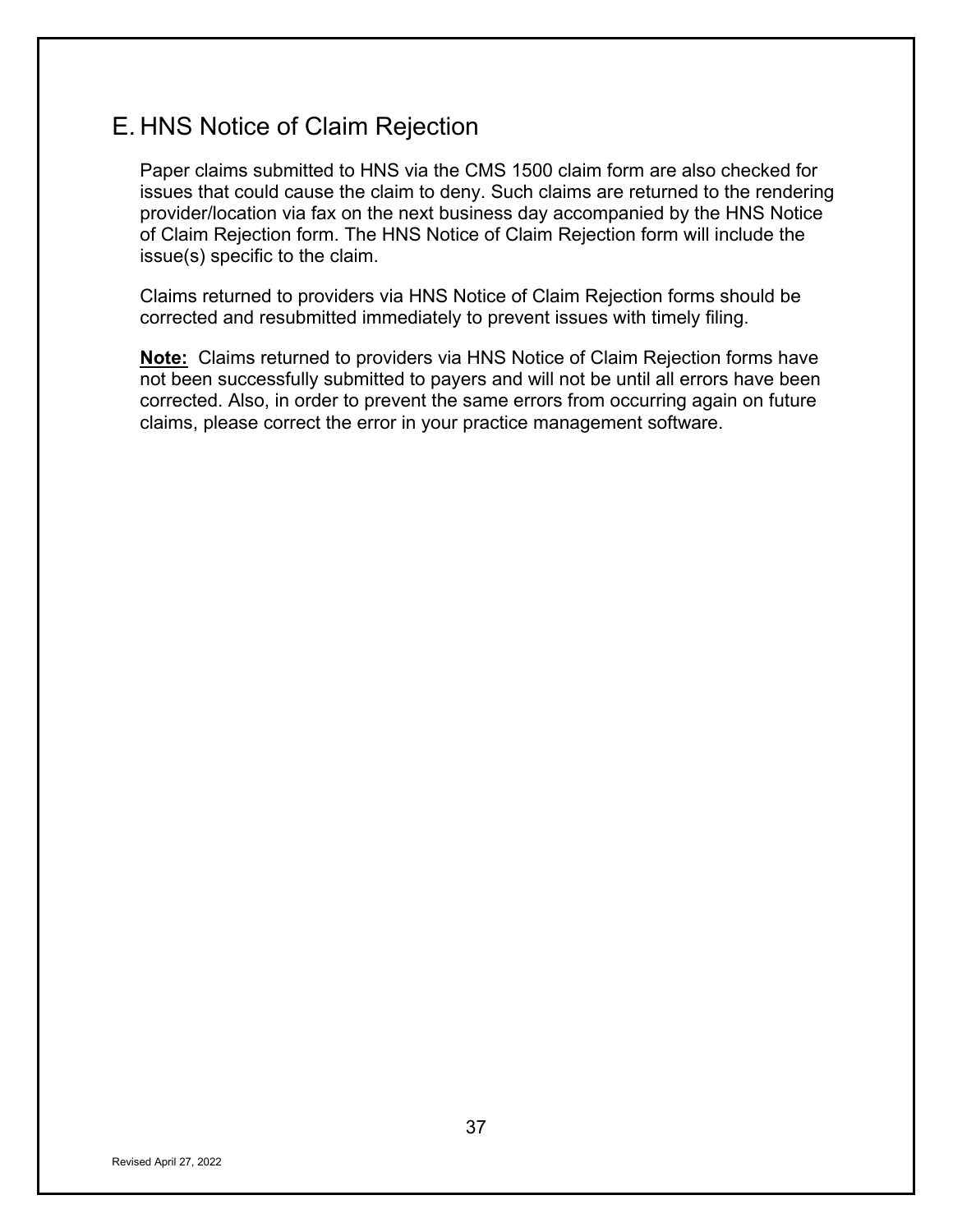# <span id="page-37-0"></span>X. Payments from HNS

Payments for services provided (remittance) are sent from the payer directly to HNS. HNS issues those payments to providers via electronic fund transfers (EFT) to the provider's business bank account.

## <span id="page-37-1"></span>A. When are Payments Issued?

#### HNS issues bulk provider payments on the 10<sup>th</sup>, 20<sup>th</sup> (or next business day), and **again on the last business day of each month.**

With few exceptions, all monies received by HNS during the check cut periods are sent to the provider via electronic fund transfers (EFT) on the next scheduled bulk provider payment date.

As soon as HNS has completed the bulk provider payment process, HNS sends an email to providers to notify them that HNS has electronically transferred funds received from payors since the last provider payment date to HNS' bank.

It may take up to **24 hours for HNSConnect® to reflect this payment.**

It may take up to **3 business days** for payments to appear in the provider's checking account.

For each bulk provider payment date, always check HNSConnect® to determine if you have received an EFT from HNS for this payment period. If HNSConnect<sup>®</sup> does not indicate a remittance amount, then HNS did not receive any funds on your behalf during this payment period.

### <span id="page-37-2"></span>B. Change to EIN

You bank account information and EFT is directly linked to the EIN you have on file with HNS.

If you change your EIN, you must immediately notify your HNS Service Rep who will assist you with registering your new EIN with HNS and ensuring you continue to receive EFTs from HNS.

## <span id="page-37-3"></span>C.Changing Bank Accounts

Should you change bank accounts, you must immediately update your banking information on HNSConnect®. (In the secure portal in the top menu bar, see **My Account**. From the drop-down box, choose "Current Account Info", then "Edit EFT Info".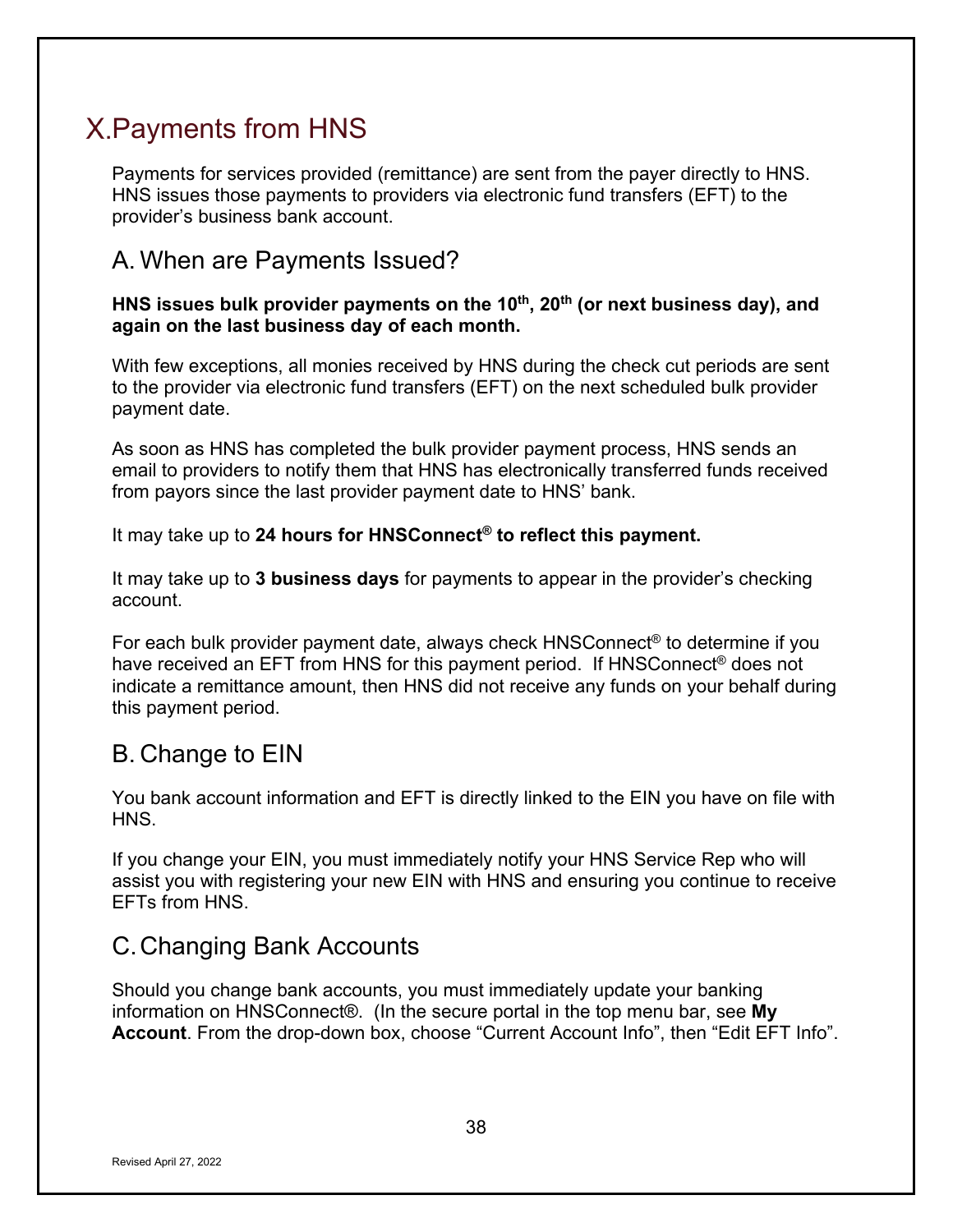# <span id="page-38-0"></span>**XI**. Remittances

For each EFT, HNS provides the associated EOBs (remittances) so that patient accounts may be properly updated.

For easy reference, each HNS remittance is assigned a specific remittance number.

On each bulk provider payment date, remittances are uploaded to HNSConnect® and are provided in 2 formats:

- PDF ("**Print EOB**") For printing and manual posting
- EDI ("**Download 835 File**") For auto-payment posting

### <span id="page-38-1"></span>A. 835 ERA Auto-Posting Files

An ERA file is an Electronic Remittance Advice file for auto-posting of payments to your patient accounts. The 835 file is an electronic version of the paper EOB that you are accustomed to receiving. Also called an 'ANSI 835' file, it includes all information normally provided in an EOB, including remark (reason) codes.

**ERAs can be imported directly into your billing software and will automatically post payments to your patient accounts**. Utilizing ERAs saves valuable staff time, increases efficiency, and reduces the costs of health care administration.

All information received on the paper EOB, including remark codes, is included in the ERA file.

Most practice management software systems can import the ANSI 835 ERA for auto-posting of payments to your patient accounts. Contact your software vendor to inquire if your software version has the ability to import an auto-posting ERA/835 file and to assist you with the initial set-up. Your software vendor will "map" the information in this file so it can be correctly imported to your software.

Please be aware that HNS cannot provide assistance should your software not be able to import an 835 file. **You will need to contact your software vendor if you need assistance regarding importing any 835 files for posting.**

### <span id="page-38-2"></span>B. Accessing HNS Remittances

#### **Recent HNS Remittance:**

The Dashboard in HNSConnect® shows the most recent HNS Remittance and includes the: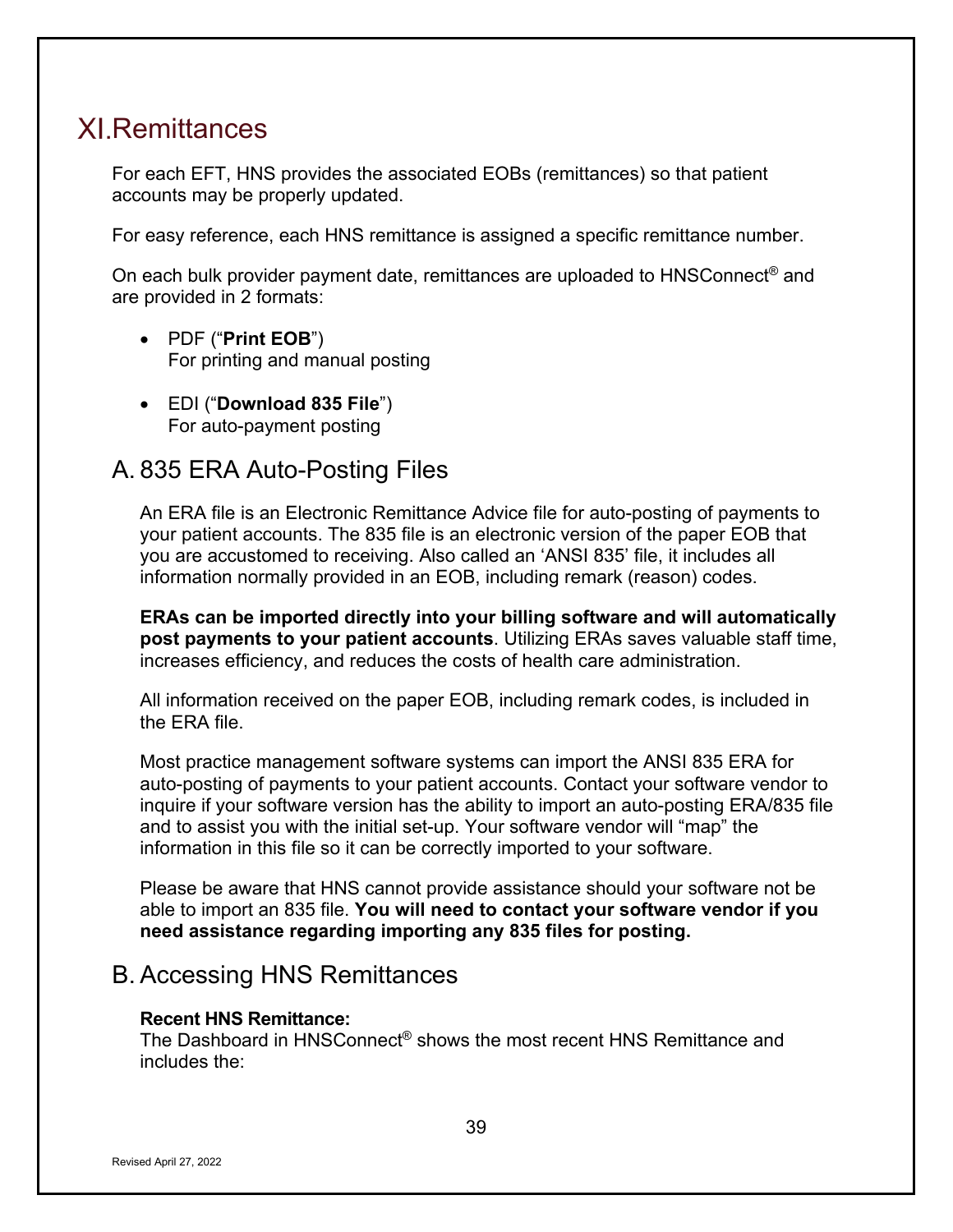- Remittance number
- The amount of the remittance
- The date of the remittance

This section includes quick links to print the associated EOB, HNS Provider Statement or to download the associated 835 file for auto-posting.

#### **Remittances:**

The main menu bar takes the user to a complete list of HNS Remittances with quick links to print the HNS Provider Statements/HNS Summary and EOBs or download the 835 files for auto-posting for each remittance.

### <span id="page-39-0"></span>C.HNS Provider Statement

For each bulk provider payment, in addition to the EOBs/835 auto-posting file, HNS provides the *HNS Provider Statement.*

The HNS Provider Statement displays the remittance number, the payment date, and the amount paid from each contracted healthcare plan during the payment period, and the total net amount paid to the provider ("Net Amount Due Provider"). **The** *net amount due to provider* **shown on this statement should be the same as the EFT shown in the provider's bank account.**

### <span id="page-39-1"></span>D. HNS Remittance Summaries

For each bulk provider payment, in addition to the EOBs/835 auto-posting file, HNS also provides the *HNS Remittance Summaries.*

HNS Remittance Summaries are a breakdown, by payor, of the total amount paid for each patient during the payment period. For each payor, the summary includes:

- Patient Name
- Allowables
- Patient Responsibility
- Amount Paid by Insurance
- HNS Administrative Fee
- Amount Paid to the Provider

### <span id="page-39-2"></span>E. Posting Remittances

To assure that your patients' accounts are current, and your accounts receivable figures are accurate, **all EOBs should be posted within 15 days of receipt**.

Below is important information regarding posting your HNS remittances.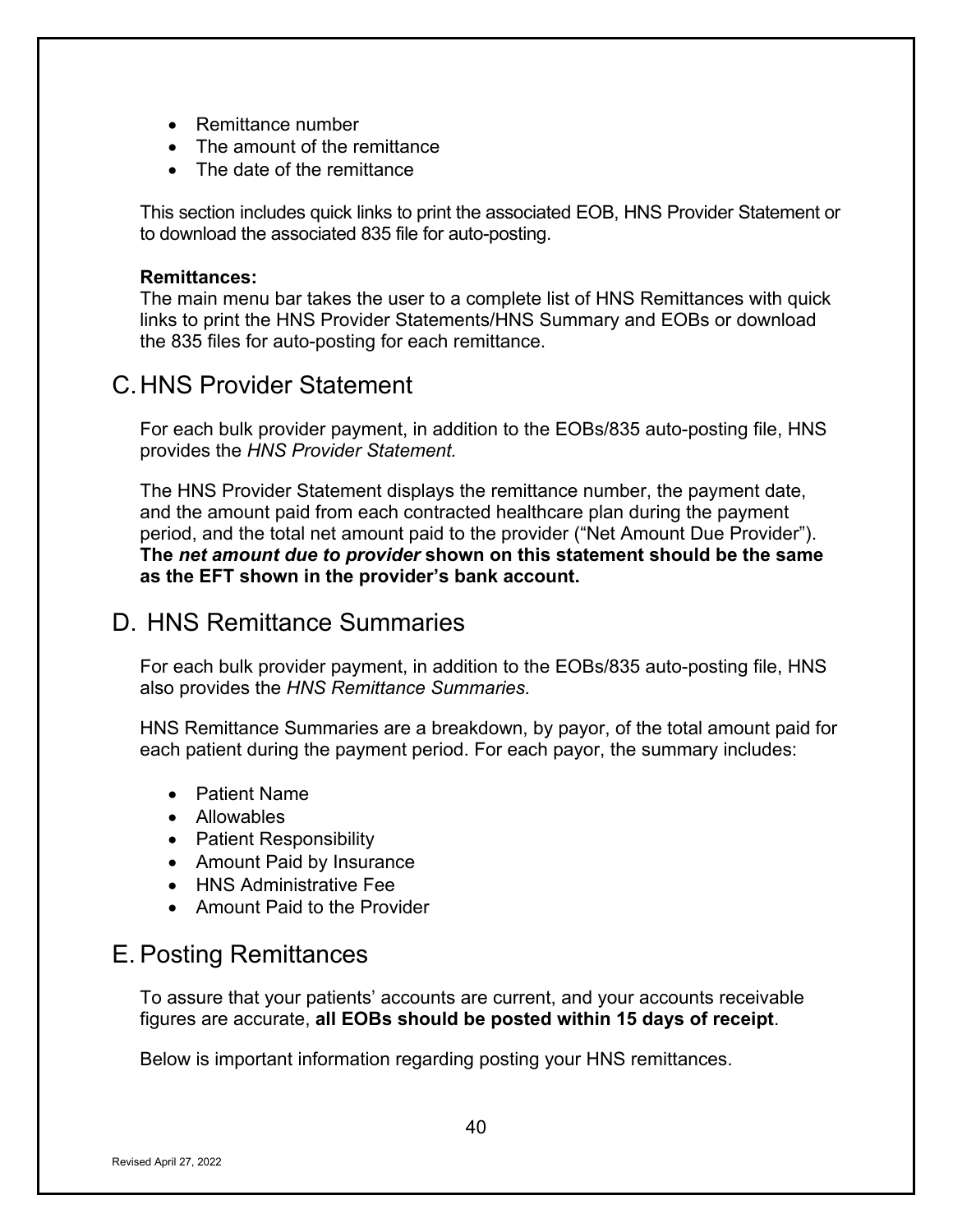- 1. The HNS Admin Fee should NEVER be posted to your patients' accounts.
- 2. Only use the information included on the EOB to post to your patients' accounts. The "Amount Paid" shown on the EOB is the amount to be posted to your patient accounts.
- 3. Don't forget to post ZERO-dollar payments (\$0.00 dollar amounts paid) when no payment was made by the insurance company and, as applicable, write off the charge or transfer the amount to "patient responsibility".
- 4. The difference between the "Billed Charges" and the "Contracted Charges" on the EOB should be adjusted from each patient's account as a contractual adjustment/write-off, and the amount that must be written off as a contractual adjustment should never appear in your system as an amount owed by the member. And as a reminder, you cannot "balance bill" the patient for this amount. The correct amount to write off as your contractual adjustment can usually be found in the "Disallowed Amount" column on the EOB.
- 5. Once you have finished posting each EOB, check to make sure the total amount you have just posted to each of your patients' accounts in your practice management software system is equal to the total amount of the EOB.
- 6. Always compare the amount you posted to your patients' accounts in your practice management software to the TOTAL column of the "Paid by Ins Co" section on the Remittance Summary that accompanies each EOB. If you correctly posted to your patients' accounts, these two numbers will be the same.
- 7. Contact HNS immediately if you receive a payment for a member that is not your patient. Notify your HNS Service Representative via email, and HNS will adjust at the next scheduled HNS bulk provider payment date.
- 8. If there are ANY inconsistencies in the amount actually paid by HNS, and the amount shown on your EOB/NOP as the amount actually due you from the payer, OR if the amount shown on your provider statement does not match the amount of your HNS payment, you must notify HNS within 10 days.

If you are new to the HNS network and have questions regarding how to post your HNS EOBs, contact your HNS Service Representative and he/she will gladly assist you.

### <span id="page-40-0"></span>F. Retention of HNS Remittances

As a reminder, HNS providers must retain complete patient health care records **(including all EOBs)** for a minimum of 10 years from the last date of service OR, if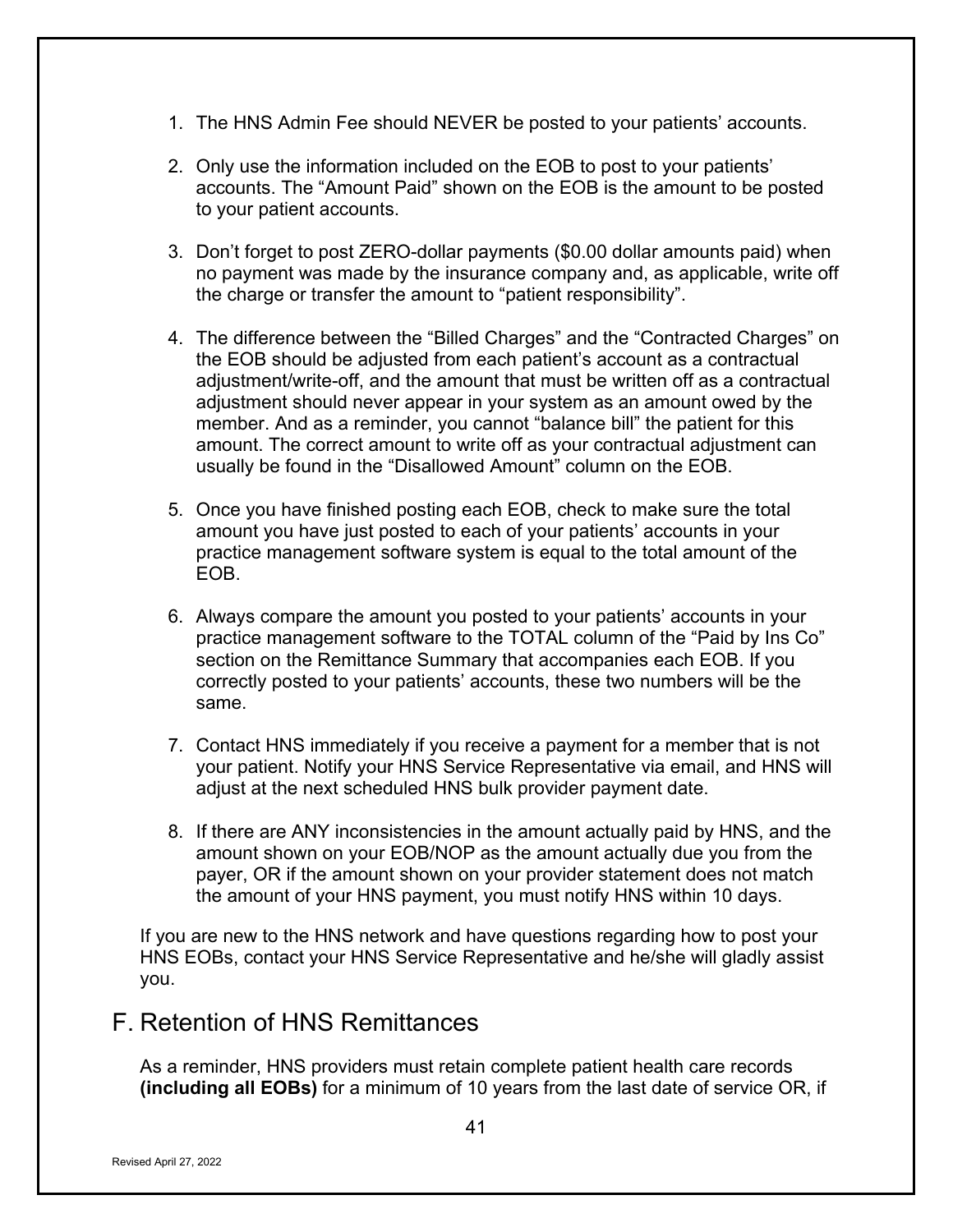the patient is a minor, for 10 years after the minor patient reaches age 19. Once the patient reaches 19 and is still under care, the provider should retain the patient health care record for 10 years from the last date of service.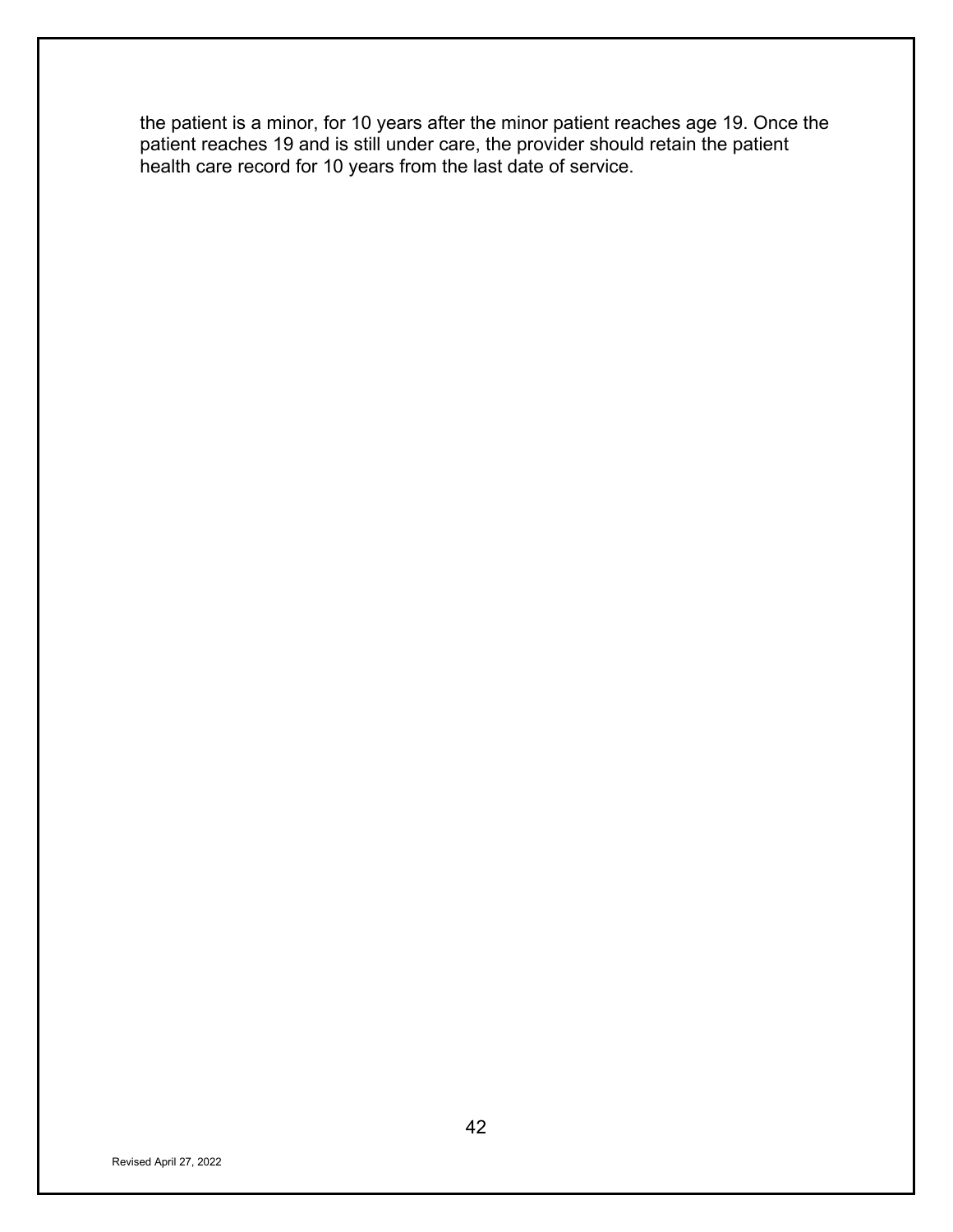# <span id="page-42-0"></span>Claims Adjudication

The information below is provided to help you understand HNS' role in claims/payment processing and to address some of the questions HNS frequently receives.

- 1. HNS does not adjudicate or "process" your claims. HNS forwards all claims to the applicable payor, and payors adjudicate the claims.
- 2. HNS makes no decisions regarding the payment or denial of any services submitted to the payers through HNS.
- 3. HNS has no role in applying co-payments, co-insurance, and/or deductibles when your claims are adjudicated. The insurance companies/payers verify benefit and coverage information on each member before processing claims and adjudicate claims based on relevant policies as well as each member's coverage.
- 4. All decisions are made by the insurance company/managed care organization and are subject to member eligibility, payer corporate medical policies, and plan limitations.
- 5. Only the insurance company/payor determines whether services submitted on your claim are denied or paid. If a service or procedure is denied, the basis for the payer's denial is shown on the EOB/NOP via the remark/reason code.
- 6. HNS has no information regarding WHY a claim may be denied or paid by a payor, but we will gladly assist with understanding the reason codes on the EOB/NOP and, if applicable, will contact the payor for clarification and assistance.
- 7. Generally, providers can expect most claims to be adjudicated by payors within 30-45 days from the date the claim was filed.
- 8. When verifying eligibility or benefits for patients whose healthcare plans contract with HNS, always provide the HNS EIN/HNS NPI (not your own)!
	- **HNS EIN is 56-1971088**
	- **HNS NPI number is 1093773392**

For questions regarding claim status, non-payment of claims, etc., please refer to **Section XII** (Assistance from HNS) in this manual.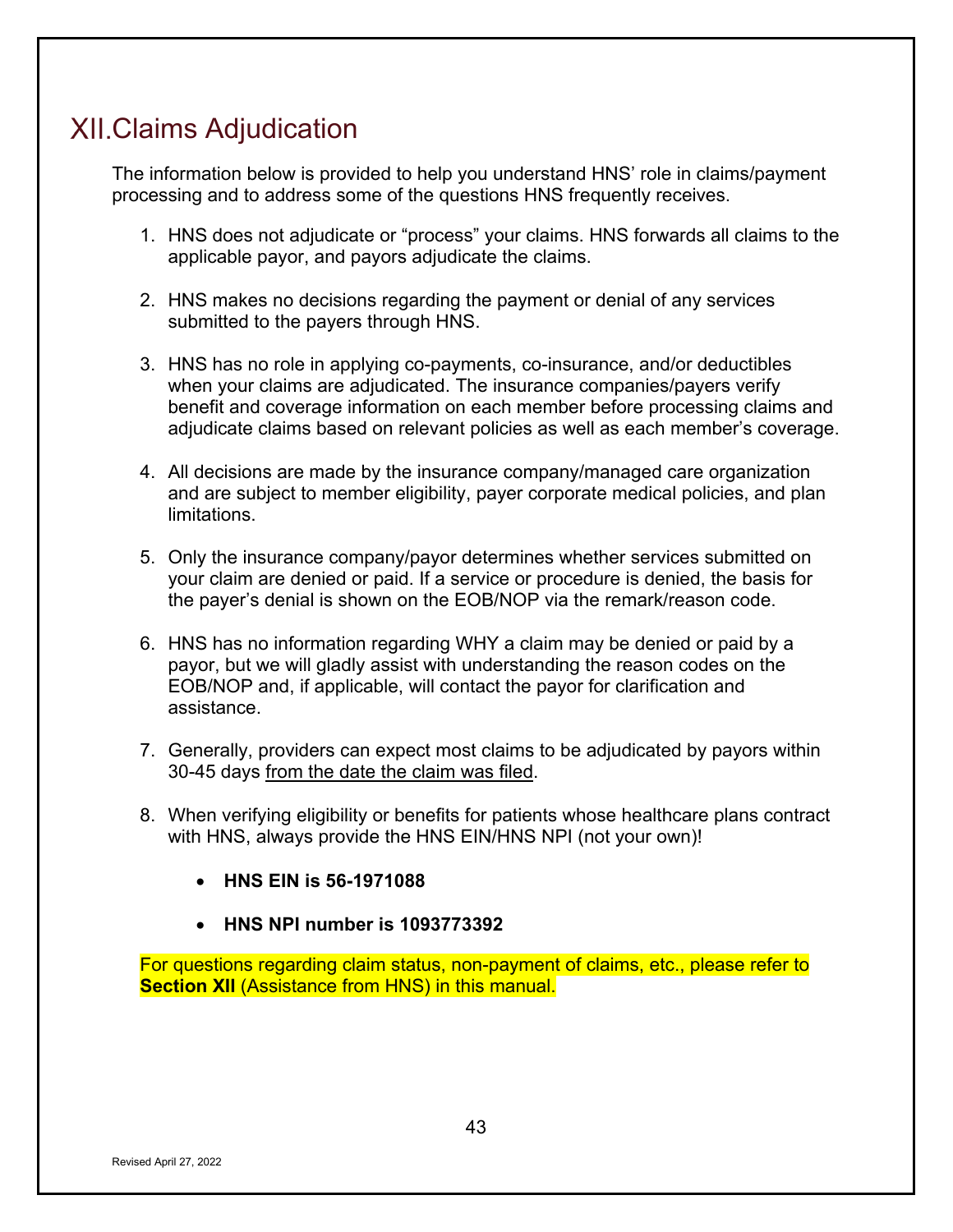# <span id="page-43-0"></span>**XIII.HNS Service Representatives**

Our provider service representatives and health care executives understand your market, your business, and its challenges and are here to support you and your team in the constantly changing world of health care.

HNS' Claims and Billing Support program connects you and your staff to HNS Service Representatives to assist in resolving claims/billing and other administrative issues, saving you time, money, and frustration - while simplifying health care administration.

Our service representatives are experts at problem solving and can resolve even the most confusing claim/EOB issues... and will work with you to assure claims submitted through HNS are correctly adjudicated.

### <span id="page-43-1"></span>A. CA Training:

HNS offers free training for new billing CAs and refresher training for existing staff.Training is designed to improve efficiency and productivity in your practice and to help you improve compliance to policies, laws, and regulations, reduce your claim denials and improve cash flow. **Just contact your HNS Service Representative to schedule.**

**Email is the most efficient and preferred method of communicating with your Representative.** So that we may better serve you, please include the patient's name, subscriber ID number, date of birth, and date of service with all inquiries. While we do our best to respond to all inquiries the same, or next business day, please allow up to 72 hours for your Representative to respond.

**Voicemail:** HNS Service Reps spend a significant portion of their time on the telephone with contracted payors working to resolve your claims issues. As such, when calling your Service Rep, you will often reach his/her voicemail. If so, please consider emailing your Service Rep, or if the issue requires a telephone call to resolve, please leave your name and phone number, and he/she will return your call as soon as possible (or send an email).

Not sure who your personal HNS Service Representative is or how to reach him/her?

Go to the home page of the Healthcare Professionals section of the website. Click on the "**Secure HNS Portal**" button and log in. This will take you to the dashboard, which includes the name of your personal HNS Service Representative, his/her contact information, as well as a link to his/her email address.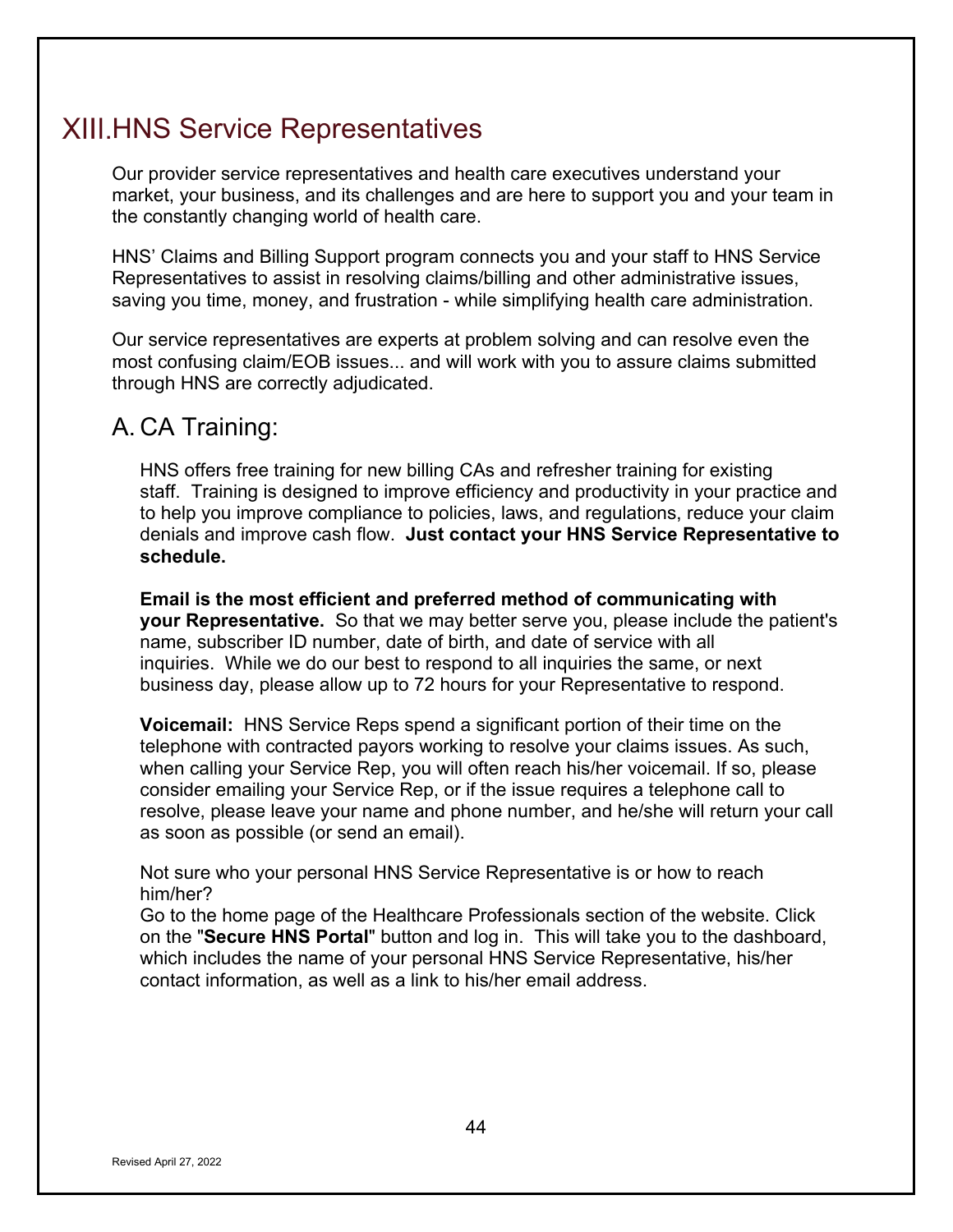# <span id="page-44-0"></span>Assistance from HNS (Claim Inquires)

As noted, your personal HNS Service Representative is here to assist you in any way possible.

### <span id="page-44-1"></span>A. How to Request Assistance

Please submit all requests to HNS to check claims status (or to otherwise request assistance) via **email to your HNS Service Rep**. **(Please do NOT fax.)** As a reminder, the dashboard page of the Secure HNS Portal shows the name of your HNS Service Rep and includes a link to his/her email address.

### <span id="page-44-2"></span>B. Before Requesting Claim Status

Prior to requesting claim status, HNS requires that you do the following:

#### **1. Post all HNS Remittances**

Ensure all HNS Remittances, including the most recent one, have been posted to your patient accounts.

#### **2. Ensure the claim has been submitted to HNS.**

#### • **HNSConnect® Users:**

Before requesting claim status, use the "Search" feature on HNSConnect<sup>®</sup> to ensure the claim (or claims) in question were successfully transmitted to HNS. (Check "errors" on HNSConnect®.)

#### • **Office AllyTM Users:**

Before requesting claim status, check your Office Ally™ account and ensure the claim was transmitted to HNS, under the applicable HNS Payor ID number.

#### **3. Verify the date the claim was filed to HNS.**

As a general rule, most health care plans adjudicate "clean" claims within 30-45 days. While your HNS Service Representative will be glad to assist your office with checking claim status, we cannot respond to inquiries for claims which were submitted less than 30 days ago.

#### **4. HNS Error Reports**

Verify the claim in question was not returned to you via an HNS Error Report, and if so, confirm it has been correctly resubmitted to HNS.

### <span id="page-44-3"></span>C. Claim Inquiries (Information Required by HNS)

In order to check claims status and/or to properly research your issue, for each inquiry, always provide your Service Rep with ALL of the following information: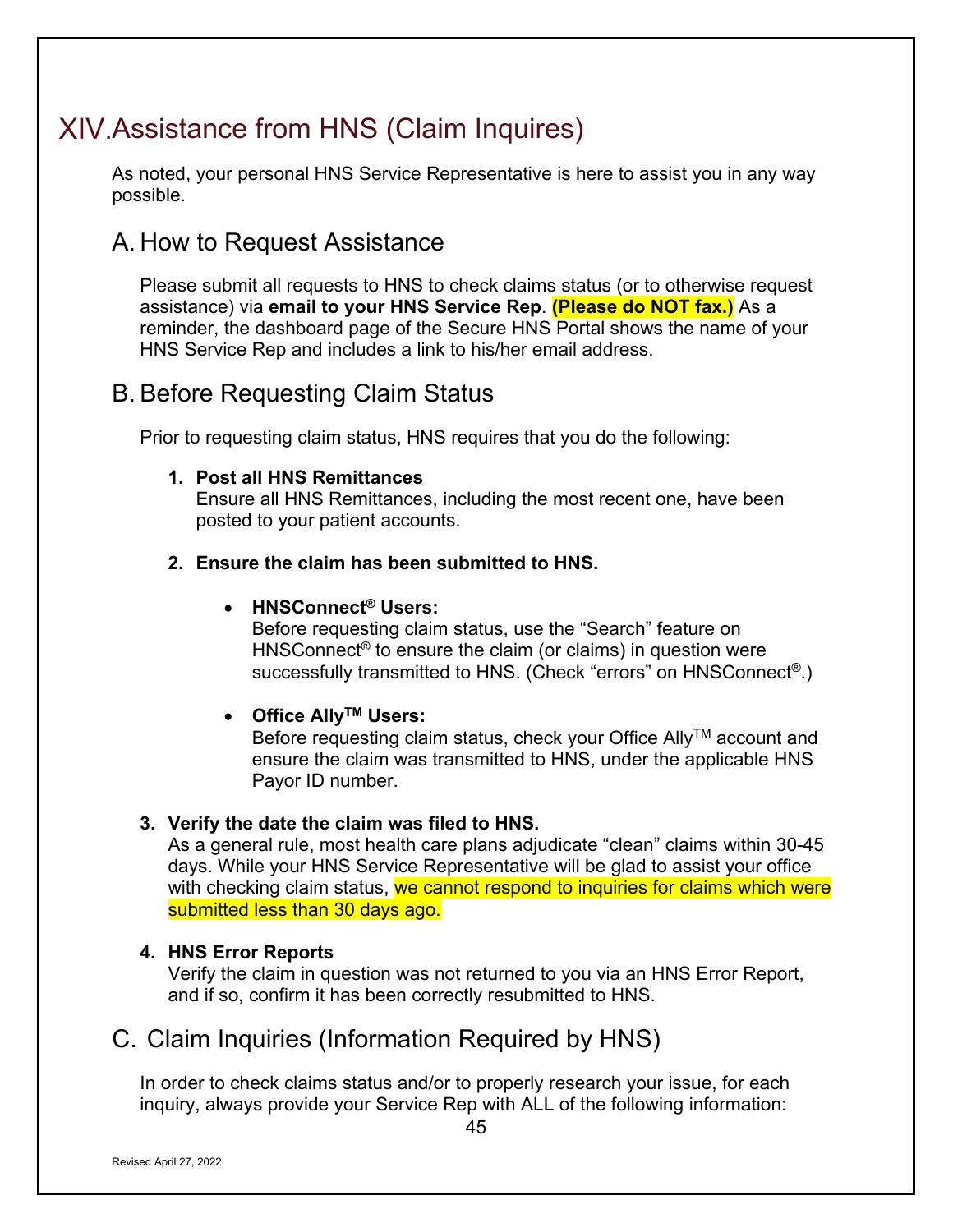- Patient Name and Insured's Name (if applicable)
- Patient Date of Birth
- Insurance Plan
- Member ID Number
- Date of Service